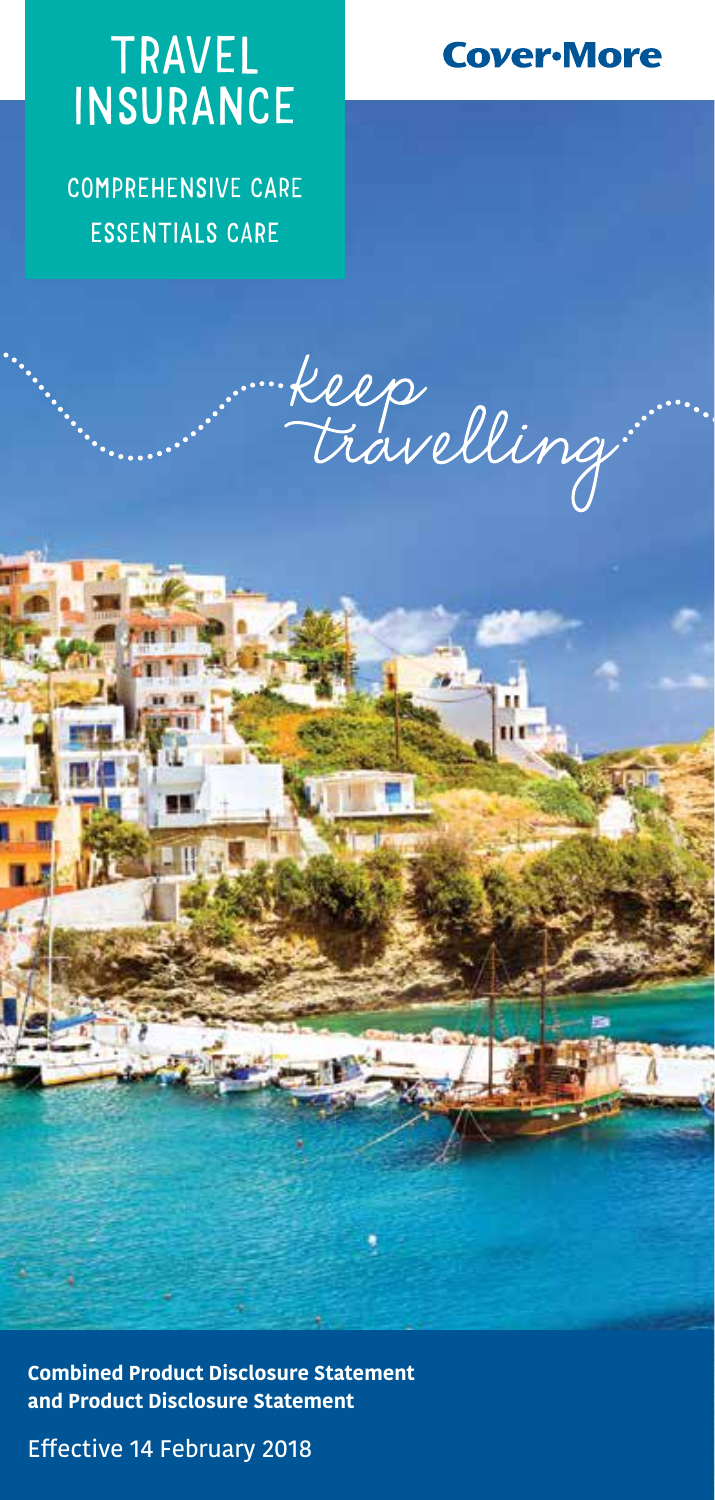# **Table of contents**

| The purpose of the Product Disclosure Statement (PDS)3 |  |
|--------------------------------------------------------|--|
|                                                        |  |
|                                                        |  |
|                                                        |  |
|                                                        |  |
|                                                        |  |
|                                                        |  |
|                                                        |  |
|                                                        |  |
|                                                        |  |
|                                                        |  |
|                                                        |  |
|                                                        |  |
|                                                        |  |
|                                                        |  |
| Travel and the health of other people                  |  |
|                                                        |  |
|                                                        |  |
|                                                        |  |
|                                                        |  |
|                                                        |  |
|                                                        |  |
|                                                        |  |
|                                                        |  |
| Who is Cover-More and the providing entity? 28         |  |
|                                                        |  |
|                                                        |  |
|                                                        |  |
|                                                        |  |
|                                                        |  |
|                                                        |  |
| How various factors affect the Amount Payable31        |  |
|                                                        |  |
|                                                        |  |
|                                                        |  |
|                                                        |  |
|                                                        |  |
|                                                        |  |
|                                                        |  |
|                                                        |  |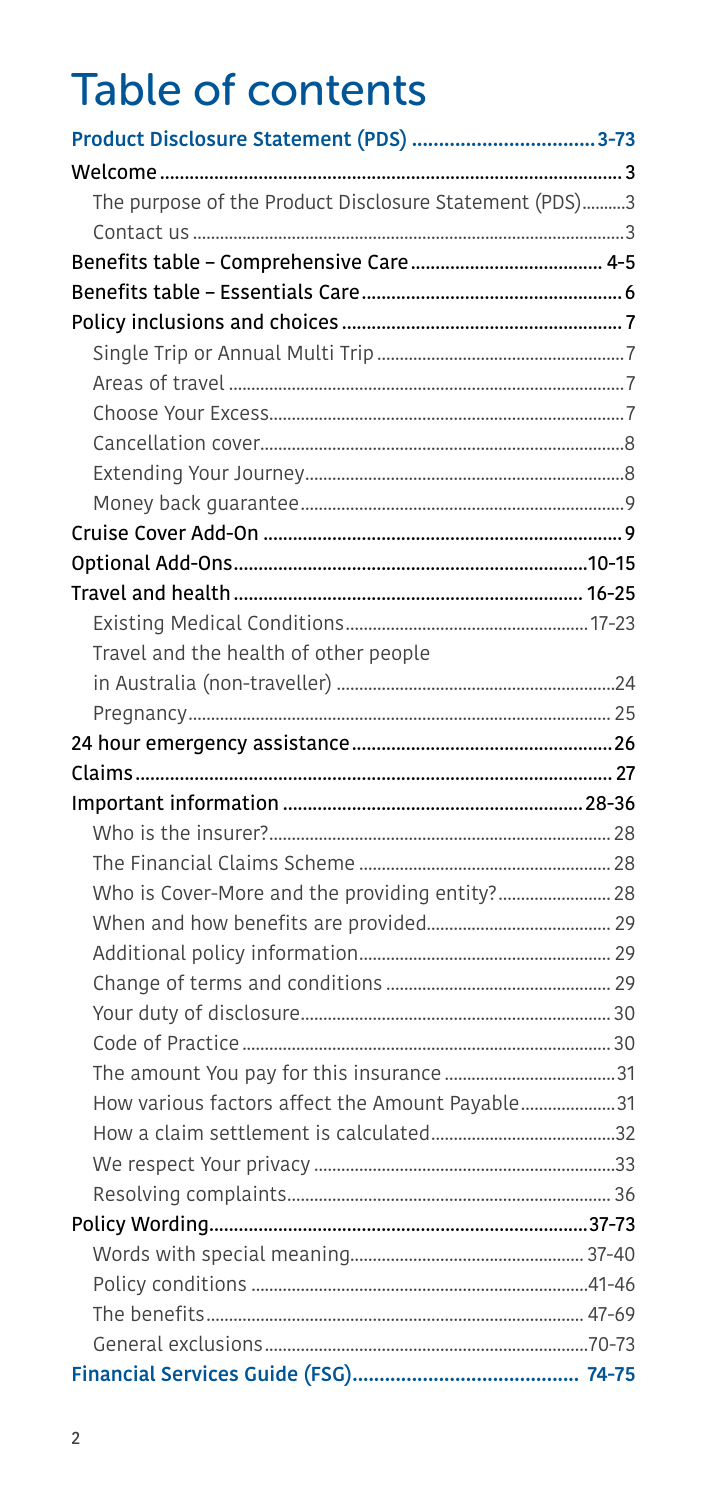# <span id="page-2-0"></span>**Welcome**

We know travel and we know its about having an amazing experience, enjoying yourself even when you are a million miles from home.

We are as enthusiastic about travel as you, that's why we want to make it as easy as possible for you. We've created a range of inclusions, all of which have been designed with your travel experience in mind.

# <span id="page-2-1"></span>The purpose of the Product Disclosure Statement (PDS)

The PDS provides information to help you understand this travel insurance policy, compare cover and make an informed decision about whether to buy a policy. Please read the PDS carefully to ensure it provides the cover you need. If you have any questions please contact us.

The PDS details:

- the benefits read these together with the options to vary cover;
- requirements if you have an Existing Medical Condition or are pregnant;
- obligations in relation to your duty of disclosure;
- definition of 'words with special meaning' where they are used in the policy; and
- what is and isn't covered.

When you purchase a policy, keep a copy of this PDS and the Certificate of Insurance we'll give you in a safe place for future reference.

# <span id="page-2-2"></span>Contact us

#### Cover-More Insurance Services

Mail: Private Bag 913, North Sydney NSW 2059 Australia

#### To buy a policy

Ask Our agent.

#### Customer service and claims

Call: 1300 130 896

Fax: (02) 9202 8001

Email: enquiries@covermore.com.au

#### 24 hour emergency assistance

See page [26](#page-25-0) for further details.

The insurer of this product is Zurich Australian Insurance Limited (ZAIL), ABN 13 000 296 640, AFSL 232507.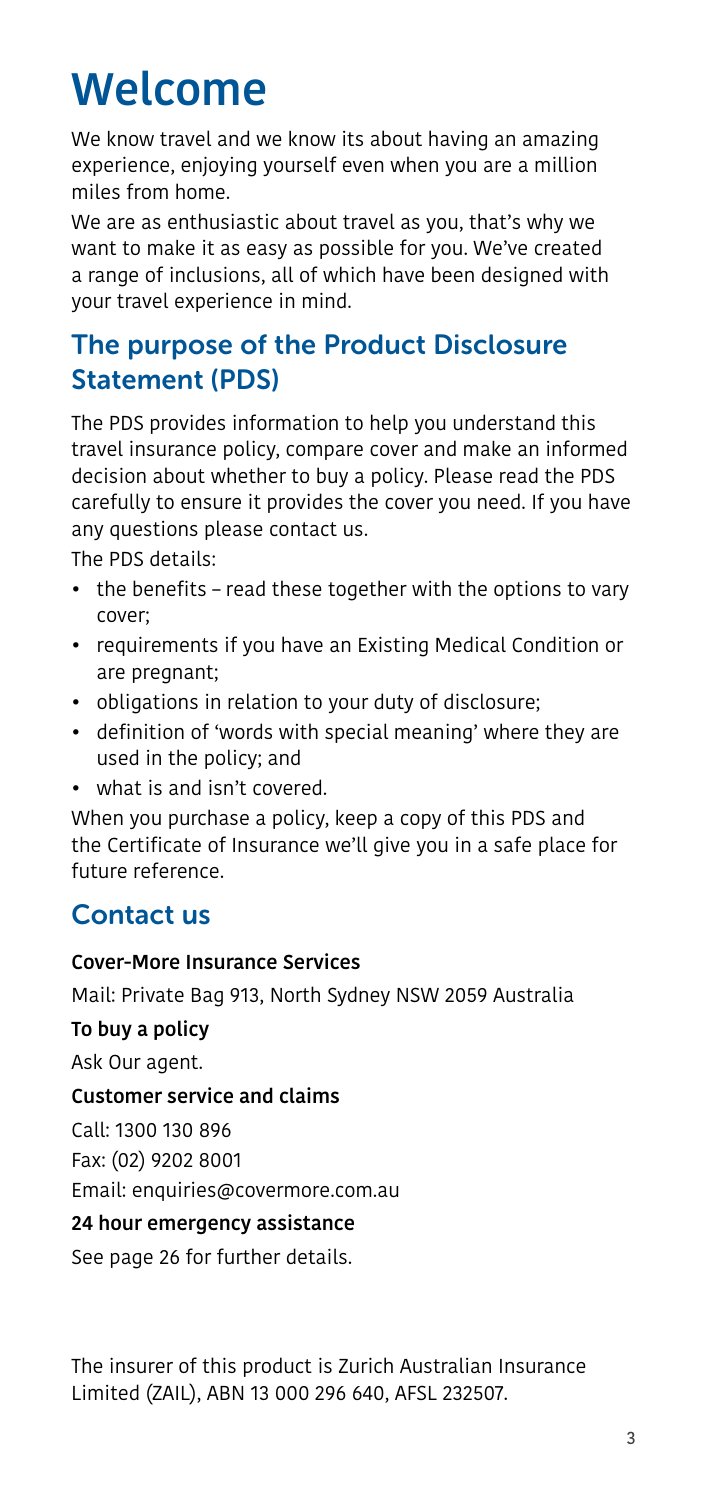# Benefits table

Below is a summary of the benefits provided. Please read this PDS carefully to understand what this policy covers.

#### Policy Benefits

- 1 Overseas Medical and Dental
- 2\* Additional Expenses
- 3\* Amendment or Cancellation Costs
- 4 Travel Services Provider Insolvency
- 5\* Luggage and Travel Documents
- 6\* Delayed Luggage Allowance
- $7$  Money  $350$   $350$   $350$   $350$   $350$   $350$   $350$   $350$   $350$   $350$
- 8 Rental Car Insurance Excess
- $9^{\circ}$  Travel Delay  $32.00$   $37.00$   $37.00$   $37.00$
- 10 Resumption of Journey
- 11 Missed Connections
- **12** Special Events  $\overline{2}$
- 13<sup>\*</sup> Hospital Incidentals
- **14\*** Hijacking \$8,000 \$Nilaya \$8,000 \$Nilaya \$8,000 \$Nilaya \$8,000 \$Nilaya \$8,000 \$Nilaya \$8,000 \$Nilaya \$8,000 \$Ni
- 15<sup>\*</sup> Loss of Income
- $16^*$  Disability  $16^*$  Disability
- 17\* Accidental Death
- 18 Personal Liability

#### Cruise Cover Add-on

(Mandatory if You are cruising. The additional benefits (i)-(vi) below will also be included.)

- (i) Onboard Medical and Dental Cover
- (ii) Ship to Shore Medical Cover
- (iii) Sea Sickness Cover
- (iv) Cabin Confinement
- (v) Missed Port
- (vi) Missed Shore Excursions

~Medical and dental cover will not exceed 12 months from onset of the illness or injury.

^ The level of cover You choose applies per policy. See page [8](#page-7-0).

4 \*Sub-limits apply. Refer to the Policy Wording pages [37](#page-36-0)-[73](#page-72-1).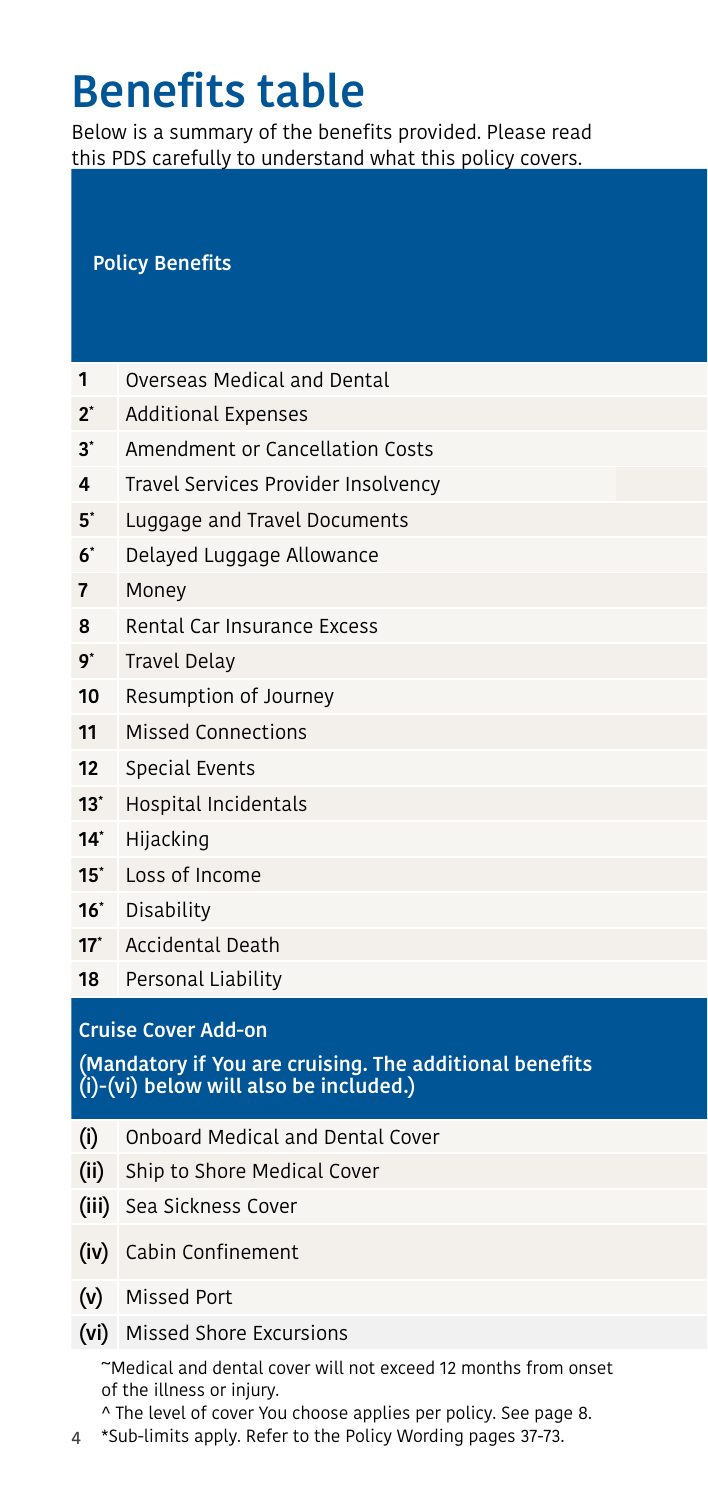| <b>Comprehensive Care</b>                                             |                                                |                                 |
|-----------------------------------------------------------------------|------------------------------------------------|---------------------------------|
| <b>International</b>                                                  | <b>Domestic</b>                                | <b>Domestic</b><br>Cancellation |
| Single Trip or<br>Annual Multi-Trip                                   | Single Trip or<br><b>Annual Multi-Trip</b>     | Single Trip                     |
| Limits per adult unless<br>stated otherwise                           | Limits per adult<br>unless stated<br>otherwise | Limits per<br>person            |
| \$Unlimited~                                                          | \$Nil                                          | \$Nil                           |
| \$Unlimited                                                           | \$10,000                                       |                                 |
| \$You choose^                                                         | \$You choose^                                  | \$You<br>choose                 |
| \$10,000                                                              | \$5,000                                        |                                 |
| \$15,000                                                              | \$3,000                                        |                                 |
| \$1,000                                                               | <b>\$Nil</b>                                   |                                 |
| \$250                                                                 | \$Nil                                          |                                 |
| \$10,000                                                              | \$6,000                                        |                                 |
| \$2,000                                                               | \$750                                          |                                 |
| \$3,000                                                               | \$Nil                                          |                                 |
| \$3,000                                                               | \$3,000                                        |                                 |
| \$2,000                                                               | \$2,000                                        |                                 |
| \$8,000                                                               | <b>\$Nil</b>                                   |                                 |
| \$8,000                                                               | \$Nil                                          |                                 |
| \$9,000                                                               | \$1,500                                        |                                 |
| \$25,000                                                              | \$10,000                                       |                                 |
| \$25,000                                                              | \$10,000                                       |                                 |
| \$2,500,000                                                           | \$200,000                                      |                                 |
| <b>Benefits 1-18 (Comprehensive</b><br>Care International) only apply |                                                |                                 |

if Cruise Cover Add-on is selected and the additional premium is paid.

\$Unlimited~

(ii) Ship to Shore Medical Cover \$Unlimited

\$Unlimited~

\$100 per day – Up to a maximum of \$1,500

 $(51,000)$ 

 $\mathsf{S1,000}$ 

�Maximum liability collectively for Sections 15, 16 and 17 on Comprehensive Care International – \$25,000, Domestic – \$10,000

Importantly, please note that conditions, exclusions, limits and sub-limits apply.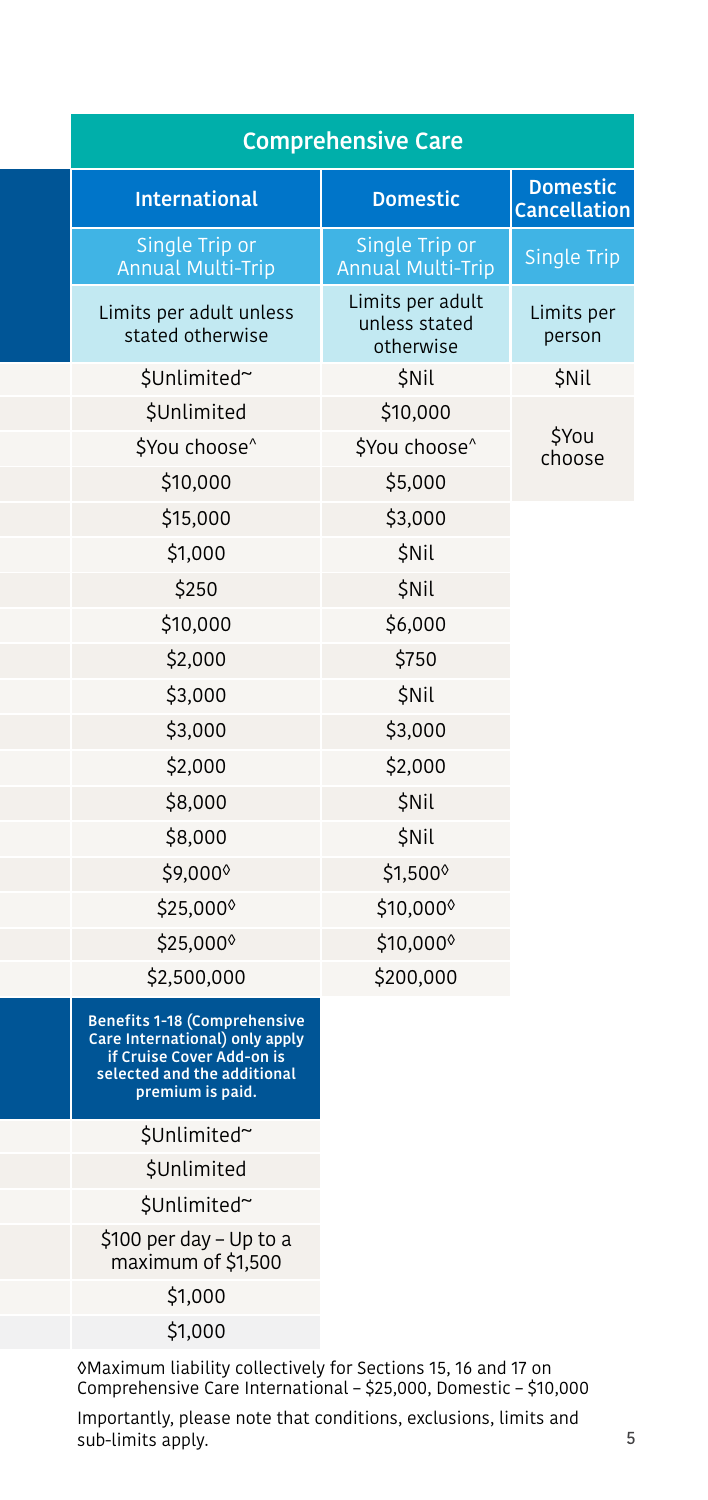# <span id="page-5-0"></span>Benefits table

Below is a summary of the benefits provided. Please read this PDS carefully to understand what this policy covers. Cover is available for travellers up to 69 years of age.

|                                                      |                                                | <b>Essentials Care</b>                         |                                                |  |
|------------------------------------------------------|------------------------------------------------|------------------------------------------------|------------------------------------------------|--|
|                                                      |                                                | <b>International</b>                           | <b>Inbound</b>                                 |  |
| <b>Policy Benefits</b>                               |                                                | Single Trip or<br>Annual<br>Multi-Trip         | <b>Single Trip</b>                             |  |
|                                                      |                                                | Limits per adult<br>unless stated<br>otherwise | Limits per adult<br>unless stated<br>otherwise |  |
| 1                                                    | Overseas medical<br>and dental expenses        | \$Unlimited~                                   | \$Unlimited~                                   |  |
| $2^*$                                                | <b>Additional Expenses</b>                     | <b>SUnlimited</b>                              | <b>SUnlimited</b>                              |  |
| $3^*$                                                | Amendment or<br><b>Cancellation Costs</b>      | SYou choose <sup>^</sup>                       | \$You choose^                                  |  |
| $13^*$                                               | Hospital Incidentals                           | \$8,000                                        | \$8,000                                        |  |
| 19                                                   | Medical and<br>Dental Expenses in<br>Australia | <b>SNil</b>                                    | $$1,000,000$ ~                                 |  |
| Cruise Cover Add-ont (Mandatory if You are cruising) |                                                |                                                |                                                |  |
| (i)                                                  | <b>Onboard Medical</b><br>and Dental Cover     | <b>SUnlimited</b>                              |                                                |  |
| (ii)                                                 | Ship to Shore<br>Medical Cover                 | <b>\$Unlimited</b>                             |                                                |  |
| (iii)                                                | Sea Sickness Cover                             | \$Unlimited~                                   |                                                |  |
| (iv)                                                 | Cabin Confinement                              | \$100 per day - Up to a maximum<br>of \$1,500  |                                                |  |
| (v)                                                  | <b>Missed Port</b>                             | \$1,000                                        |                                                |  |
| (vi)                                                 | Missed Shore<br>Excursions                     | \$1,000                                        |                                                |  |

~Medical and dental cover will not exceed 12 months from onset of the illness or injury.

^ The level of cover You choose applies per policy. See page [8](#page-7-0).

\*Sub-limits apply. Refer to the Policy Wording pages [37](#page-36-0)-[73.](#page-72-0)

†Cover for cruising on this policy only applies if Cruise Cover Add-on is selected and the additional premium is paid. The additional cruise benefits (i)-(vi) above will also be included.

Importantly, please note that conditions, exclusions, limits and sub-limits apply.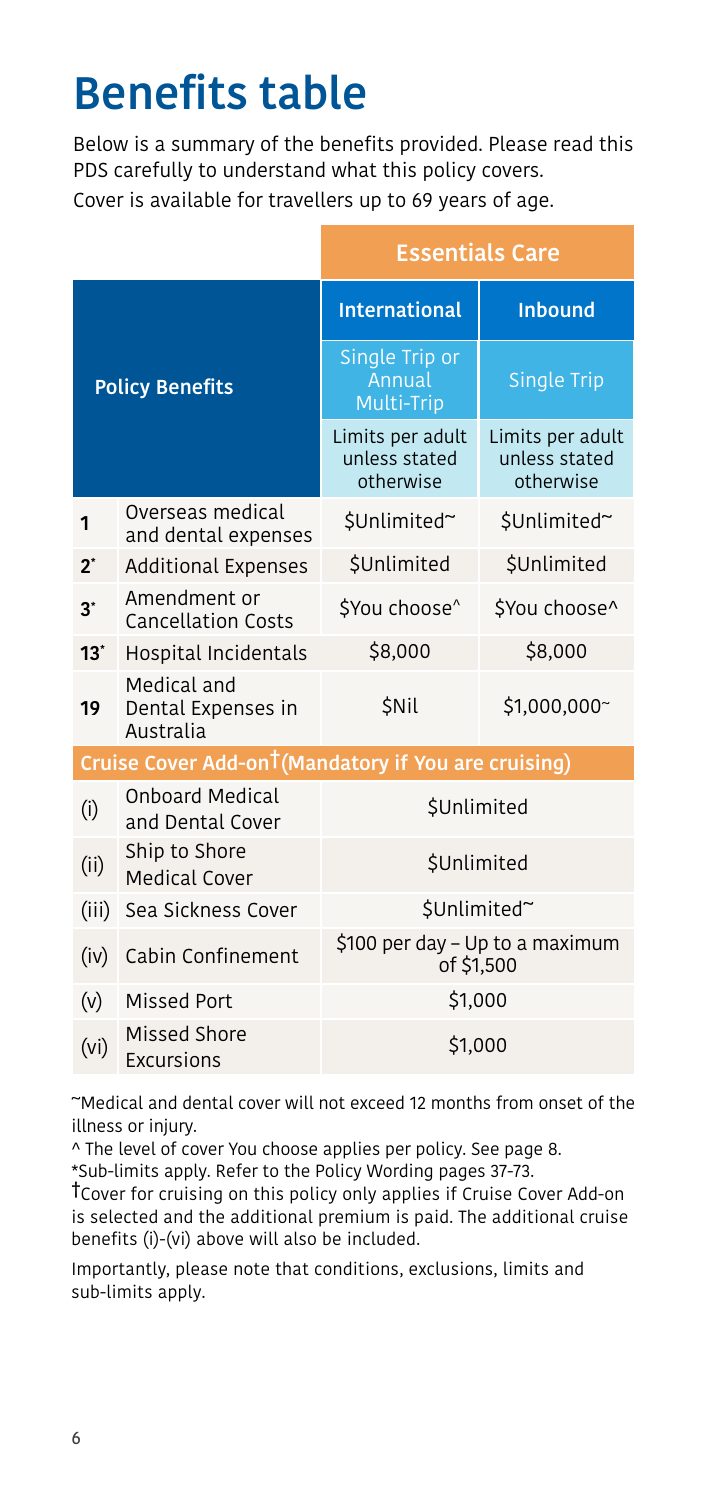# <span id="page-6-0"></span>Policy inclusions and choices

# <span id="page-6-1"></span>Single Trip or Annual Multi-Trip

You can choose a policy to cover one Single Trip or, if You are a frequent traveller, rather than buying a Single Trip policy each time You travel, You may want to buy an Annual Multi-Trip policy.

With Our Annual Multi-Trip policy You can select from the available choices, a Journey duration to suit Your needs and be covered for an unlimited number of Journeys more than 250 kilometres from Home during the Period Of Insurance up to the maximum Journey duration chosen.

# <span id="page-6-2"></span>Areas of travel

Where You travel will influence Your premium.

**Single Trip:** You will need to choose the main destination based on where You will spend the most time on Your Journey.

Annual Multi-Trip: You will need to choose the area which will cover all of Your trips for the year. If You select an international area, this also includes cover for travel more than 250 kilometres from Home.

#### Note:

- If 20% or more of any Journey will be spent in the Americas or Africa, You must nominate the area including these countries as the main destination.
- If You are travelling inbound to Australia, You can only select Inbound, Single Trip option; You must be under 70 years of age at the Relevant Time; and there is no cover for any Existing Medical Conditions other than those We automatically include.

# <span id="page-6-3"></span>Choose Your excess

When travelling internationally You can choose Your excess. We currently have the below excess choices available. Other excess amounts may be available.

The higher the excess You choose, the lower the premium. Your excess will be shown on Your Certificate of Insurance.

• \$0 excess • \$100 excess • \$250 excess

An excess of \$50 applies to the Domestic plan and \$25 to the Domestic Cancellation plan.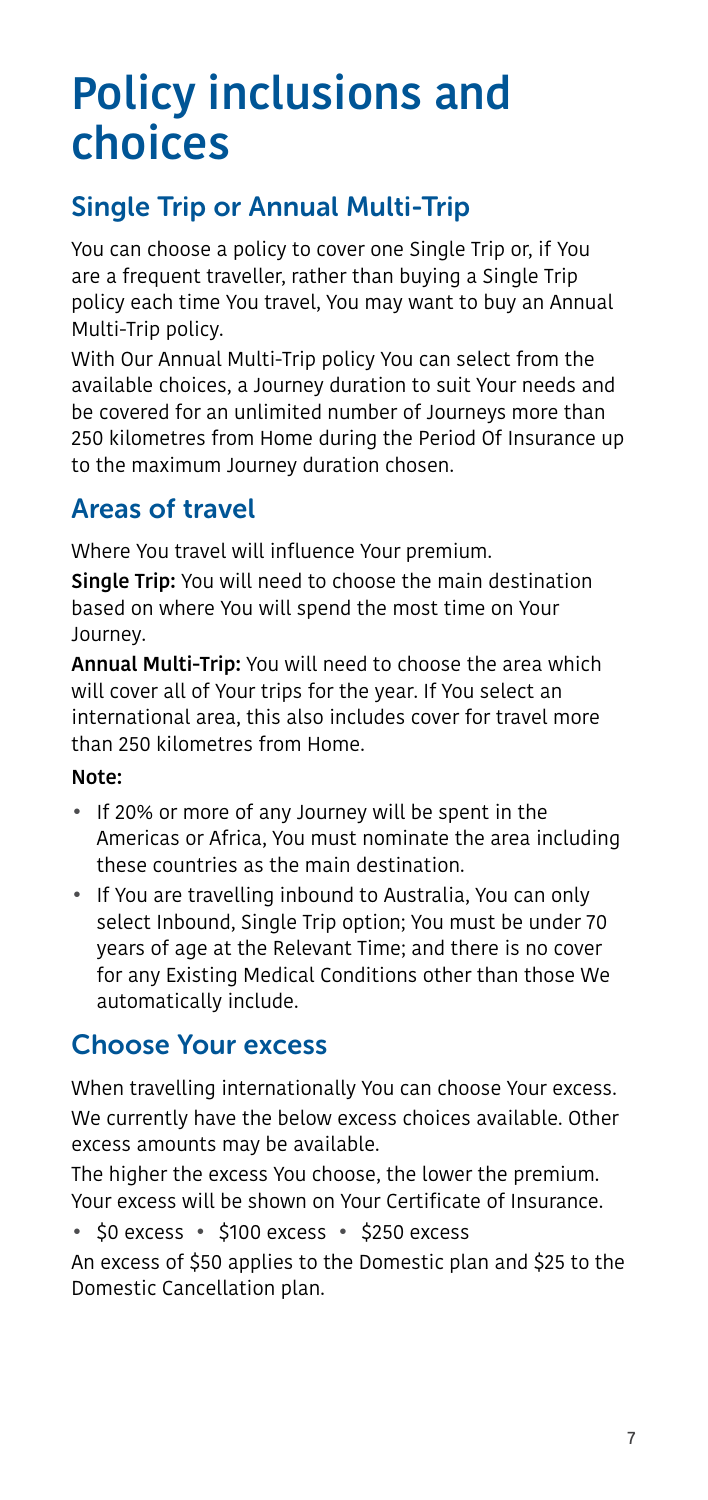# <span id="page-7-0"></span>Cancellation cover

Our Plans do not automatically include cancellation cover however, We allow You to select the amount of cancellation cover that suits You.

Select an amount from the options available at the time of applying for cover. The level of cancellation cover You choose will influence Your premium. Typically people look to choose an amount that will cover all prepaid travel tickets, hotels, tours or other travel related expenses for all travellers on the policy. The level of cover You choose will be shown on Your Certificate of Insurance and will be the total amount of cover available under:

- [SECTION 3: Amendment Or Cancellation Costs](#page-49-0) pages [50](#page-49-0)-[52](#page-51-0) on a per policy basis on Comprehensive Care International and Domestic; Essentials Care International and Inbound; and
- [SECTION 2: Additional Expenses](#page-47-0), [SECTION 3: Amendment Or](#page-49-0)  [Cancellation Costs](#page-49-0) and [SECTION 4: Travel Services Provider](#page-51-1)  [Insolvency](#page-51-1) combined, on a per person basis on Domestic Cancellation.

# Premium luggage cover – New for old

#### Available on Comprehensive Care International and Domestic

Where You have purchased Your luggage items new within the last 2 years (from the date of loss) and You provide a receipt, We will not deduct depreciation from those items in the event of a claim.

# <span id="page-7-1"></span>Extending Your Journey

If You wish to be insured for longer than the original period, You need to purchase a new policy from Your travel consultant prior to the expiry date shown on Your original Certificate of Insurance. It is not an extension of the previous policy.

It is important to note that should a medical condition present itself prior to the time of issue of the new policy, it may be considered an Existing Medical Condition under the new policy and therefore may not be covered by the new policy.

Purchasing a longer duration policy up front may avoid this risk. Restrictions on duration may apply.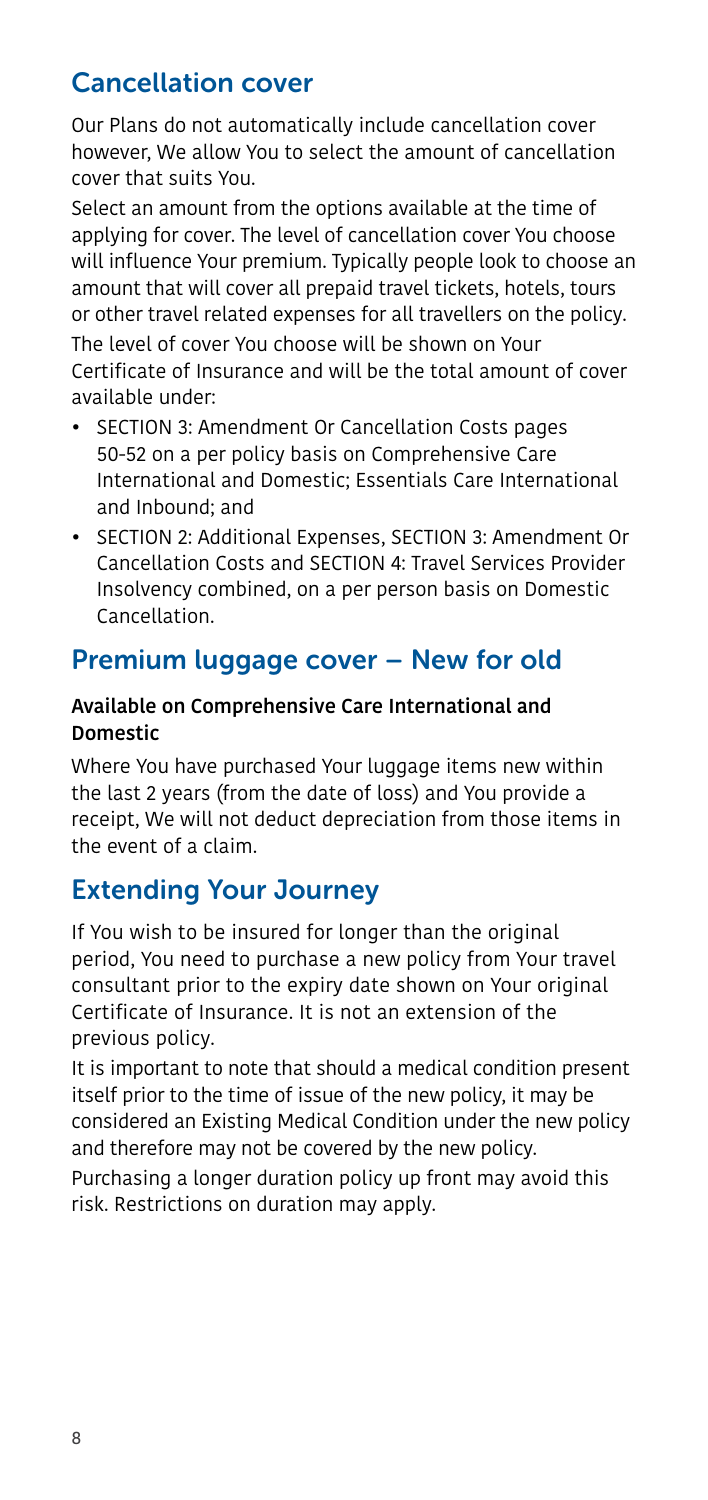# <span id="page-8-0"></span>Money back guarantee

You can cancel or change Your policy at any time before You leave Home. If You cancel this policy for any reason within the cooling off period which is within 15 working days of the date of purchase, We will give You Your money back.

Our money back guarantee ensures a refund of the entire premium unless You have already:

- made a claim under the policy; or
- departed on Your Journey.

If You wish to cancel Your policy and receive a full refund, please contact the providing entity within the cooling off period.

# <span id="page-8-1"></span>Cruise Cover Add-on

#### Available on Comprehensive Care International, Essentials Care International and Inbound

Claims directly or indirectly for or related to Your multi-night cruise, and multi-night cruise travel or that arise whilst on a multi-night cruise are specifically excluded by this policy.

To obtain cover under this policy for Your cruise and cruise travel, You must select Cruise Cover and pay an additional premium and Cruise Cover will be shown on Your Certificate of Insurance. Please ask for a quote.

For all cruise travel: Benefits 1-18 (on Comprehensive Care International) and Benefits 1, 2, 3, 13 and 19 (on Essentials Care International or Inbound) only apply if Cruise Cover is selected and the additional premium is paid. The Cruise Cover benefits will also be included. See pages [66](#page-65-0)-[69](#page-68-0).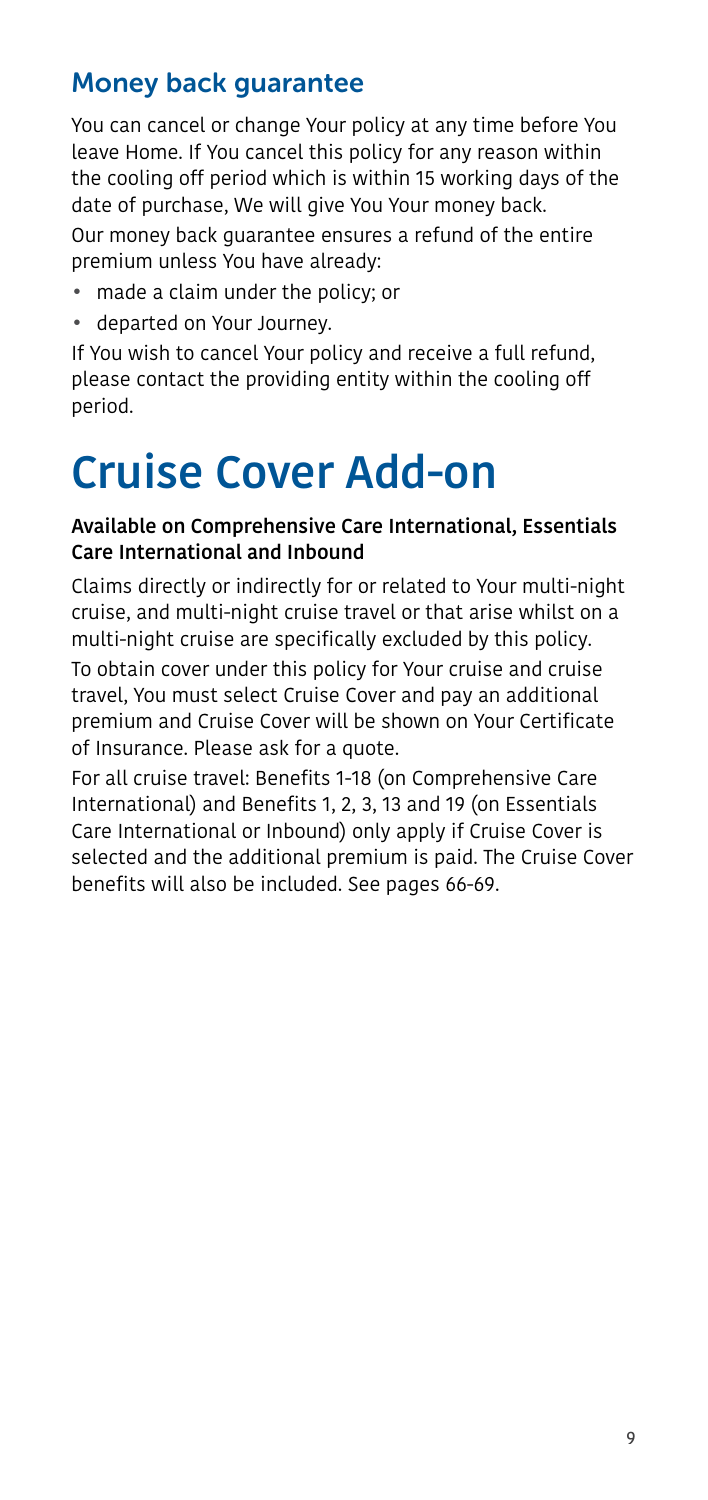# <span id="page-9-0"></span>Optional Add-ons

# Cancel For Any Reason Cover

#### Available on Comprehensive Care International and Domestic if You have purchased Cancellation Cover

Cancel For Any Reason Cover may only be added if You pay for this option at the same time You pay for this policy and within 7 days of the initial deposit/payment for Your trip. Cancel For Any Reason Cover cannot be added later.

If You choose to cancel Your Journey for any reason not otherwise covered by this policy, We will pay the lesser of:

- a) 75% of the non-refundable unused portion of all travel costs prepaid in advance
- b) 75% of Your Cancellation Cover sum insured under [SECTION 3: Amendment Or Cancellation Costs.](#page-49-0)

In any case We will not pay more than \$10,000 per policy. We will only pay if:

- a) You paid for this policy and it was issued within 7 days of the initial deposit/payment for Your trip;
- b) You paid the required additional premium for this cover and it is shown on Your Certificate of Insurance;
- c) any additional accommodation and transport bookings You make after the date You paid the initial deposit/ payment must have been made more than 14 days before You cancel Your Journey; and
- d) You cancelled Your Journey 7 days or more before Your scheduled travel start date as shown on Your Certificate of Insurance.

# Increase luggage item limit cover

#### Available on Comprehensive Care International and Domestic

You may be able to increase the item limit on a specific item by paying an additional premium.

Receipts or valuations (less than 12 months old) must be available if requested by Us. Please ask for a quote.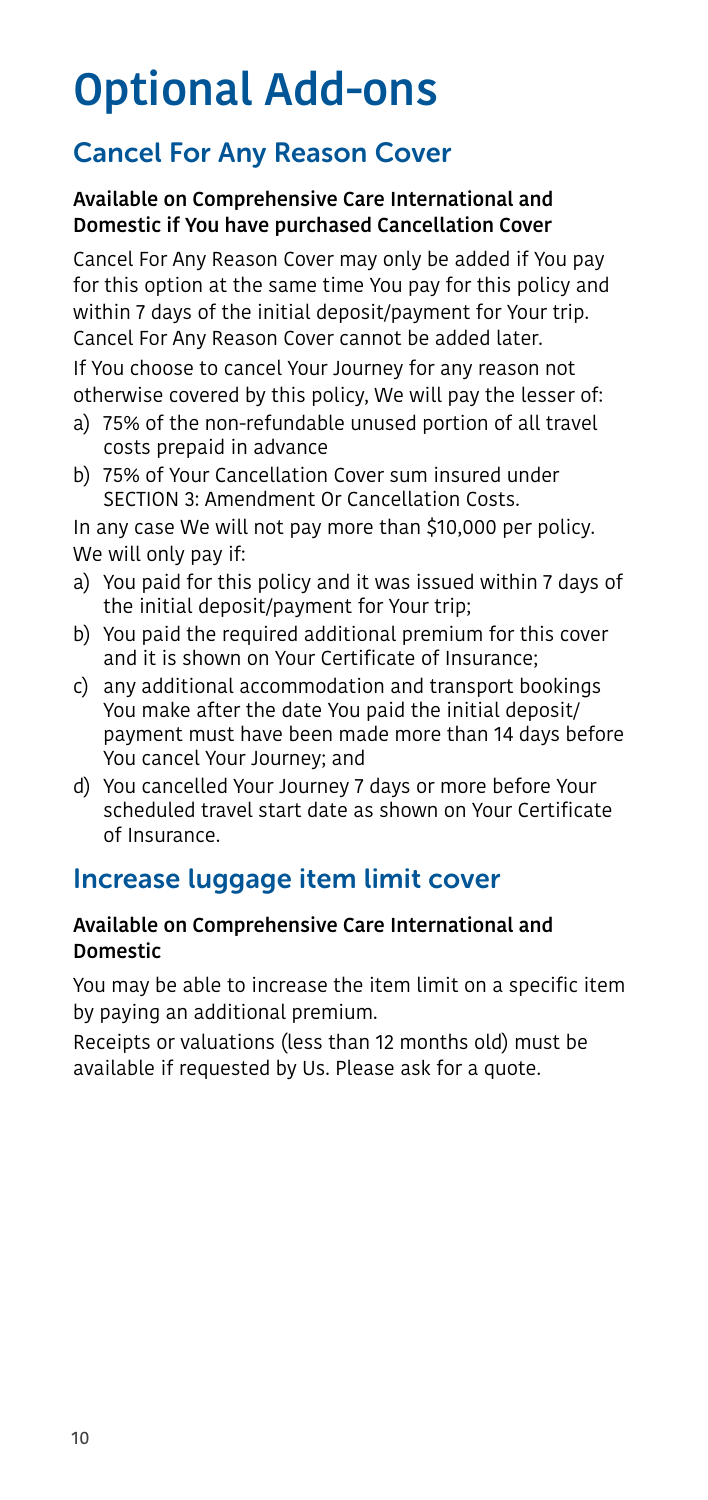### Luggage item limits

The following limits apply to any one item, set or pair of items (including attached and unattached accessories):

| Comprehensive<br>Care<br><b>Items and</b><br>limits | Camera<br>Video<br>Camera | Laptop  | <b>Tablet</b><br>Computer Computer | Mobile<br>Phone<br>Smart<br>Phone | Other<br>Items |
|-----------------------------------------------------|---------------------------|---------|------------------------------------|-----------------------------------|----------------|
| International                                       | \$4,000                   | \$4,000 | \$4,000                            | \$1,000                           | \$750          |
| Domestic                                            | \$300                     | \$300   | \$300                              | \$300                             | \$300          |

There is no luggage cover on Comprehensive Care Domestic Cancellation; or Essentials Care International and Inbound.

#### Luggage and travel documents cover

#### Your belongings

When You're at Home, You look after Your belongings. When You travel it should be no different. Unfortunately, many claims We see for loss or theft are caused by people being careless with their belongings.

If You do not take good care of Your belongings We may not be able to pay Your claim.

Not all belongings are covered by the policy.

#### What does this mean?

- Keep Valuables with You (where security regulations allow You to do so) rather than checking them in with the Transport Provider.
- Do not leave Valuables in a motor vehicle at any time. "Valuables" means articles made of or containing gold, silver or precious metals; binoculars; jewellery; mobile phones; photographic, audio, video, tablet computer, computer and electrical equipment of any kind (including computer games, portable navigation equipment or media); precious stones; smart phones; telescopes and watches.
- A maximum limit of \$2,000 applies to any other items left during the day in the boot of a locked motor vehicle. Also, don't leave items in a motor vehicle overnight as they are not covered.
- Report any loss or theft to the police within 24 hours as an original police report is required for any claim involving loss or theft.
- Additionally, We require the relevant report from the related party. For example, an Airline Property Irregularity Report (P.I.R.) is also required if Your items were lost or stolen when travelling with an airline.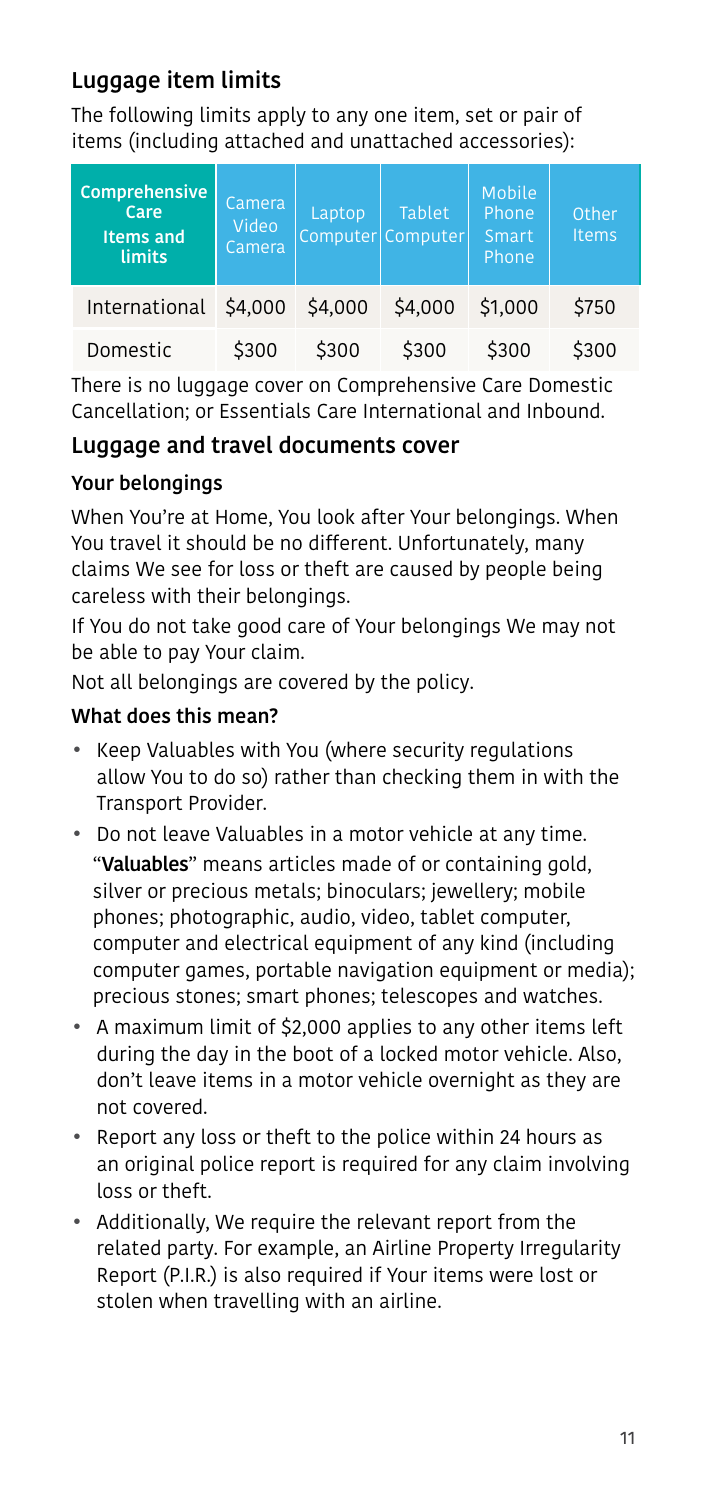• Bungy Jumping • Parasailing • Flying Fox • Snorkelling • Horse Riding • White Water Rafting

- 
- Jet Boating Working Holidays

<span id="page-11-0"></span>Your participation in any of the activities listed is subject to the terms of cover and in particular General Exclusions 26 and 27 on page [72](#page-71-0) and [SECTION 18: Personal Liability](#page-63-0) exclusions 3 and 4 on page [64.](#page-63-0)

#### listed please check with Us. Activities included in all plans

pages [12](#page-11-0)-[15](#page-14-0).

- Abseiling Jet Skiing
- 
- 
- 
- 
- 
- 
- 
- 
- 
- 
- 
- 

travelling so We have a comprehensive list of activities that are automatically included while You are on Your Journey and

We know that not everyone enjoys the same activities whilst

optional add-on cover for more adventurous activities. See

Please check the lists below to make sure that any activities You plan to take part in are covered. If Your activity is not

# Existing Medical Conditions and pregnancy

See Travel and health pages [16-](#page-15-0)[25.](#page-24-0)

# Activities and adventure activities cover

- 
- 
- Archery Kayaking • Ballooning • Paragliding
	-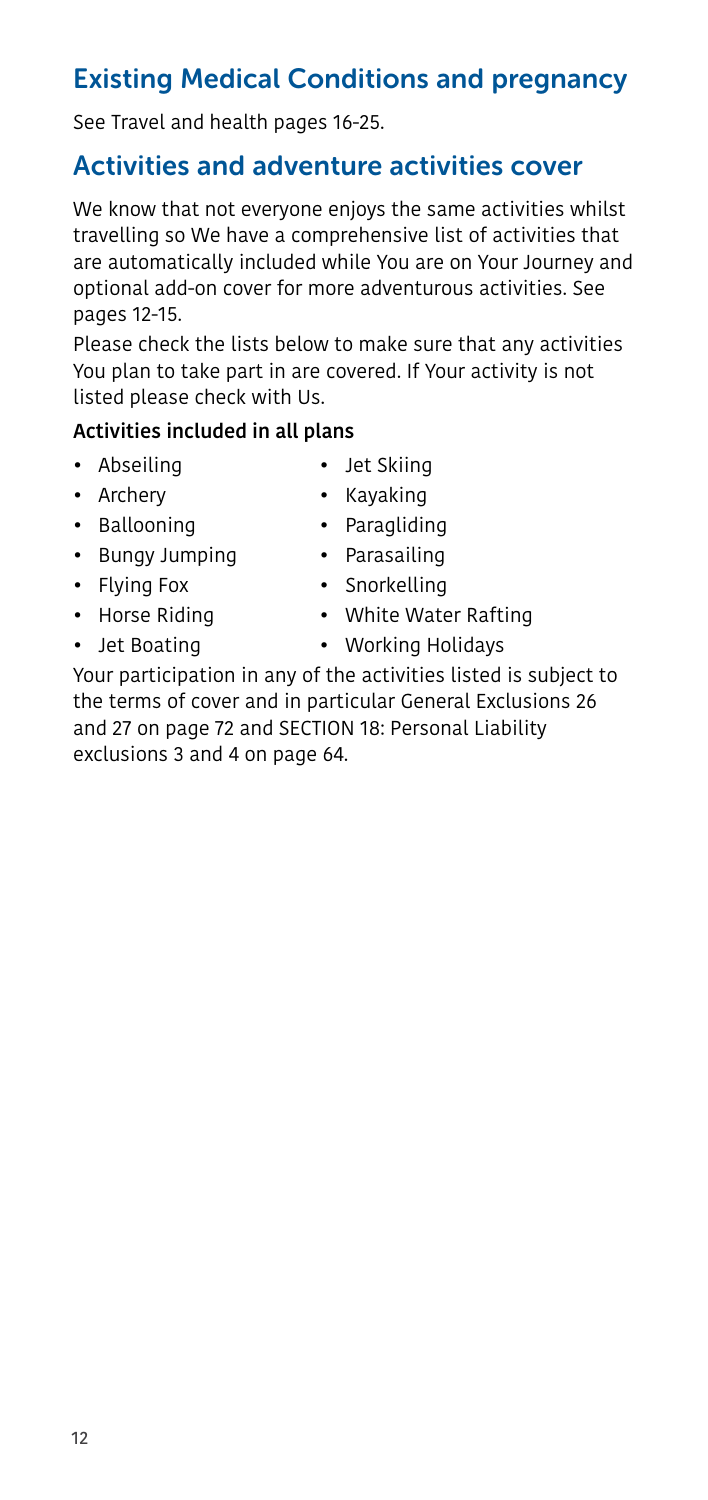# <span id="page-12-0"></span>Snow sports: snow skiing, snowboarding and snowmobiling cover

Claims involving participation by You (during the Journey) in snow skiing, snowboarding or snowmobiling are specifically excluded by this policy.

You can obtain cover for the activities shown in the table below by purchasing the "Snow sports" add-on.

Please ask for a quote. Cover starts from the time the additional premium is paid.

If You want Your cover to include off-piste snow skiing/ boarding and/or heli-skiing/boarding You should buy the "Adventure" add-on (see page 15) rather than the Snow Sports add-on.

#### **Snow sports**

On-Piste snow skiing, snowboarding and snowmobiling, and cross-country skiing only

Available on Comprehensive Care International and Domestic

If You pay the additional premium, You will be covered if:

• You are not participating in a Professional capacity; and • You are not racing.

"On-Piste" means on a marked trail or slope prepared for the purpose of skiing or snowboarding within the boundary of the ski field or ski resort and used in accordance with any regulations published by the ski field or ski resort.

# Motorcycle/moped riding cover

Claims involving participation by You (during the Journey) in motorcycling or moped riding for any purpose are specifically excluded by this policy.

To obtain motorcycle/moped riding cover (as the driver or pillion passenger) whilst You are travelling, We have add-on options available and You must pay an additional premium. Please ask for a quote. Cover starts from the time the additional premium is paid.

There are two levels of cover:

• Motorcycle/Moped Riding

• Motorcycle/Moped Riding +

Continued on page 14 ...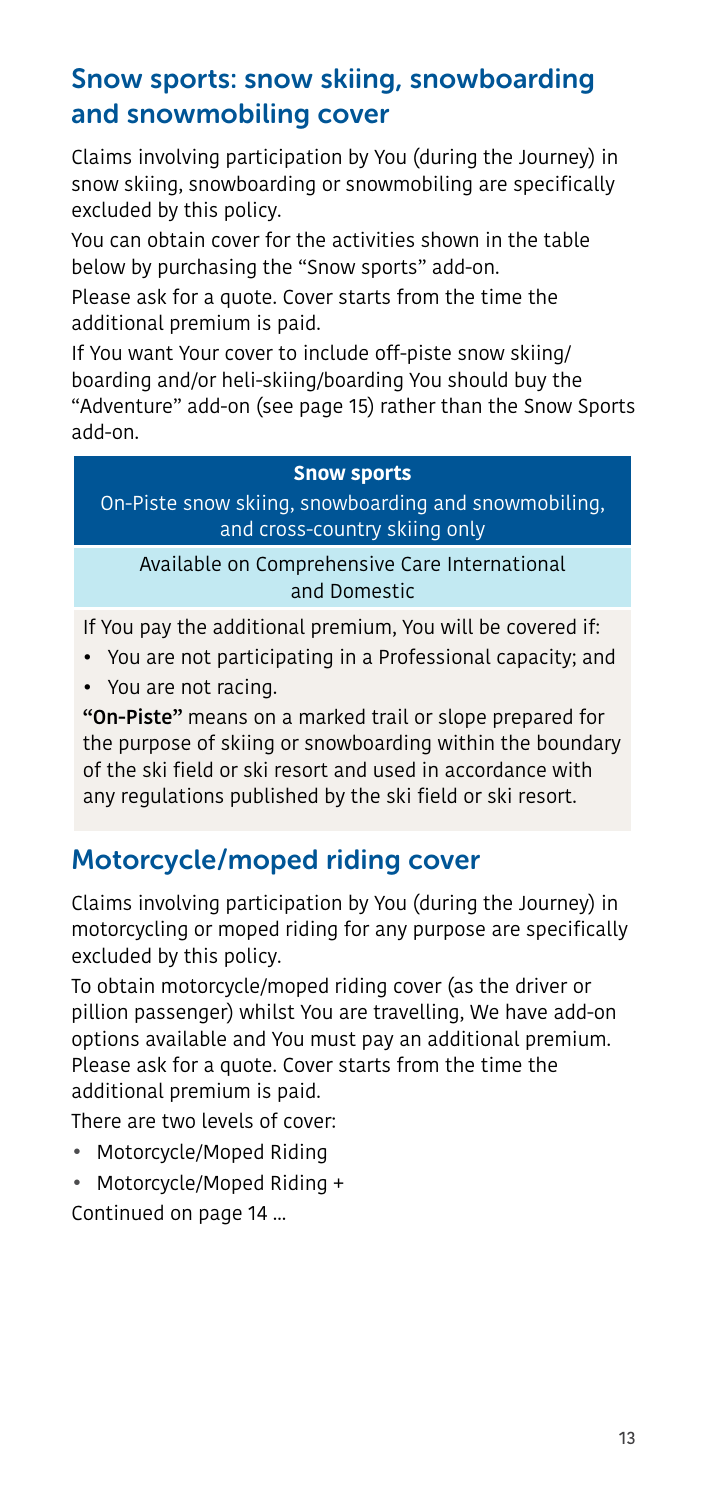### **Motorcycle/moped riding** Engine capacity 200 cc or less

#### Not available on Comprehensive Care Domestic Cancellation

If You pay the additional premium for Motorcycle/Moped Riding, You will be covered if:

- the engine capacity is 200 cc or less;
- whilst in control of a motorcycle or moped You hold a valid Australian motorcycle licence or Australian motor vehicle driver licence, and You hold a licence valid in the relevant country;
- whilst You are a pillion passenger the driver holds a licence valid in the relevant country;
- You are wearing a helmet;
- You are not participating in a Professional capacity;
- You are not racing; and
- You are not participating in moto cross.

#### **Motorcycle/moped riding +** Engine capacity unlimited

Not available on Comprehensive Care Domestic Cancellation

If You pay the additional premium for Motorcycle/Moped Riding +, You will be covered if:

- You are over 25 and under 70 years of age at the Relevant Time;
- the motorcycle/moped is hired;
- You have held an Australian motorcycle licence for the last 5 years;
- whilst in control of a motorcycle or moped You hold a valid Australian motorcycle licence, and You hold a licence valid in the relevant country;
- You are the registered owner of a motorcycle in Australia that has an engine capacity greater than or equal to the engine capacity of the motorcycle/moped You are hiring;
- whilst You are a pillion passenger the driver holds a licence valid in the relevant country;
- You are wearing a helmet;
- You are not participating in a Professional capacity;
- You are not racing; and
- You are not participating in moto cross.

Note: No cover will apply under [SECTION 18: Personal Liability](#page-63-0) on page [64](#page-63-0). This means You are responsible to pay costs associated with damage to the motorcycle, moped or property or injury to another person.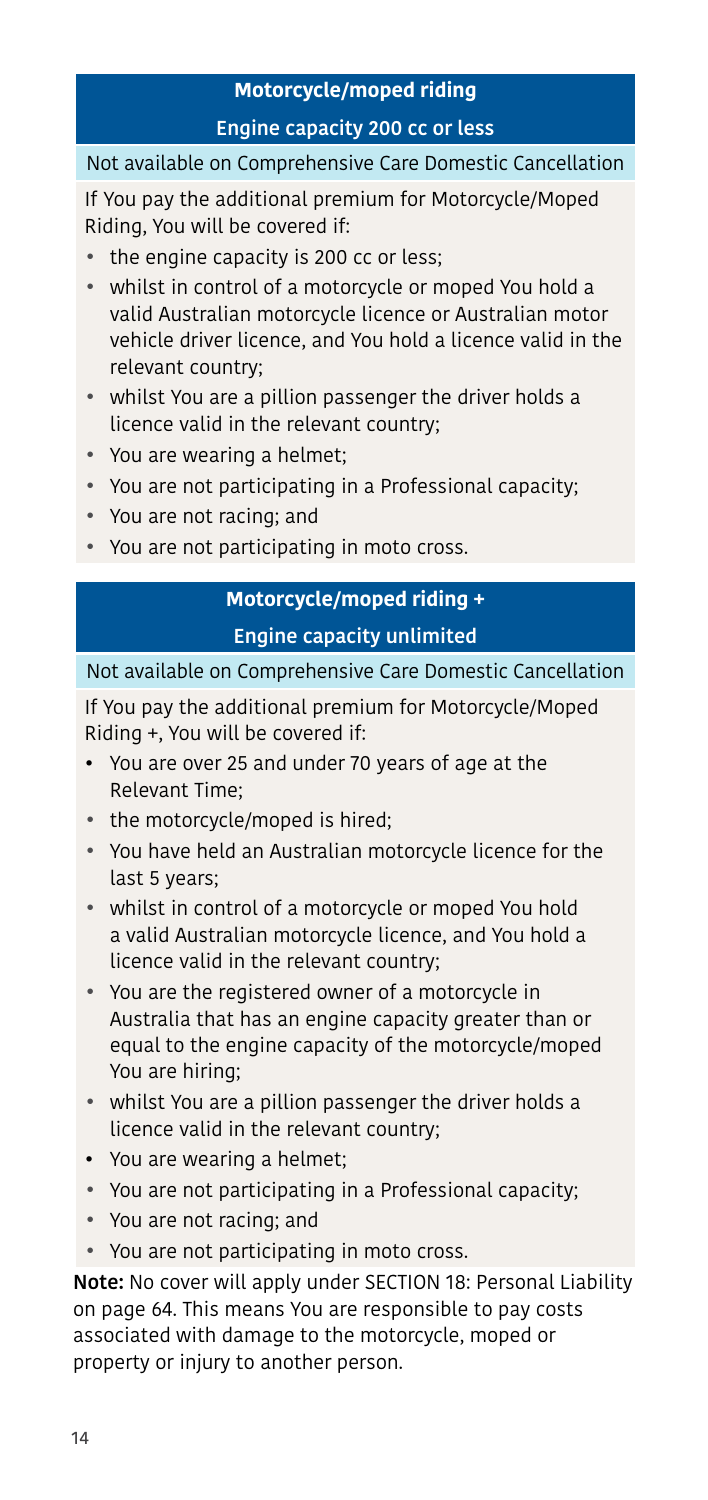### Adventure activities cover

Claims involving participation by You (during the Journey) in the following activities are covered if You select this add-on and pay an additional premium. Please ask for a quote. Cover starts from the time the additional premium is paid.

#### **Adventure**

Available on Comprehensive Care International and Domestic

- Closed circuit triathlon up to a 1.5 kilometre swim, 40 kilometre bike and 10 kilometre run.
- Outdoor rock climbing (with ropes and/or guides, or bolted) less than 2000 metres above sea level.
- Scuba diving if the maximum depth is between 30 metres and 50 metres below the surface provided You are: diving under the direction of an accredited dive marshal, instructor or guide; or, if qualified, diving within the quidelines of the relevant\* diving or training agency or organisation and not diving alone.

\*BSAC Sports Diver – 35 metres, BSAC Dive Leader – 50 metres, PADI Advanced Open Water – 30 metres, PADI Dive Master – 40 metres, PADI Deep Dive Speciality – 40 metres, SSI Advanced Open Water – 30 metres, SSAC Sports Diver – 35 metres or SSAC Master Diver – 50 metres.

- Parachuting or Skydiving (not including BASE jumping).
- Trekking (that doesn't require specialist climbing equipment) that reaches an altitude between 4000 metres and 6000 metres above sea level, if the trek takes more than 2 days to complete.
- Trekking the Kokoda Track.
- snow skiing/boarding off-piste and heli-skiing/boarding provided:
	- You are under 70 years of age at the Relevant Time;
	- while heli-skiing/boarding You are on a guided tour with a licensed tour operator;
	- when skiing or snowboarding outside piste boundaries, You are not going against local advice or warning;
	- You are not participating in a Professional capacity; and
	- You are not racing.

(Also includes the Snow Sports activities shown on page [13.](#page-12-0))

<span id="page-14-0"></span>Note: We will not pay claims involving Your participation during the Journey in any activity in a Professional capacity.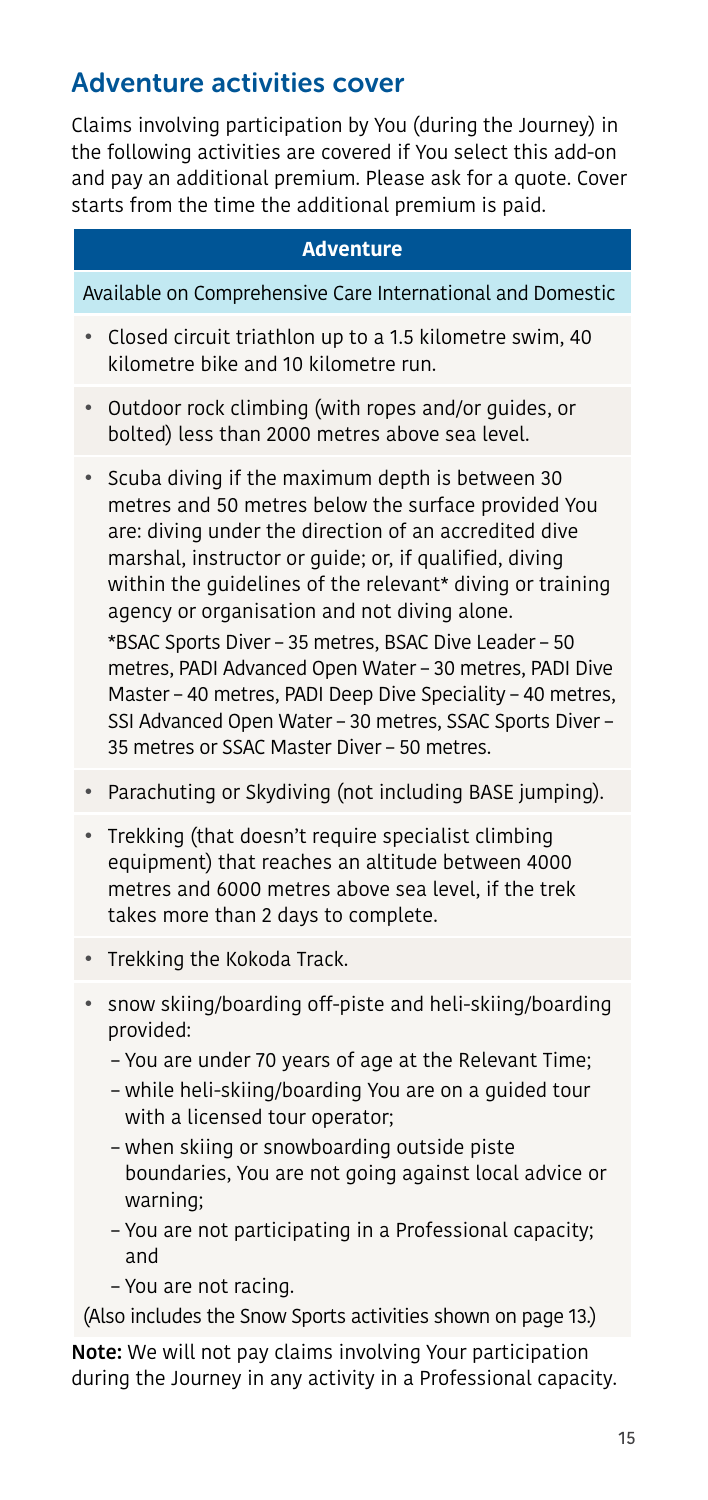# <span id="page-15-0"></span>Travel and health

#### Do You have an Existing Medical Condition?

Claims directly or indirectly arising from or exacerbated by an Existing Medical Condition or related new infections are specifically excluded from this policy unless Your Existing Medical Condition is approved by Us.

#### What does this mean?

If You have an Existing Medical Condition and for example take medication to keep that condition in check, it doesn't mean You can't purchase travel insurance.

It does however, mean that You should tell Us about all Your Existing Medical Conditions including anything for which medication is prescribed so We can complete an online health assessment and, if We approve, offer You cover.

If You choose to declare some conditions and not others or choose not to declare any conditions, You run the risk of a claim being denied. See Existing Medical Conditions for more information.

#### Assessing Your health

So We can assess the risk, We may also require You to answer some questions about Your general health as well as completing an online health assessment at the time of applying for this travel insurance.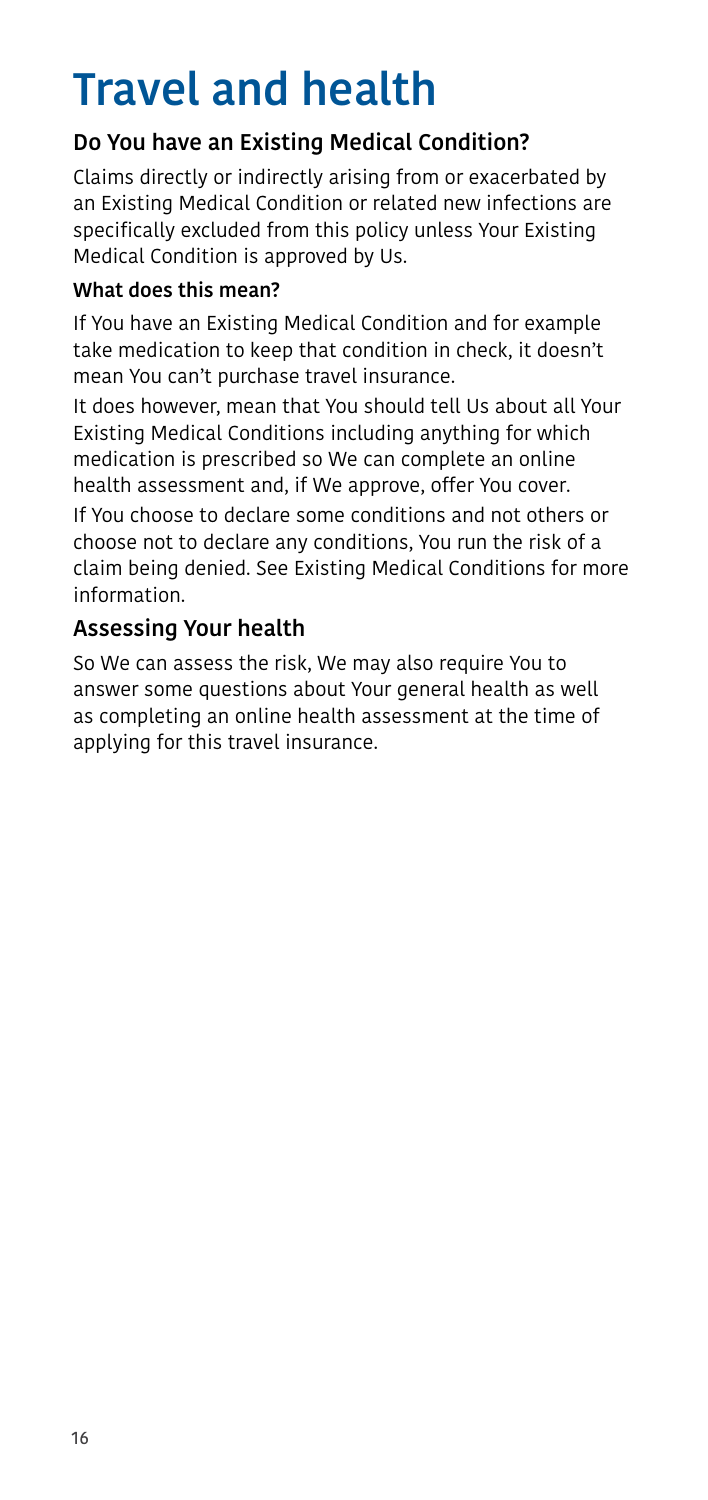# <span id="page-16-0"></span>Existing Medical Conditions

#### (Of You or Your travelling companion)

Cover for claims directly or indirectly arising from or exacerbated by an Existing Medical Condition or related new infections are specifically excluded from this policy. However, We may separately provide cover for an Existing Medical Condition. If additional cover is applied for and approved, an extra premium may apply.

### What is an Existing Medical Condition?

"Existing Medical Condition" means a disease, illness, medical or dental condition or physical defect that at the Relevant Time meets any one of the following:

- a) has required an emergency department visit, hospitalisation or day surgery procedure within the last two years;
- b) requires
	- (i) prescription medication from a qualified medical practitioner or dentist;
	- (ii) regular review or check-ups;
	- (iii) ongoing medication for treatment or risk factor control;
	- (iv) consultation with a specialist;
- c) has
	- (i) been medically documented involving the brain, circulatory system, heart, kidneys, liver, respiratory system or cancer;
	- (ii) required surgery involving the abdomen, back, joints or spine;
	- (iii) shown symptoms or signs however, a medical opinion or investigation has not been sought to confirm or provide a diagnosis; or
- d) is
	- (i) chronic or ongoing (whether chronic or otherwise) and medically documented;
	- (ii) under investigation;
	- (iii) pending diagnosis; or
	- (iv) pending test results.

"Relevant Time" in respect of:

- a) Single Trip policies means the time of issue of the policy.
- b) Annual Multi-Trip policies means the first time at which any part of the relevant trip is paid for or the time at which the policy is issued, whichever occurs last.

If You are unsure whether You have an Existing Medical Condition, please call Cover-More on 1300 130 896 for assistance.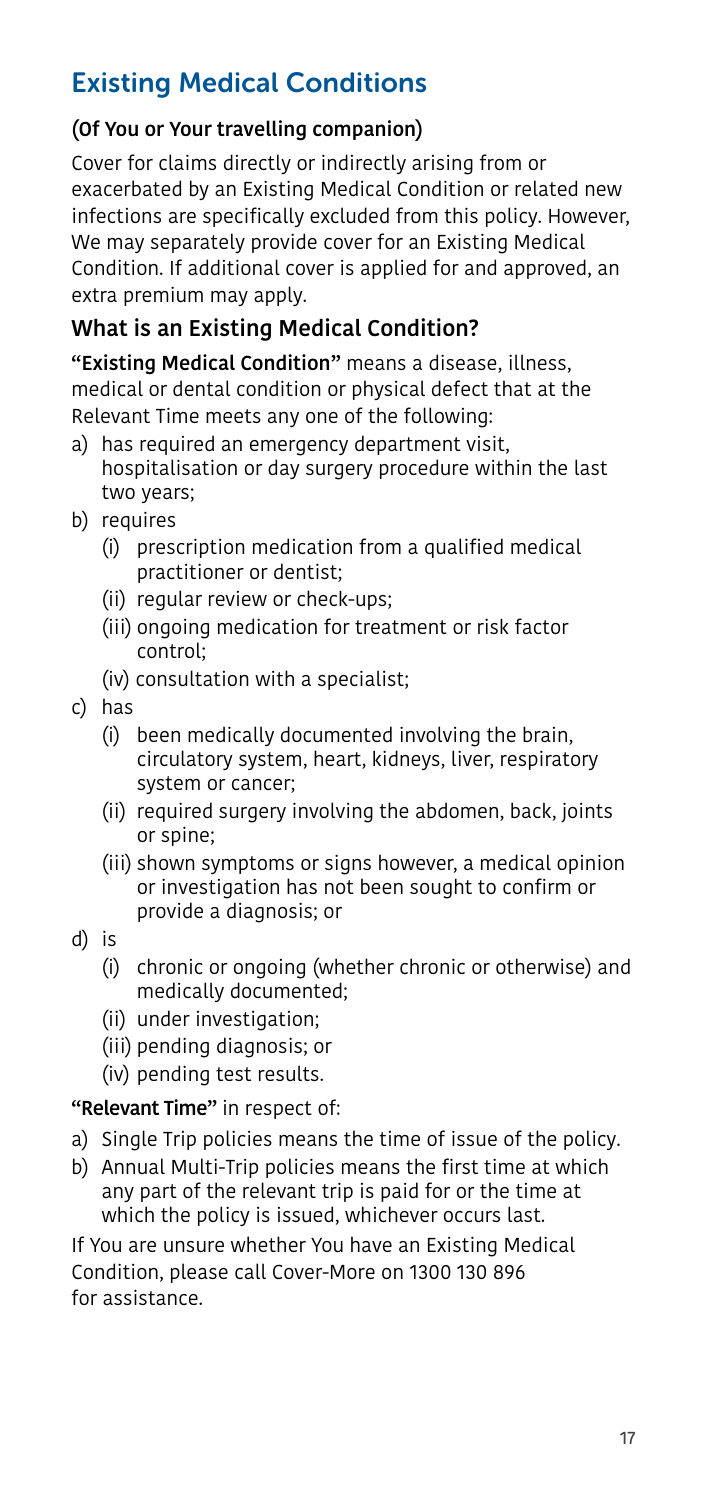### Getting cover for Your Existing Medical Conditions

There are three categories of Existing Medical Conditions:

- Conditions We automatically include
- Conditions We need to assess
- Conditions which cannot be covered.

Please review each of the categories to determine which category applies.

#### Existing Medical Conditions We automatically include

We automatically include the Existing Medical Conditions listed in the table following provided:

- You have not been hospitalised or required treatment by a medical practitioner in the last 12 months for any of the listed conditions;
- You are not under investigation for any of the listed conditions;
- You are not awaiting investigation, surgery, treatment or procedures for any of the listed conditions;
- Your condition satisfies the criteria in the table following; and
- all Your Existing Medical Conditions are on this list.

All time frames are measured in relation to the Relevant Time, unless specified otherwise.

| <b>Condition</b> | Criteria                                                                                                                                                               |
|------------------|------------------------------------------------------------------------------------------------------------------------------------------------------------------------|
| Acne             | No additional criteria.                                                                                                                                                |
| Allergy          | In the last 6 months, You haven't<br>required treatment by a medical<br>practitioner for this condition.<br>You have no known respiratory<br>conditions (e.g. Asthma). |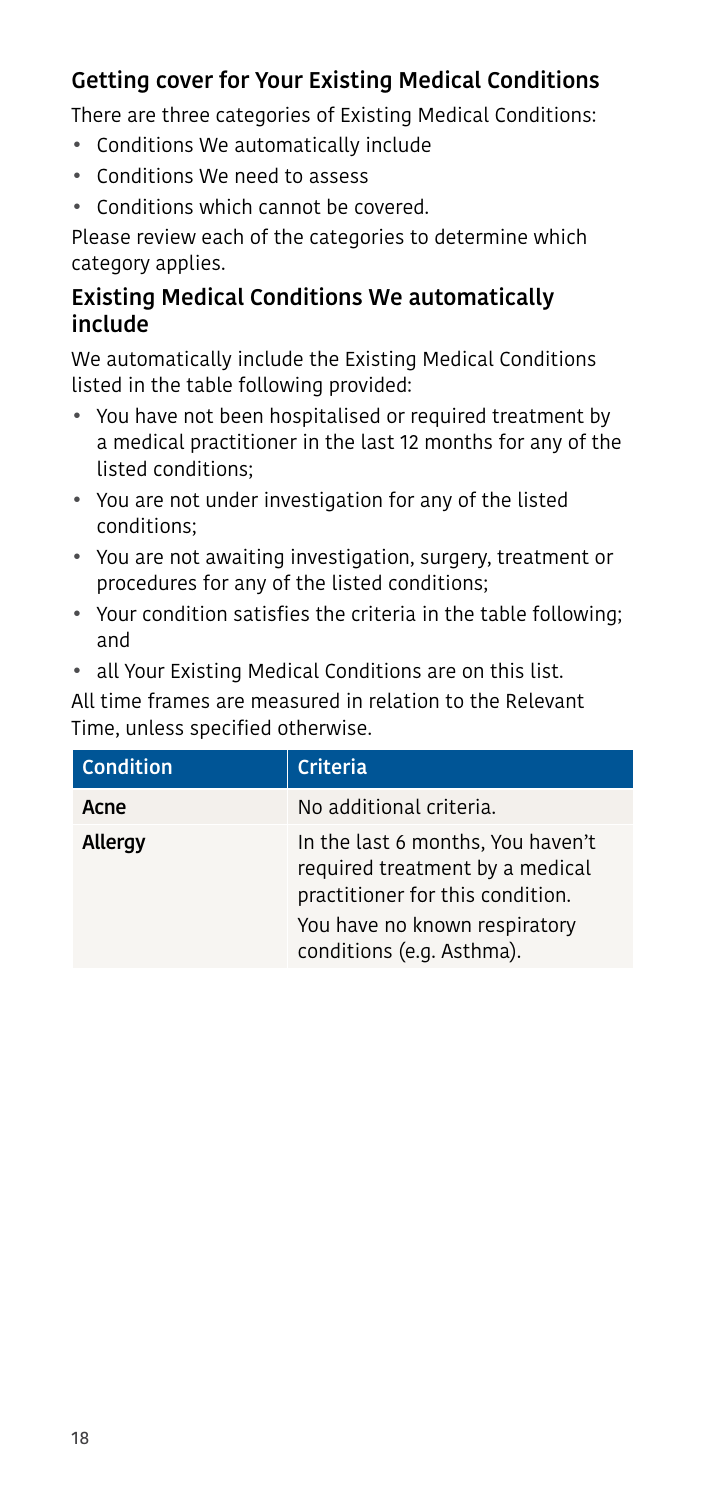| Asthma                      | You are less than 60 years of age<br>when you purchase the policy.<br>In the last 12 months, You haven't<br>had an Asthma exacerbation<br>requiring treatment by a medical<br>practitioner.<br>You have been a non-smoker for at<br>least the last 18 months.<br>You don't need oxygen outside of a<br>hospital.<br>You don't have a chronic lung<br>condition or disease (whether<br>chronic or otherwise) including<br>Chronic Asthma, Chronic Bronchitis,<br>Chronic Obstructive Pulmonary<br>Disease (COPD), Emphysema or<br>Pulmonary Fibrosis. |
|-----------------------------|------------------------------------------------------------------------------------------------------------------------------------------------------------------------------------------------------------------------------------------------------------------------------------------------------------------------------------------------------------------------------------------------------------------------------------------------------------------------------------------------------------------------------------------------------|
| Bell's Palsy                | No additional criteria.                                                                                                                                                                                                                                                                                                                                                                                                                                                                                                                              |
| <b>Bunions</b>              | No additional criteria.                                                                                                                                                                                                                                                                                                                                                                                                                                                                                                                              |
| Carpal Tunnel<br>Syndrome   | No additional criteria.                                                                                                                                                                                                                                                                                                                                                                                                                                                                                                                              |
| Cataracts<br>Glaucoma       | In the last 90 days, You haven't had<br>an operation for this condition.<br>You have no ongoing complications<br>of this condition.                                                                                                                                                                                                                                                                                                                                                                                                                  |
| <b>Coeliac Disease</b>      | In the last 6 months, You haven't<br>been treated by a medical<br>practitioner for this condition.                                                                                                                                                                                                                                                                                                                                                                                                                                                   |
| <b>Congenital Blindness</b> | No additional criteria.                                                                                                                                                                                                                                                                                                                                                                                                                                                                                                                              |
| <b>Congenital Deafness</b>  | No additional criteria.                                                                                                                                                                                                                                                                                                                                                                                                                                                                                                                              |
| <b>Ear Grommets</b>         | You don't have an ear infection.                                                                                                                                                                                                                                                                                                                                                                                                                                                                                                                     |
| <b>Epilepsy</b>             | In the last 2 years, You haven't<br>required medical treatment for this<br>condition.<br>You don't have an underlying<br>medical condition (e.g. previous<br>head trauma, Brain Tumour or<br>Stroke).                                                                                                                                                                                                                                                                                                                                                |
| <b>Gastric Reflux</b>       | Your Gastric Reflux doesn't relate<br>to an underlying diagnosis (e.g.<br>Hernia/Gastric Ulcer).                                                                                                                                                                                                                                                                                                                                                                                                                                                     |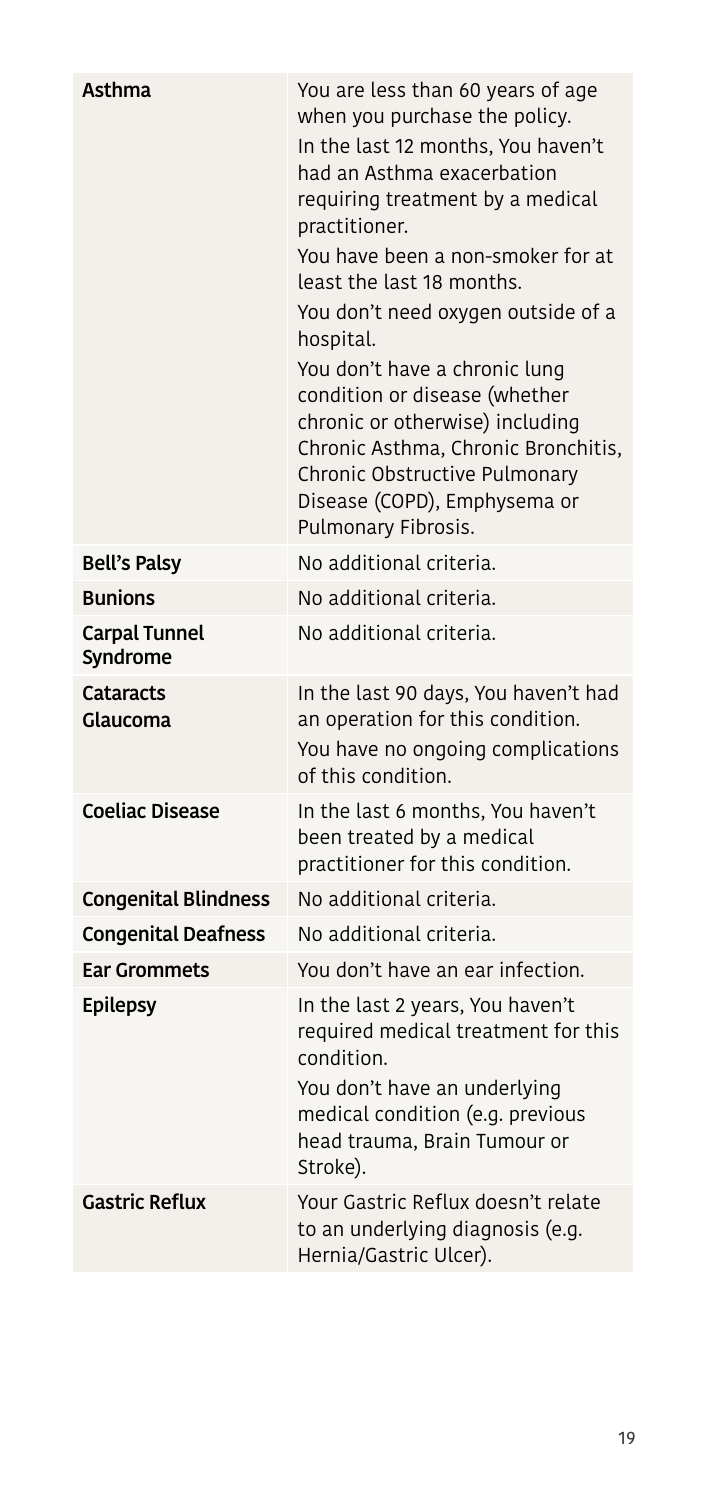| Goitre                                                                                                 | No additional criteria.                                                                                                                                                                                                                                                                                                                                                                                         |
|--------------------------------------------------------------------------------------------------------|-----------------------------------------------------------------------------------------------------------------------------------------------------------------------------------------------------------------------------------------------------------------------------------------------------------------------------------------------------------------------------------------------------------------|
| <b>Graves' Disease</b>                                                                                 | No additional criteria.                                                                                                                                                                                                                                                                                                                                                                                         |
| Gout                                                                                                   | No additional criteria.                                                                                                                                                                                                                                                                                                                                                                                         |
| Hiatus Hernia                                                                                          | No additional criteria.                                                                                                                                                                                                                                                                                                                                                                                         |
| <b>Hip Replacement</b><br><b>Knee Replacement</b><br>Shoulder<br>Replacement<br><b>Hip Resurfacing</b> | The procedure was performed more<br>than 6 months ago and less than 10<br>years ago.<br>You haven't had any post-operative<br>complications related to that surgery.<br>Post-operative complications include<br>joint dislocation and infection.                                                                                                                                                                |
| Hypercholes-<br>terolaemia<br><b>High Cholesterol)</b>                                                 | You don't have a known heart or<br>cardiovascular condition.                                                                                                                                                                                                                                                                                                                                                    |
| Hypertension<br>(High<br><b>Blood</b><br>Pressure)                                                     | You don't have a known heart or<br>cardiovascular condition.<br>You don't have Diabetes (Type I or<br>Type II).<br>Your Hypertension is stable<br>and managed by Your medical<br>practitioner.<br>In the last 12 months, Your<br>prescribed blood pressure<br>medication hasn't changed.<br>You aren't suffering symptoms of<br>Hypertension.<br>You aren't having investigations<br>related to blood pressure. |
| Menopause                                                                                              | You don't have Osteoporosis.                                                                                                                                                                                                                                                                                                                                                                                    |
| Migraine                                                                                               | No additional criteria.                                                                                                                                                                                                                                                                                                                                                                                         |
| Peptic<br><b>Gastric Ulcer</b>                                                                         | In the last 12 months, the Peptic/<br>Gastric Ulcer has been stable.                                                                                                                                                                                                                                                                                                                                            |
| <b>Plantar Fasciitis</b>                                                                               | No additional criteria.                                                                                                                                                                                                                                                                                                                                                                                         |
| Raynaud's Disease                                                                                      | No additional criteria.                                                                                                                                                                                                                                                                                                                                                                                         |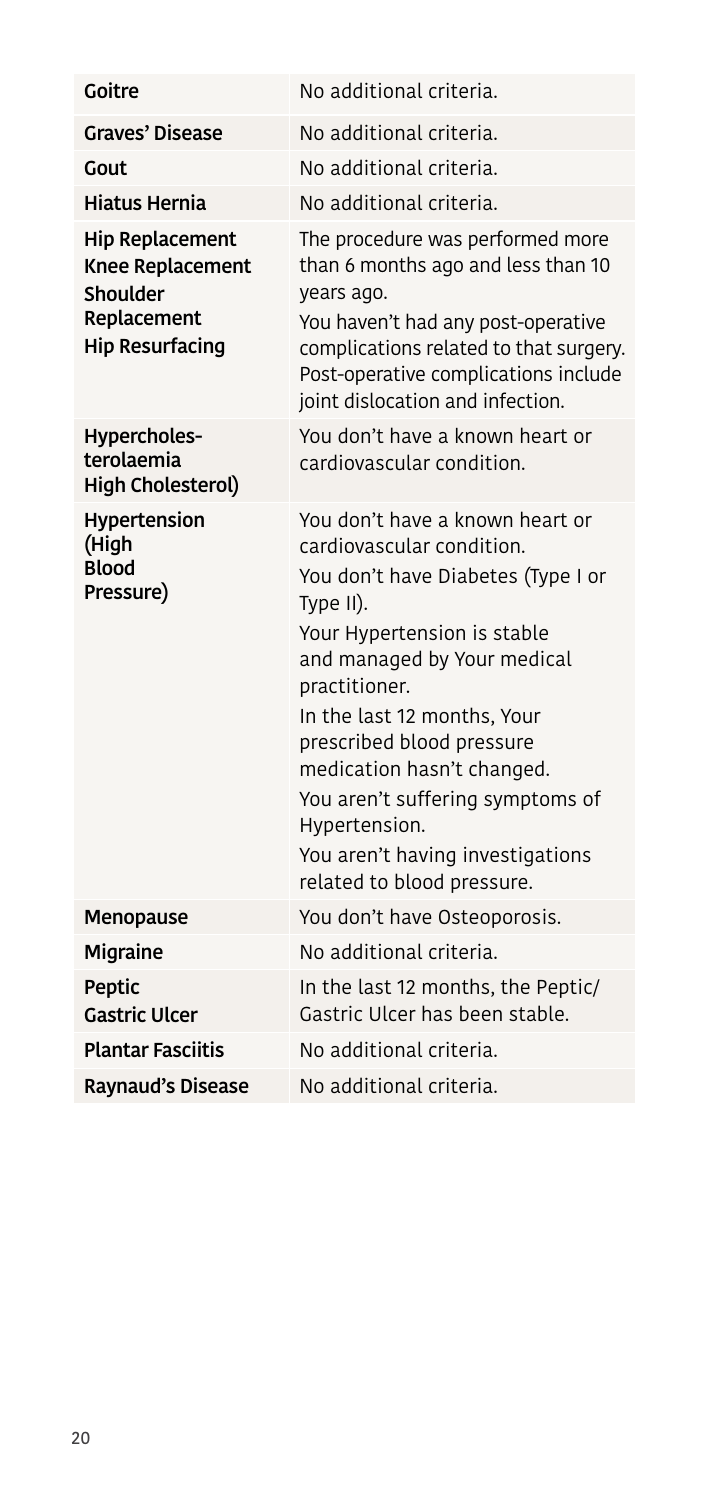| <b>Skin Cancer</b>                               | Your Skin Cancer isn't a Melanoma.<br>You haven't had chemotherapy or<br>radiotherapy for this condition.<br>Your Skin Cancer does not require<br>any follow up treatment e.g.<br>chemotherapy, radiotherapy or |
|--------------------------------------------------|-----------------------------------------------------------------------------------------------------------------------------------------------------------------------------------------------------------------|
|                                                  | further excision.                                                                                                                                                                                               |
| Stenosing<br>Tenosynovitis<br>(Trigger Finger)   | No additional criteria.                                                                                                                                                                                         |
| Urinary Incontinence                             | No additional criteria.                                                                                                                                                                                         |
| Underactive Thyroid<br><b>Overactive Thyroid</b> | The cause of Your Underactive/<br>Overactive Thyroid wasn't a tumour.                                                                                                                                           |

#### Existing Medical Conditions We need to assess

If Your condition:

- does not meet the criteria above;
- You have one or more conditions which are not listed in the table of conditions we automatically include; or
- a combination of both the above points

You will need to complete an online health assessment by declaring all Your Existing Medical Conditions to Us. To be clear, the conditions We automatically include only apply if You do not have other Existing Medical Conditions beyond those on this list.

### Completing a health assessment

You can complete an online health assessment with Your travel consultant or by using a web link Your travel consultant can give You. You may also contact Cover-More for assistance.

- You'll need to have sufficient knowledge about each Existing Medical Condition to be able to complete a full declaration so We can assess the risk.
- For example, We need to know the name of the medical condition You take medication for, rather than the name of the medication. Check with Your doctor first if unsure.
- Check all Existing Medical Conditions have been disclosed to Us.
- We will provide Your assessment outcome and a number.
- If We can approve Your health assessment, You must pay an extra premium.
- An approval number for this cover will then be listed on the Certificate of Insurance We give You. Special conditions, limits and excesses may apply depending on Your Existing Medical Condition, age, trip destination and duration. This will be stated on Your Certificate of Insurance or separately advised to You in writing.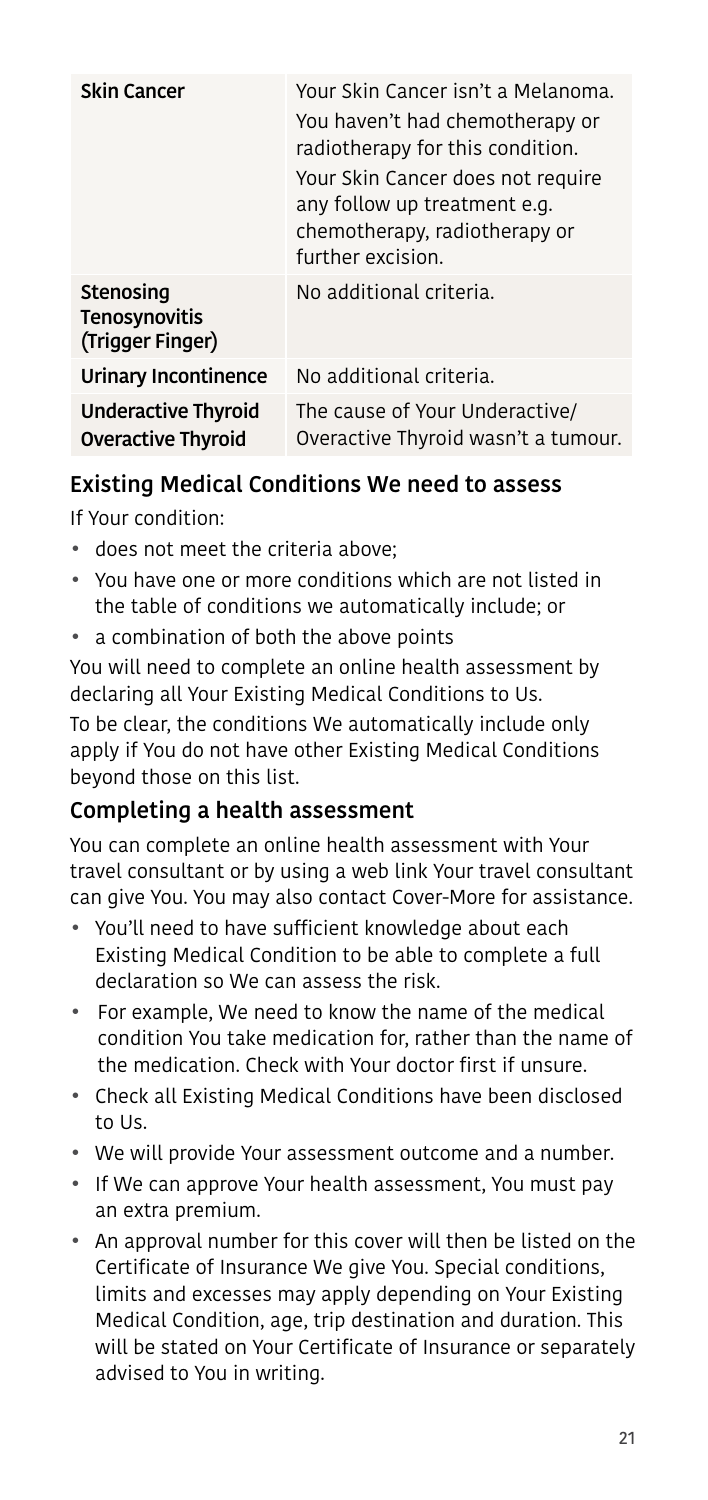#### Conditions to pay particular attention to

#### Chronic lung conditions

If You have a chronic lung condition\*, unless You complete a health assessment for that condition at the Relevant Time which is then approved by Us and You pay the required extra premium, You won't be covered for claims directly or indirectly arising from or exacerbated by:

- that condition;
- a respiratory infection e.g. Influenza; or
- a lung infection e.g. Pneumonia.

\*Chronic lung condition includes Chronic Asthma, Chronic Bronchitis, Chronic Obstructive Pulmonary Disease (COPD), Emphysema or Pulmonary Fibrosis.

#### What does this mean?

For example, if You have COPD and are diagnosed with a respiratory infection, Your claim will not be covered because We consider the respiratory infection to complicate and be a complication of the underlying Existing Medical Condition, COPD.

#### Cardiovascular Disease

If You have a condition involving Your heart and blood vessels, collectively known as Cardiovascular Disease\*, unless You complete a health assessment for that condition at the Relevant Time which is then approved by Us and You pay the required extra premium, You won't be covered for claims directly or indirectly arising from or exacerbated by:

- that condition; or
- another heart/cardiovascular system problem including a Heart Attack or Stroke.

\*Cardiovascular Disease includes Aneurysms, Angina, Cardiac Arrhythmias (disturbances in heart rhythm) Cardiomyopathy, Cerebrovascular Accident (CVA or Stroke), previous heart surgery (including valve replacements, bypass surgery or stents), Myocardial Infarction (Heart Attack) or Transient Ischaemic Attack (TIA).

#### What does this mean?

For example, if You have ever been diagnosed with Coronary Artery Disease, also known as Ischaemic Heart Disease (IHD), it is considered a life-long condition. The risk of disease is elevated whether or not You have been treated with bypass surgery or coronary artery stent insertion. If You haven't told Us about Your condition, We haven't approved it and You haven't paid the additional premium, We won't be able to consider Your claim if something goes wrong before or during Your Journey with respect to these conditions.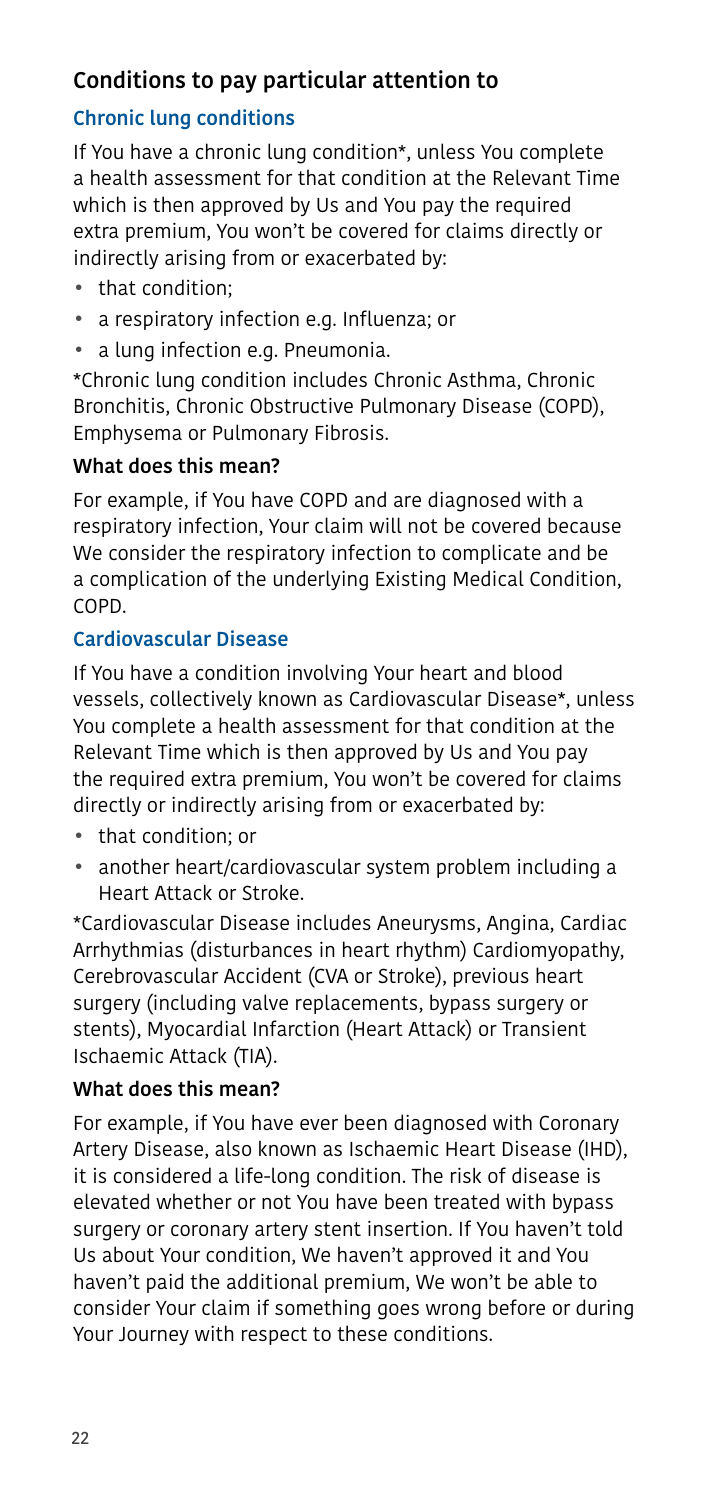#### Reduced immunity

If You have reduced immunity at the Relevant Time (e.g. as the result of a medical condition or medical treatment), unless You complete a health assessment which is then approved by Us and You pay the required extra premium, We won't be able to approve claims directly or indirectly arising from or exacerbated by the underlying medical condition or a new infection.

#### What does this mean?

For example, if You currently suffer from a condition that is associated with significant immunosuppression or You require medication that significantly impairs immune function (e.g. Methotrexate, Azothiaprine or high dose steroids), You should tell Us about Your condition, otherwise We won't be able to cover Your claim if You develop an opportunistic infection with respect to these conditions.

#### Other Existing Medical Conditions which cannot be covered

Under no circumstances is cover available on this policy for claims directly or indirectly arising from or exacerbated by:

- Your Terminal Illness;
- conditions involving drug or alcohol dependency;
- travel booked or undertaken against the advice of any medical practitioner;
- routine or cosmetic medical or dental treatment, even if Your Existing Medical Condition has been approved; or
- <span id="page-22-0"></span>• conditions for which You are travelling to seek advice, treatment or review or to participate in a clinical trial.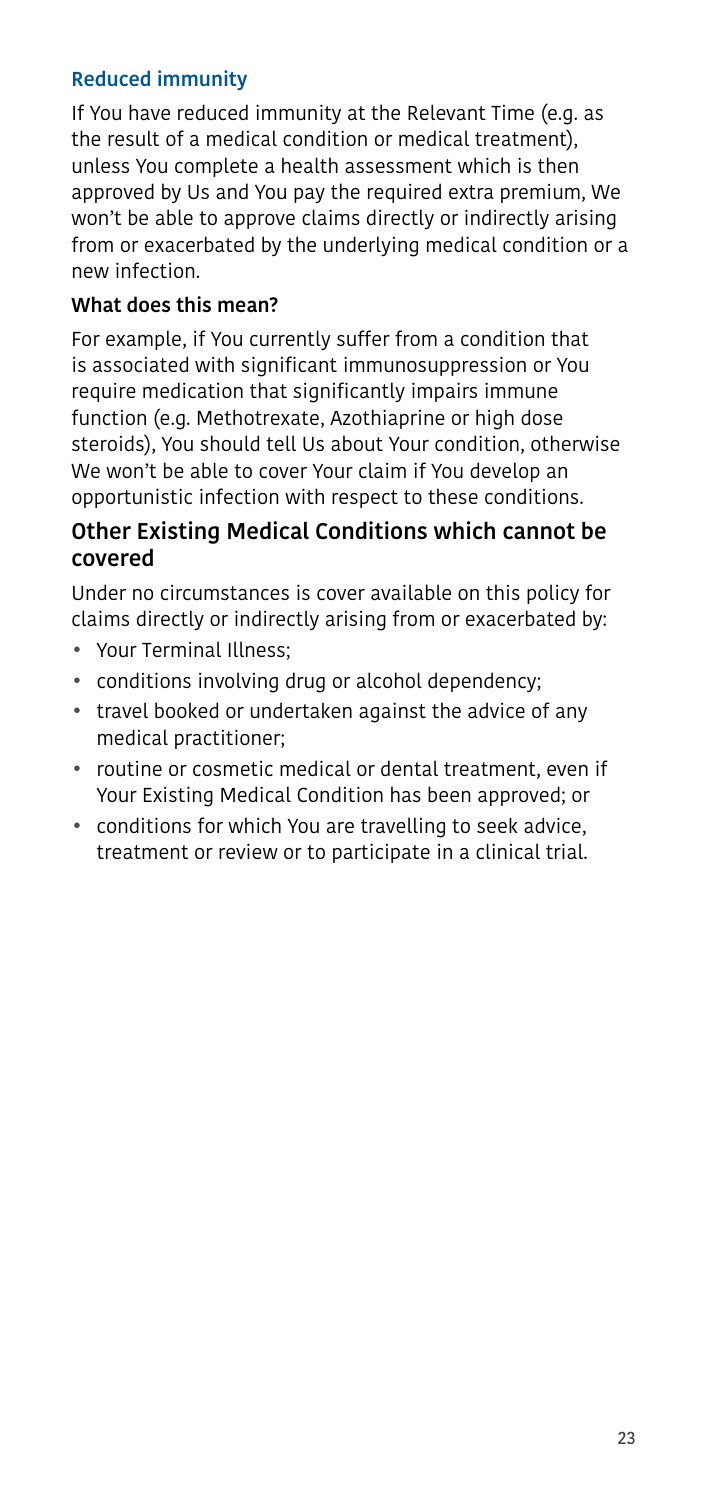# <span id="page-23-0"></span>Travel and the health of other people in Australia (non-traveller)

When booking a trip and buying travel insurance please carefully consider the health of loved ones not travelling with You who live in Australia.

We can only consider claims by You arising from the health or death of a Relative or Your business partner who live in Australia and are not travelling with You if at the Relevant Time that person:

- had not been hospitalised in the previous 2 years for a condition that was directly or indirectly arising from or related to the condition that caused the claim;
- did not reside in a nursing home or require similar home care assistance;
- was not on a waiting list for, or did not know they needed surgery, inpatient treatment or tests at a hospital or clinic;
- did not have a drug or alcohol addiction; and
- did not have a Terminal Illness.

Claims caused by the health of other people (those people not listed above) are not covered by the policy.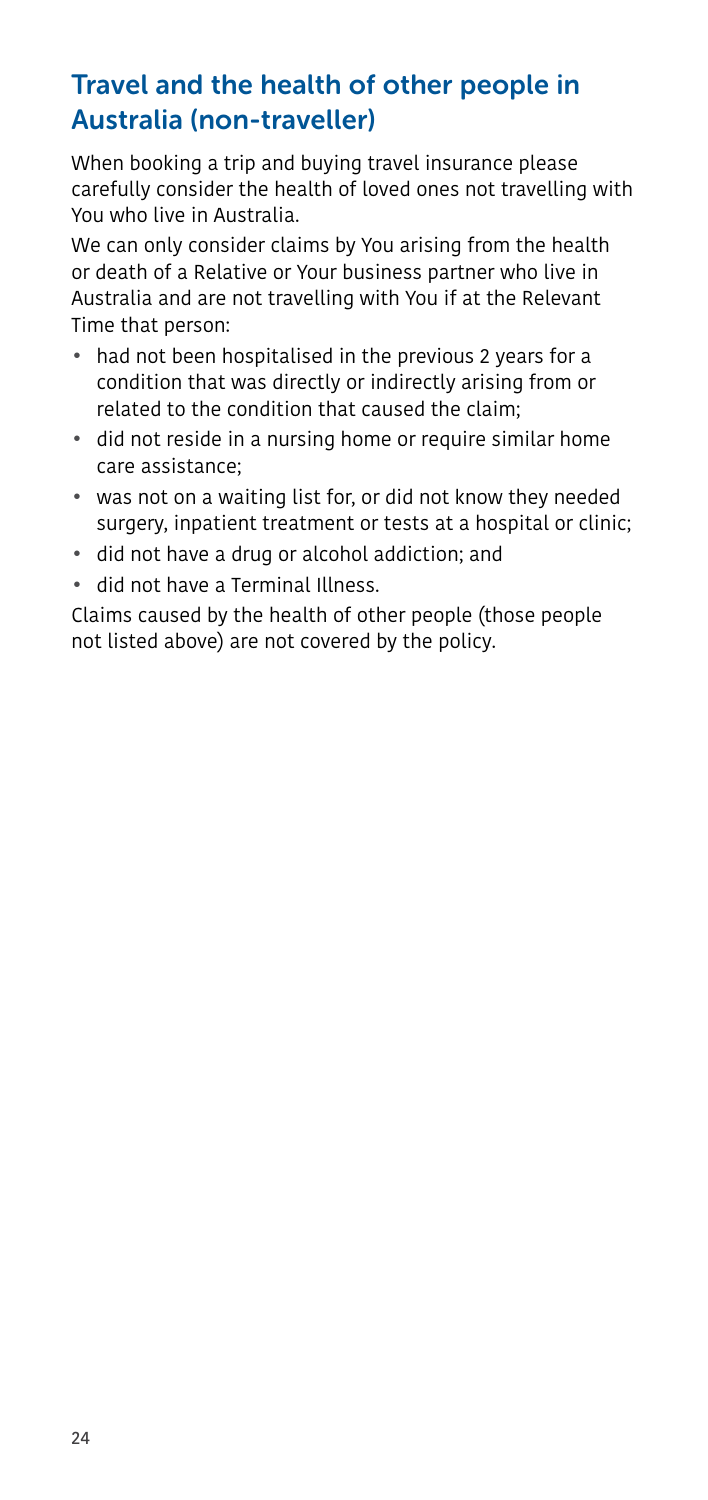# <span id="page-24-1"></span>**Pregnancy**

#### Are You pregnant?

If You know You are pregnant at the Relevant Time, You will need to apply for cover if:

- there have been complications with this pregnancy or a previous pregnancy;
- You have a multiple pregnancy e.g. twins or triplets; or
- the conception was medically assisted e.g. using assisted fertility treatment including hormone therapies or IVF.

#### "Relevant Time" in respect of:

- a) Single Trip policies means the time when the policy is issued.
- b) Annual Multi-Trip policies, means the first time when a part of the relevant trip is paid for or the time when the policy is issued, whichever occurs last.

Please complete additional questions in an online medical assessment in order to determine eligibility and obtain a quote.

If You have any questions about the online assessment or prefer to talk with a customer service agent, please call Cover-More on 1300 130 896 for assistance.

#### Pregnancy restrictions

Whether or not You have to apply for pregnancy cover, the following restrictions apply to claims arising in any way from the pregnancy of any person.

- Cover is only provided for serious, unexpected pregnancy complications that occur up until the 24th week of pregnancy i.e. up to 23 weeks, 6 days. Gestational age is measured in weeks and days and is calculated from the last known date of Your menstrual period or calculated from staging ultrasound.
- Childbirth is not covered.
- Costs relating to the health or care of a newborn child are not covered, irrespective of the stage of pregnancy when the child is born.

#### What does this mean?

<span id="page-24-0"></span>Expectant mothers should consider if Our products are right for them when travelling after 20 weeks gestation as costs for childbirth and neonatal care overseas can be expensive.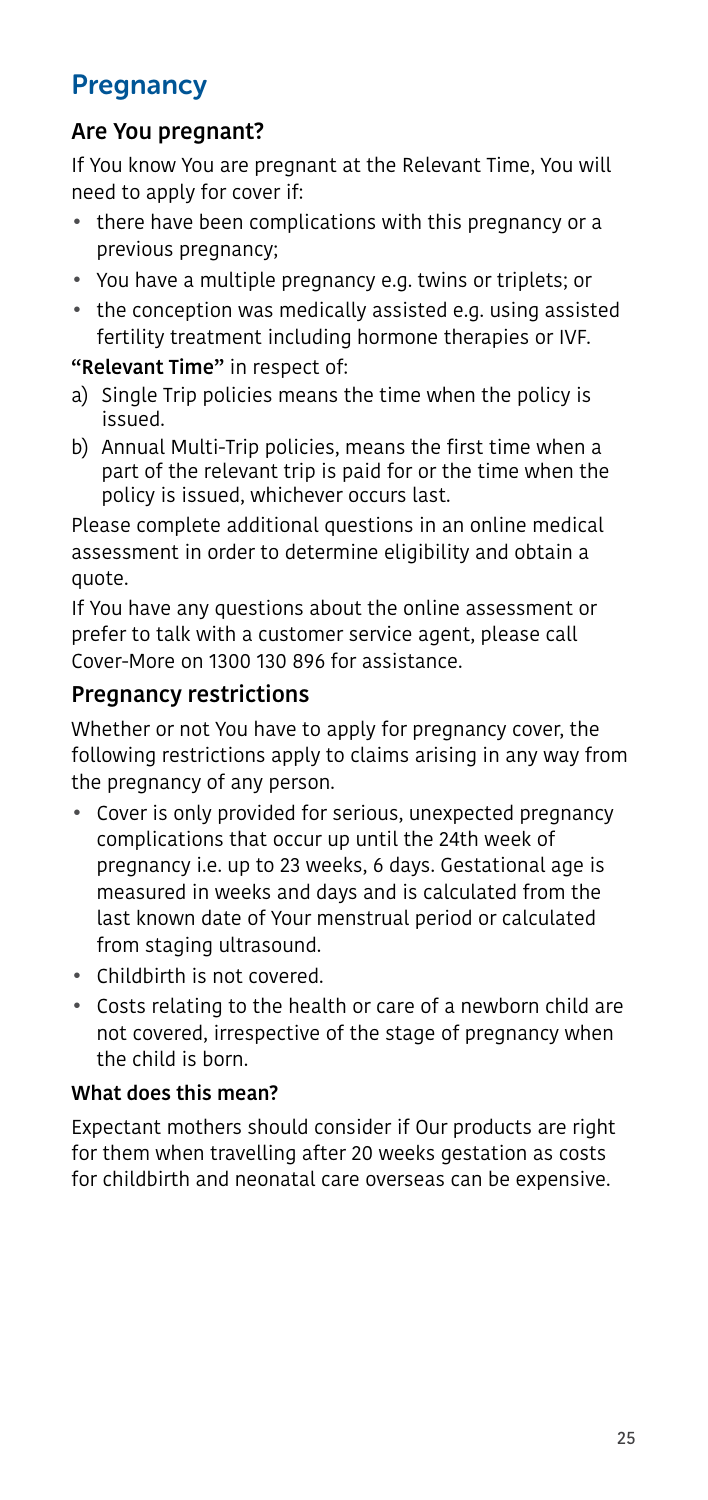# <span id="page-25-0"></span>24 hour emergency assistance

All policyholders have access to Our emergency assistance team when travelling.

24 hours a day, 365 days a year, Our team of doctors, nurses, case managers and travel agents provide the following services:

- Help to find a medical facility and monitor Your medical care
- Paying bills

Becoming ill overseas can be very expensive so those significant medical expenses can be paid by Us directly to the hospital if Your claim is approved.

- Keeping You travelling or getting You Home Our team can decide if and when it is appropriate to move You or bring You Home and will coordinate the entire exercise.
- Help if passports, travel documents or credit cards are lost

If You need assistance in contacting the issuer of the document, Our emergency assistance team can help.

• Help to change travel plans

If Your travel consultant is not available to assist with rescheduling in an emergency, Our team can help.

Certain services are subject to Your claim being approved. You must phone Our emergency assistance team as soon as possible if You are admitted to hospital or if You anticipate Your medical or related expenses will exceed \$500.

When You call, please have the following information:

- Your policy number
- a phone number to call You back on

Please call Australia DIRECT and TOLL FREE from:

USA 1800 937 9763 Canada 1800 645 8714

UK 0800 892 014 NZ 0800 445 524

Charges may apply if calling from a pay phone or mobile phone.

From all other countries or if You experience difficulties with the numbers above:

Call direct: +61 (0) 2 8907 5619 Fax: +61 (0) 2 9954 6250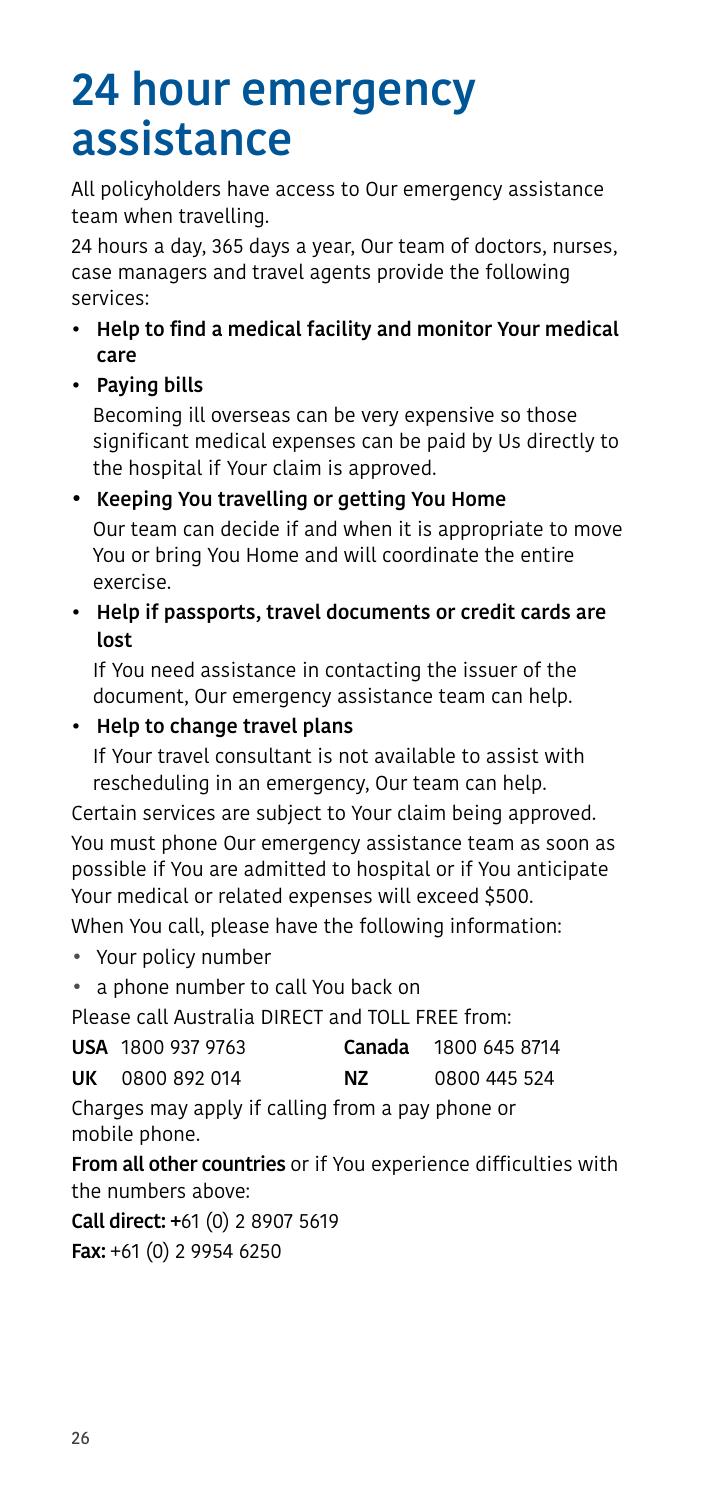# <span id="page-26-0"></span>Claims

# How to make a claim

# Complete an online claim

Visit [claims.covermore.com.au](https://claims.covermore.com.au/default) and follow the prompts; or

### Fill in a claim form

Download, print and complete a claim form from [covermore.com.au.](https://www.covermore.com.au/how-to-make-a-claim)

### Add receipts and other supporting documents

Follow the checklist for the supporting documents You need to send Us with Your completed claim.

### Submit the claim online or post it

Upload Your scanned documents and submit the claim online; or

Post the completed claim form and original supporting documents to:

Cover-More Travel Insurance Claims Department Private Bag 913 North Sydney NSW 2059 Australia

We need original documents, so please hold on to Your documents as We may request them. If You are posting them, keep a copy.

For additional assistance:

Call: 1300 130 896 or +61 (0) 2 8907 5037

Email: enquiries@covermore.com.au

# When will I hear back about the claim?

We try to process claims as quickly as possible. You will hear back within 10 working days from the time We receive Your claim. We may approve and settle, investigate or decline the claim or request further information.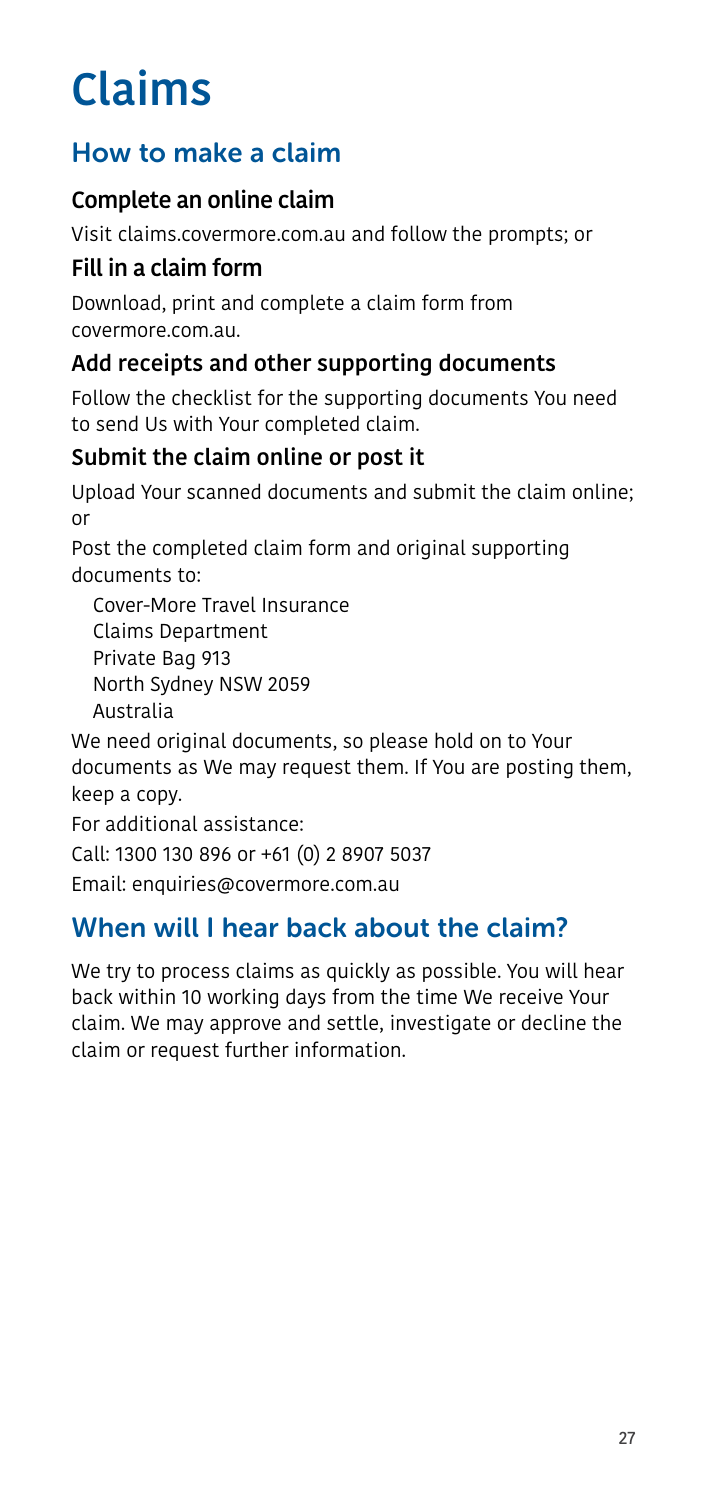# <span id="page-27-0"></span>Important Information

# <span id="page-27-1"></span>Who is the insurer?

The insurer of this product is Zurich Australian Insurance Limited (ZAIL), ABN 13 000 296 640, AFSL 232507.

ZAIL is part of the Zurich Insurance Group, a leading multi-line insurer that serves its customers in global and local markets. Zurich provides a wide range of general insurance and life insurance products and services in more than 210 countries and territories. Zurich's customers include individuals, small businesses, and mid-sized and large companies, including multinational corporations. ZAIL's contact details are: Mail: Zurich Australian Insurance Limited

PO Box 677, North Sydney NSW 2059

# <span id="page-27-2"></span>The Financial Claims Scheme

If the insurer becomes insolvent, You may be entitled to payment under the Financial Claims Scheme (FCS). Access to the FCS is subject to eligibility criteria. Please visit www.fcs. gov.au for information.

# <span id="page-27-3"></span>Who is Cover-More and the providing entity?

Cover-More Insurance Services Pty Ltd ABN 95 003 114 145, AFSL 241713 (Cover-More) administers the policy (including customer service, medical assessments and claims management) and will usually arrange for the issue of the insurance, either directly or through the appointment of authorised representatives. Alternatively, another financial services licensee or its authorised representatives may arrange for the issue of this insurance.

The person who provides You with this PDS is the providing entity. The capacity in which they act is displayed in the Financial Services Guide at the back of this booklet.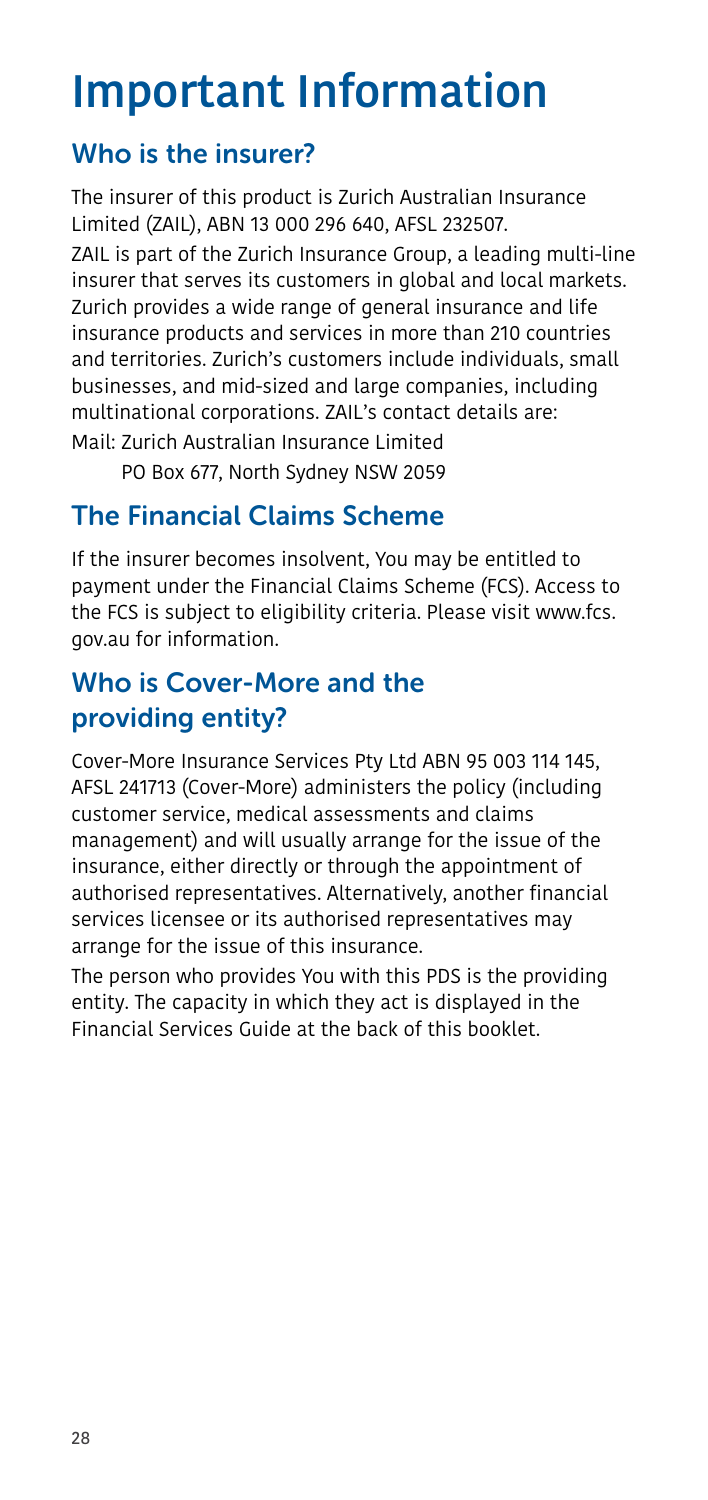# <span id="page-28-0"></span>When and how benefits are provided

The benefits for which You are insured under this policy are payable:

- when an insured event occurs during the Period Of Insurance causing You to suffer loss or damage or incur legal liability; and
- Your claim is accepted by Us.

After calculating the amount payable We will either:

- pay for specified Additional expenses;
- pay the person or provider to whom You are legally liable;
- pay the cash value, repair cost or arrange replacement of Your personal items (after deducting reasonable depreciation where applicable); or
- pay You.

# <span id="page-28-1"></span>Additional policy information

The insurance We offer You is set out in the PDS and Policy Wording. It is important that You are aware of the:

- limits on the cover provided and the amounts We will pay You (including any excess that applies);
- Words with special meaning found in the Policy Wording on pages [37-](#page-36-1)[40](#page-39-0);
- maximum benefit limits shown in the relevant "Benefits table" on pages 4-5 and 6; and
- Policy Conditions and General Exclusions found in the Policy Wording on pages [41](#page-40-0)[-73](#page-72-0).

### <span id="page-28-2"></span>Change of terms and conditions

From time to time and where permitted by law, We may change parts of the Combined FSG/PDS. We will issue a new Combined FSG/PDS or a Supplementary FSG or PDS or other compliant document to update the relevant information except in limited cases. Any updates which are not materially adverse to You from the view of a reasonable person deciding whether to buy this insurance, may be found on www.covermore.com.au. You can obtain a paper copy of any updated information without charge by calling 1300 130 896.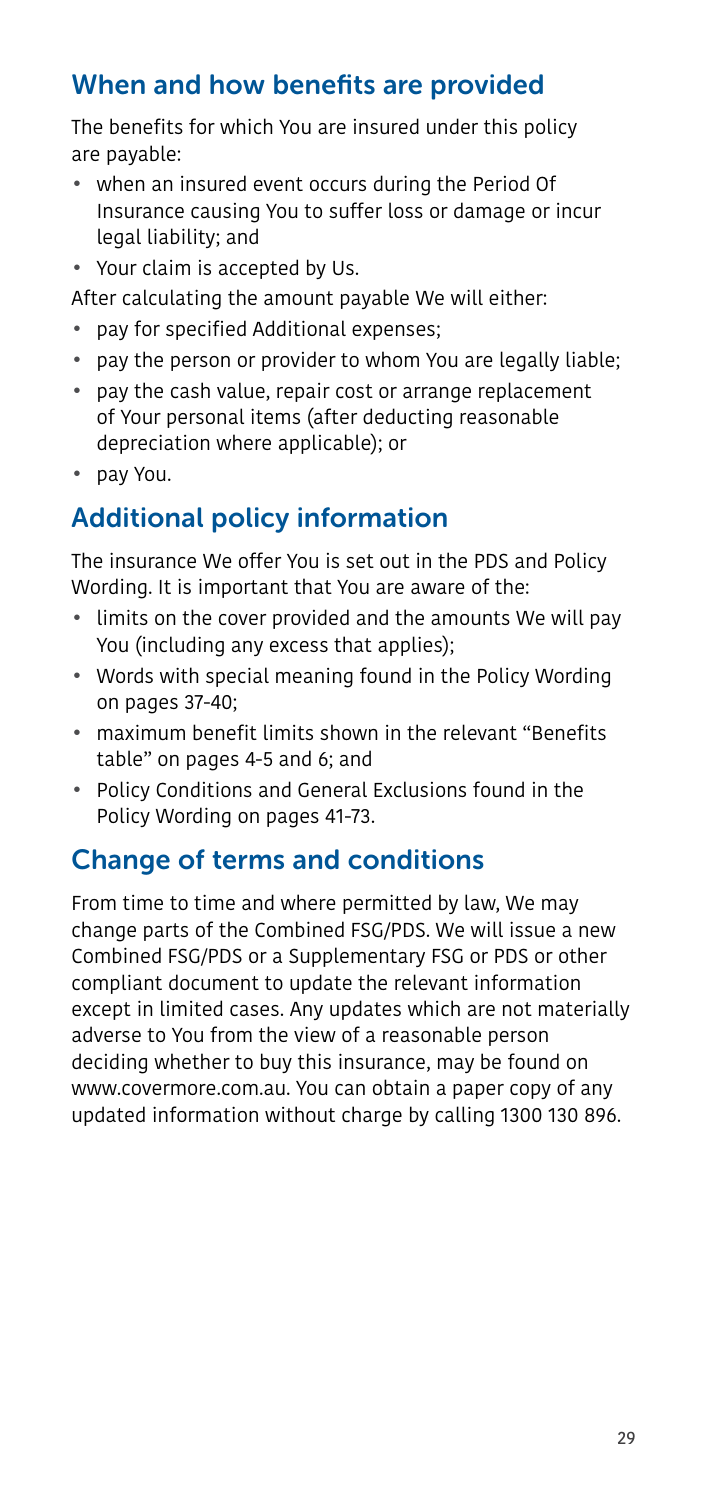# Your duty of disclosure

Before You enter into this contract of insurance, You have a duty of disclosure under the Insurance Contracts Act 1984 (Cth). The duty applies until (as applicable) We first enter into the policy with You, or We agree to a variation, extension or reinstatement with You.

#### Answering Our questions

In all cases, if We ask You questions that are relevant to Our decision to insure You and on what terms, You must tell Us anything that You know and that a reasonable person in the circumstances would include in answering the questions. It is important that You understand You are answering Our questions in this way for Yourself and anyone else that You want to be covered by the contract.

#### Variations, extensions and reinstatements

For variations, extensions and reinstatements You have a broader duty to tell Us anything that You know, or could reasonably be expected to know, may affect Our decision to insure You and on what terms.

#### If You do not tell Us something

If You do not tell Us anything You are required to tell Us, We may cancel Your contract or reduce the amount We will pay You if You make a claim, or both.

If Your failure to tell Us is fraudulent, We may refuse to pay a claim and treat the contract as if it never existed.

# Code of Practice

The insurer is a signatory to the General Insurance Code of Practice (Code) which is developed by the Insurance Council of Australia.

The Code sets out high standards of service that general insurers must meet when consumers are buying insurance, making claims, experiencing financial hardship, requesting information or wanting to make a complaint.

To obtain more information on the Code and the rights You may have under it please contact us or visit www.codeofpractice.com.au.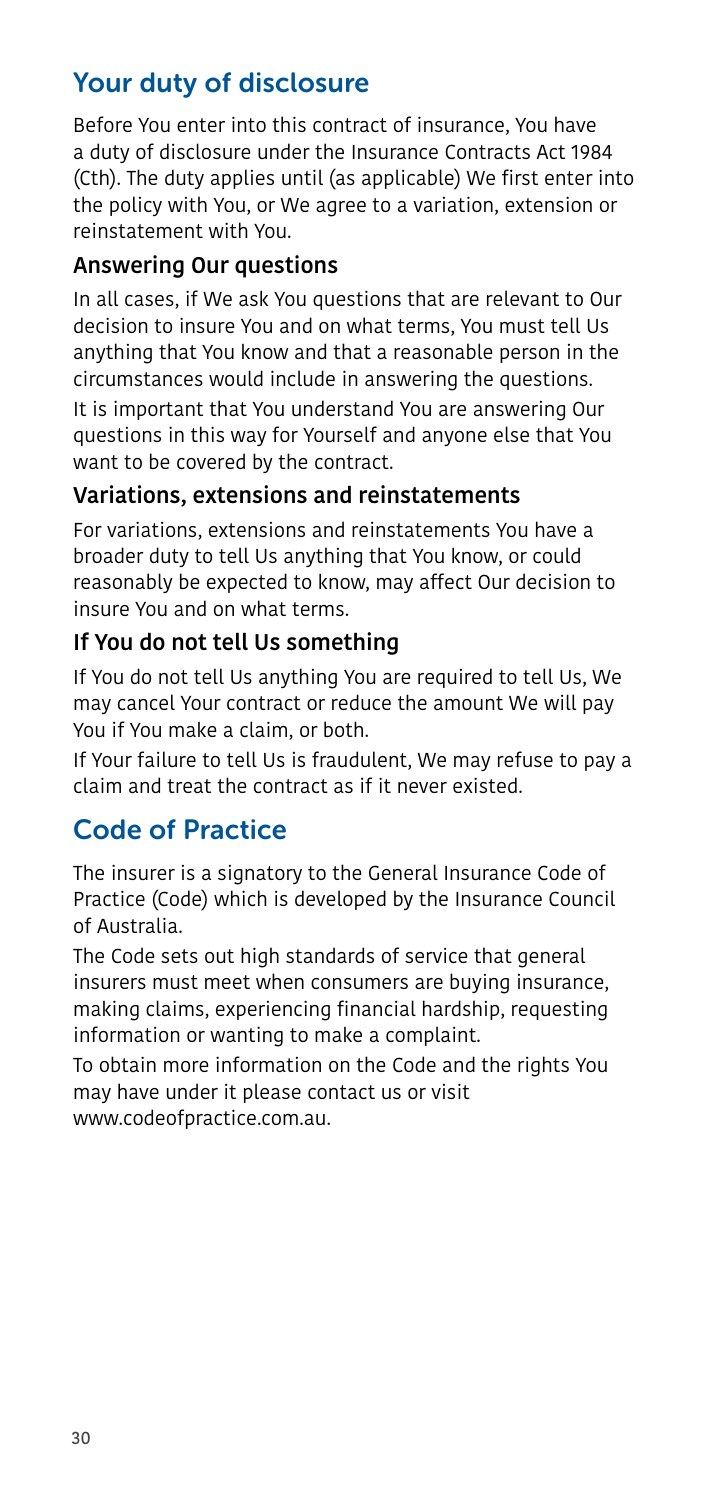## The amount You pay for this insurance

You can obtain a quote from the providing entity. The amount We charge You for this insurance policy is the total amount of the premium that We calculate to cover the risk and any relevant government charges (such as GST and stamp duty). These amounts add up to the total amount You must pay.

Once the policy is issued Your total premium and any relevant government charges are shown on the Certificate of Insurance. If You wish to change Your policy in any way please contact us.

# How various factors affect the Amount Payable

We consider a number of factors in calculating the total Amount Payable. The following is a guide on these key factors, how they combine and how they may impact the assessment of risk and therefore Your premium.

- Area higher risk areas cost more.
- Departure date and trip duration the longer the period until You depart and the longer Your trip duration, the higher the cost may be.
- Age higher risk age groups cost more.
- Plan Comprehensive Care International, which provides more cover, costs more than International Essentials or Domestic.
- Excess the higher the excess the lower the cost.
- Cruise cover additional premium applies.
- Cancellation cover on some policies You can choose Your own level of cancellation cover. The more cancellation cover You require, the higher the cost may be.
- Adding cover for Existing Medical Conditions and pregnancy (where available) – additional premium may apply if a medical assessment is completed and cover is accepted by Us.
- Add-on cover options (where available) additional premium applies.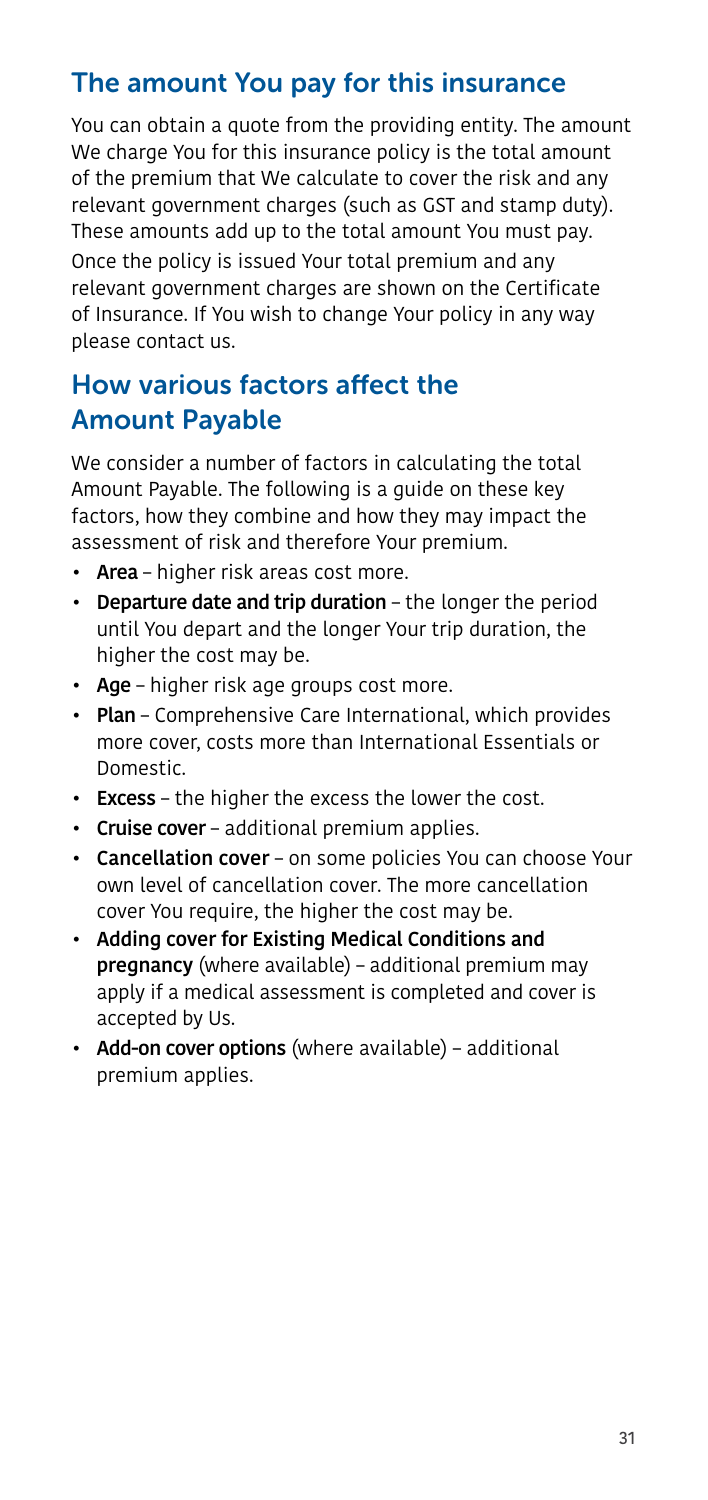# How a claim settlement is calculated

When We pay a claim We consider a number of aspects in calculating the settlement. These include:

- the amount of loss or damage or liability;
- the excess;
- the maximum benefit limits and sub-limits;
- reasonable depreciation; and
- the terms and conditions of the policy.

The following example illustrates how We will calculate claim settlement.

- Your new digital camera with an original purchase price of \$4,500 is stolen from a hotel room.
- You are travelling on Comprehensive Care International.
- You have chosen the nil excess option.
- You have not paid an additional amount to increase the standard item limit.

The claim settlement would be calculated as follows:

- Consider the original purchase price of the video camera \$4,500 (no depreciation applies because the video camera was new).
- Consider the maximum benefit limit for Luggage and Travel Documents – \$15,000.
- Consider the maximum item limit payable for cameras and video equipment – \$4,000. This item limit applies in this case.
- Consider the excess chosen. As You have chosen the nil excess option, no excess is deducted. This results in a claim settlement of \$4,000 or We may choose to replace the item through a supplier of Our choice.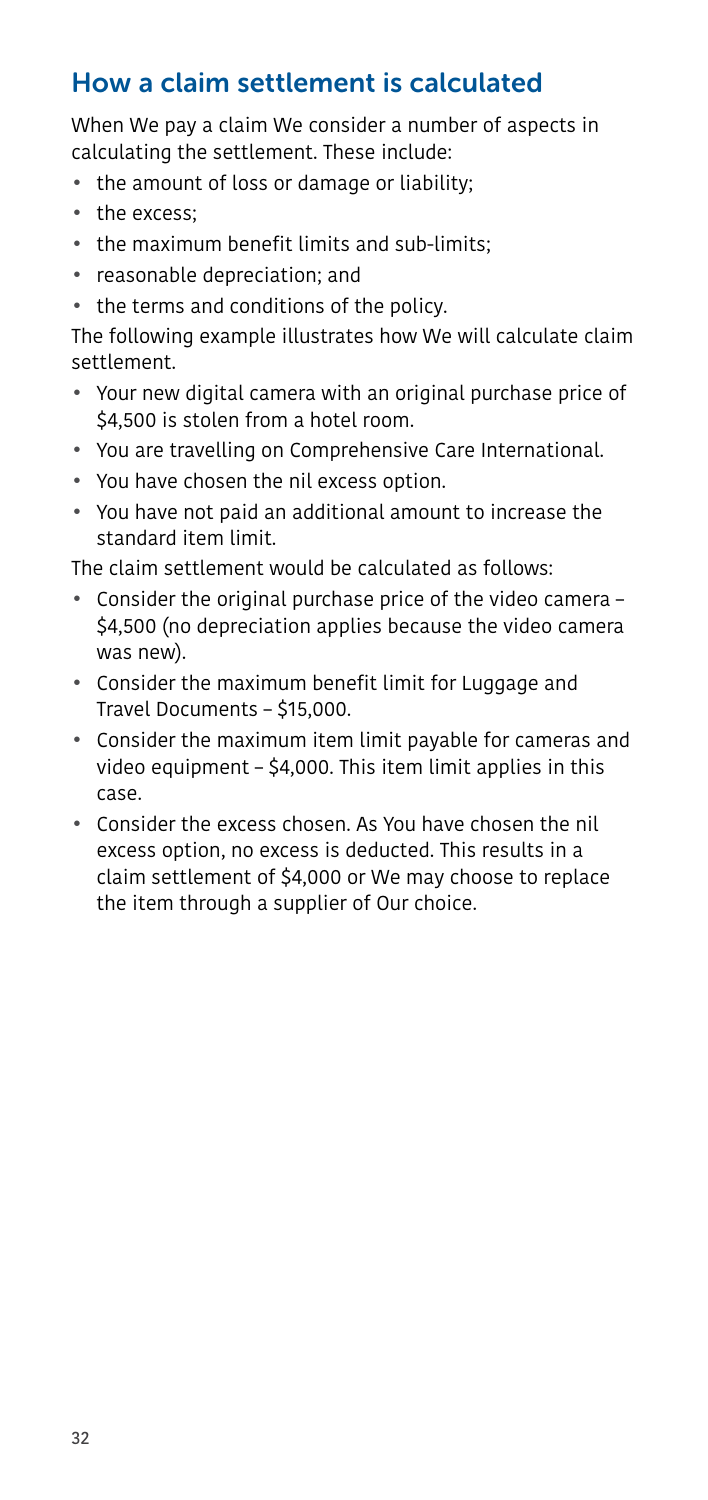# We respect Your privacy

In this Privacy Notice the use of "we", "our" or "us" means Cover-More and the insurer, unless specified otherwise.

#### Why Your personal information is collected

We collect Your personal information (including sensitive information) for the purposes of:

- identifying You and conducting necessary checks;
- determining what services or products we can provide to You and/or others;
- issuing, managing and administering services and products provided to You and/or others including claims investigation, handling and payment; and
- improving services and products e.g. training and development of representatives, product and service research, data analysis and business strategy development.

Cover-More also collects Your personal information for the purpose of providing special offers of other services and products that might be of interest to You.

#### How Your personal information is collected

We may collect Your personal information through websites from data You, or Your travel consultant, input directly or through cookies and other web analytic tools, via email, by fax, by telephone or in writing.

We collect personal information directly from You unless:

- You have consented to collection from someone else;
- it is unreasonable or impracticable for us to do so; or
- the law permits us to collect from someone else.

We also collect additional personal information from other third parties to provide You with our services and products. If You provide personal information to us about another person You must only do so with their consent and agree to make them aware of this Privacy Notice.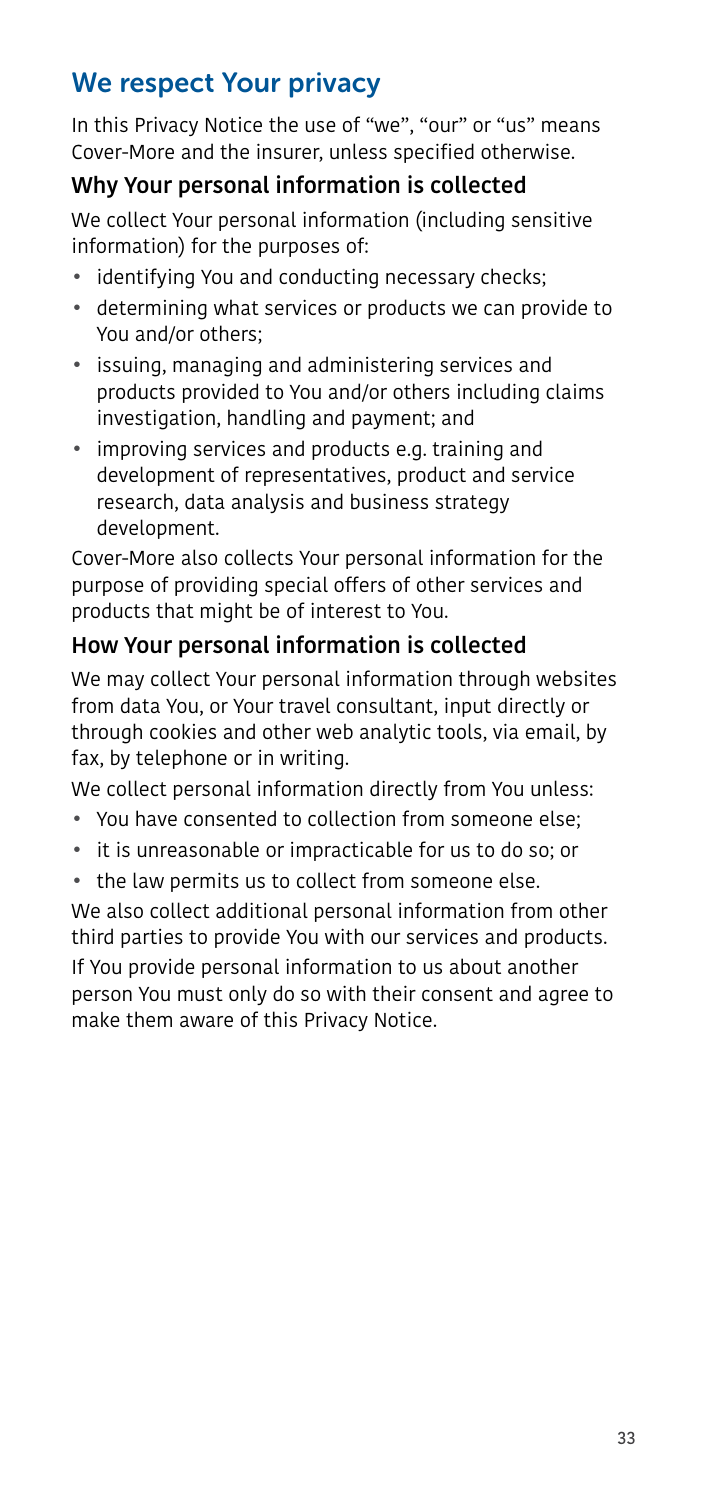#### Who we disclose Your personal information to

We may disclose Your personal information to other parties and service providers for the purposes noted above. The other parties and service providers include:

- insurers and reinsurers;
- medical providers, travel providers and Your travel consultant;
- our lawyers and other professional advisers;
- our related companies and other representatives or contractors who we have hired to provide services or to monitor the services provided by us or our agents, our products or operations; and/or
- other parties we may be able to claim or recover against or other parties where permitted or required by law.

Additional parties and service providers are detailed in the Cover-More Privacy Policy and the insurer's Privacy Statement. The contractual arrangements that we have in place with these parties and service providers generally include an obligation for them to comply with Australian privacy laws.

We may need to disclose personal information about You to other parties and service providers, some of whom may be located in overseas countries. Who they are may change from time to time.

Generally these recipients will be located in the overseas countries You travelled to over the duration of Your policy and Your claim. These recipients would usually be service providers such as medical providers, providers of travel related services, investigators, assessors and facilitators or our related entities that carry out services on our behalf in relation to Your policy and Your claim. Further details of these types of recipients are set out in the Cover-More Privacy Policy and the insurer's Privacy Statement.

We may not always be able to take reasonable steps to ensure that these recipients comply with the Privacy Act. Some of the countries where these recipients are based may not offer the same protection or obligations that are offered by the Act in Australia. By acquiring the services and products from us You agree that You may not be able to seek redress under the Act, or from us and/or from the recipients in overseas countries, or to the extent permitted by law. You and any other traveller included on the policy consent to these uses and disclosures unless You tell Cover-More, using the contact details following.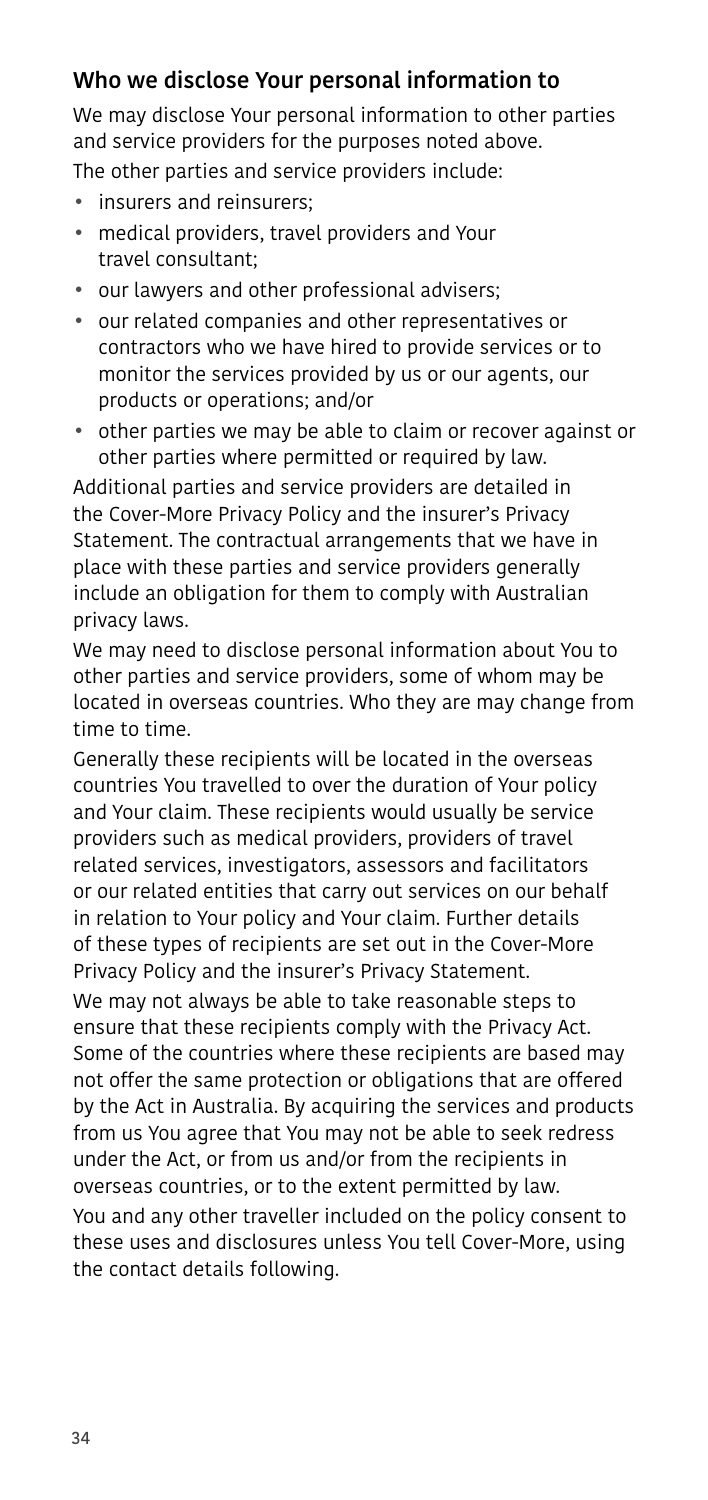### Your choices

If You choose not to provide Your personal information and/ or choose not to consent and/or withdraw Your consent to the use and disclosure of Your personal information set out in this Privacy Notice at any stage, we may not be able to provide our services or products or manage and administer services and products to You and/or others.

If You wish to withdraw Your consent including for things such as receiving information on products and offers or Your travel consultant receiving personal information about Your policy and coverage, please call Cover-More on 1300 72 88 22.

### More information

For more information about how Your personal information is collected, used or disclosed, how to access or seek correction to Your personal information or how to make a complaint and how such a complaint will be handled, please contact us or refer to the relevant website.

#### Cover-More Privacy Officer

Cover-More Insurance Services Pty Ltd Mail: Private Bag 913, North Sydney NSW 2059 Australia Email: privacy.officer@covermore.com.au Call: 1300 72 88 22 Website: www.covermore.com.au/covermore\_privacy\_policy ZAIL Privacy Officer Zurich Australian Insurance Limited

Mail: PO Box 677, North Sydney NSW 2059 Email: privacy.officer@zurich.com.au

Call: 132 687

Website: www.zurich.com.au/important-information/privacy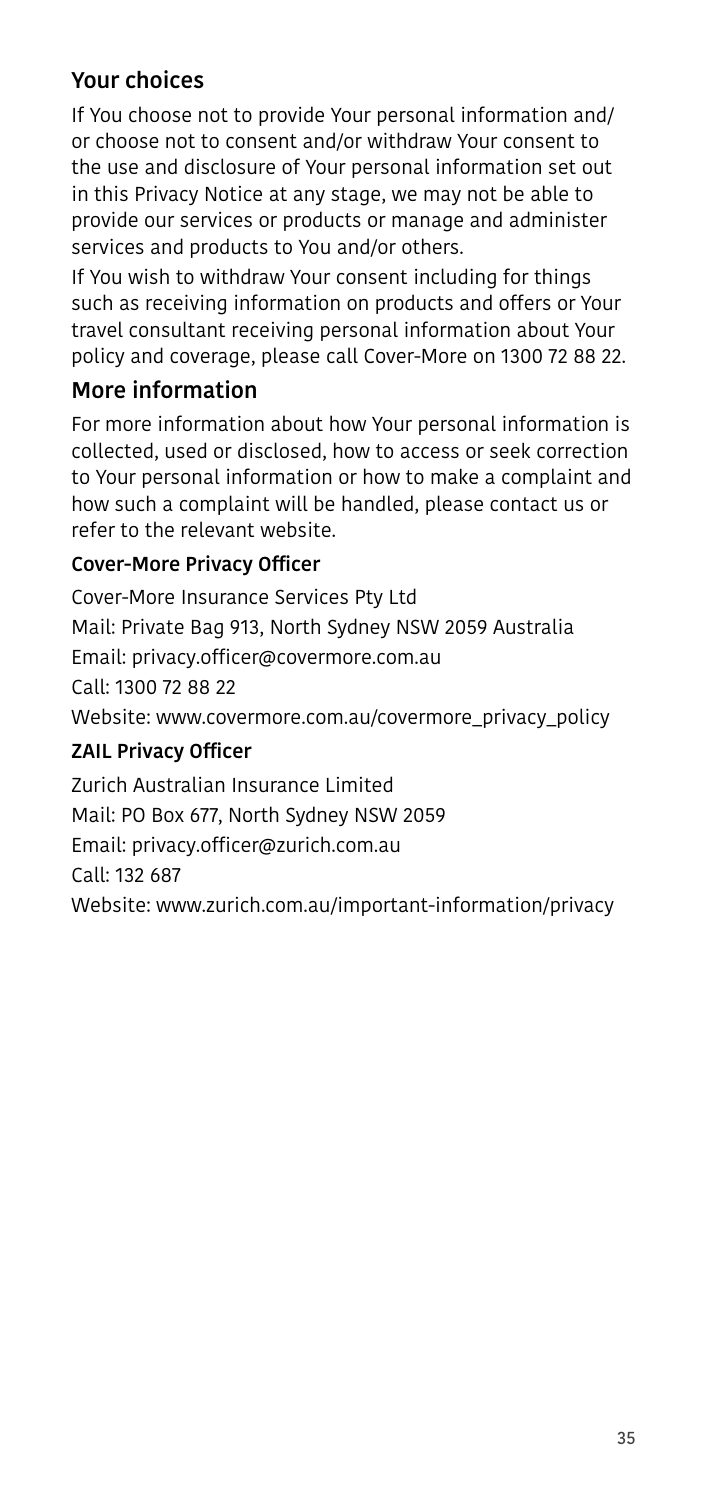# Resolving complaints

We are committed to resolving Your complaint fairly. If You think We have let You down in any way, or Our service is not what You expect (even if through one of Our representatives), please let Us know so We can put You in contact with someone who can help resolve the complaint. You can talk to us over the phone or write to us.

- Call Cover-More on 1300 130 896.
- Write to the Customer Relations Manager Private Bag 913, North Sydney NSW 2059 or email customerrelations@covermore.com.au.
- We will listen to You, consider the facts and respond to You within 15 working days. If more information or time is needed to respond to Your complaint properly We will contact You to agree an appropriate timeframe to respond.
- If You are unhappy with the response, please tell Us.
- Cover-More will undertake a separate review of the matter. Provided We have the information We need, this review will be completed within 15 working days.
- If You are not satisfied with the resolution, then Your complaint will be referred to the Dispute Resolution Officer or their delegate at the insurer.

We will send You Our final decision within 45 days from the date You first made Your complaint.

We expect Our procedures will deal fairly and promptly with Your complaint. However, if You are not satisfied with Our final decision You can choose to have the matter reviewed independently by the Financial Ombudsman Service (FOS) Australia. Its services are free to You. As a member We agree to accept their decision, where We are bound to do so. Financial Ombudsman Service Limited

Mail: GPO Box 3

Melbourne VIC 3001

Call: 1800 367 287

Fax: 03 9613 6399

Email: info@fos.org.au

<span id="page-35-0"></span>Website: www.fos.org.au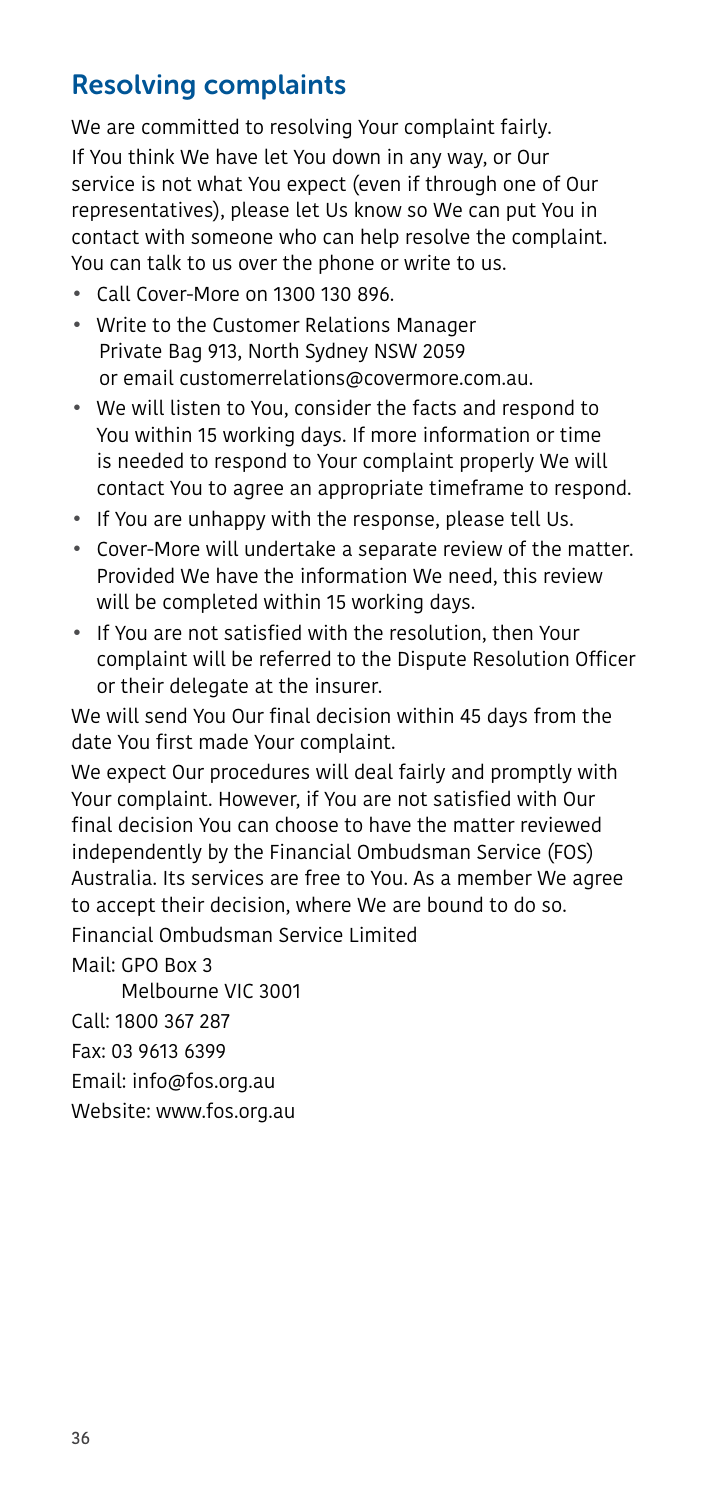# Policy Wording

The benefits described in this policy wording should be read in conjunction with Policy inclusions and choices (pages [7](#page-6-0)[-9](#page-8-0)), Add-on cover (pages [9-](#page-8-1)[15](#page-14-0)), Travel and health (pages [16](#page-15-0)[-25](#page-24-0)), Your duty of disclosure (page [30\)](#page-29-0), Words with special meaning (pages [37](#page-36-0)[-40\)](#page-39-0), Policy Conditions (pages [41](#page-40-0)[-46](#page-45-0)) and General Exclusions (pages [70](#page-69-0)-[73](#page-72-0)).

## THE POLICY IS NOT VALID UNLESS THE CERTIFICATE OF INSURANCE IS ISSUED TO YOU.

We will give You the insurance cover described in the policy in return for receiving the total Amount Payable.

It is a condition of the policy that:

- You are not aware of any circumstance which is likely to give rise to a claim;
- <span id="page-36-1"></span>• You are a resident of Australia or non-resident of Australia travelling on the Inbound plan and will be returning Home at the completion of the Period Of Insurance and within 18 months of the Journey commencing;
- If You purchase the Annual Multi-Trip policy, cover will only extend to a Journey that involves travel to a destination which is more than 250 kilometres from Home and the length of each Journey cannot exceed the maximum duration shown on Your Certificate of Insurance.

## <span id="page-36-0"></span>Words with special meaning

In this PDS the following words have the following meaning. "We", "Our", "Us" means Zurich Australian Insurance Limited (ZAIL).

"You", "Your", "Yourself" means the people listed as adults on the Certificate of Insurance and includes Accompanied Children except on Domestic Cancellation in which case cover applies on a per person basis only. Where more than one person is listed as an adult on the Certificate of Insurance all benefits, limitations, conditions and exclusions will be interpreted as if a separate policy was issued to each of the persons listed as an adult other than:

- a) in the event a claim arising from the one event is made, an excess (if applicable) will only be applied once;
- b) in the case of luggage item limits which shall be as per a single policy;
- c) for [SECTION 3: Amendment Or Cancellation Costs](#page-49-0) on Comprehensive Care International and Domestic, and Essentials Care International and Inbound where the limit chosen applies per policy.

In respect of organised groups, each child not travelling with their usual guardian must purchase a separate policy.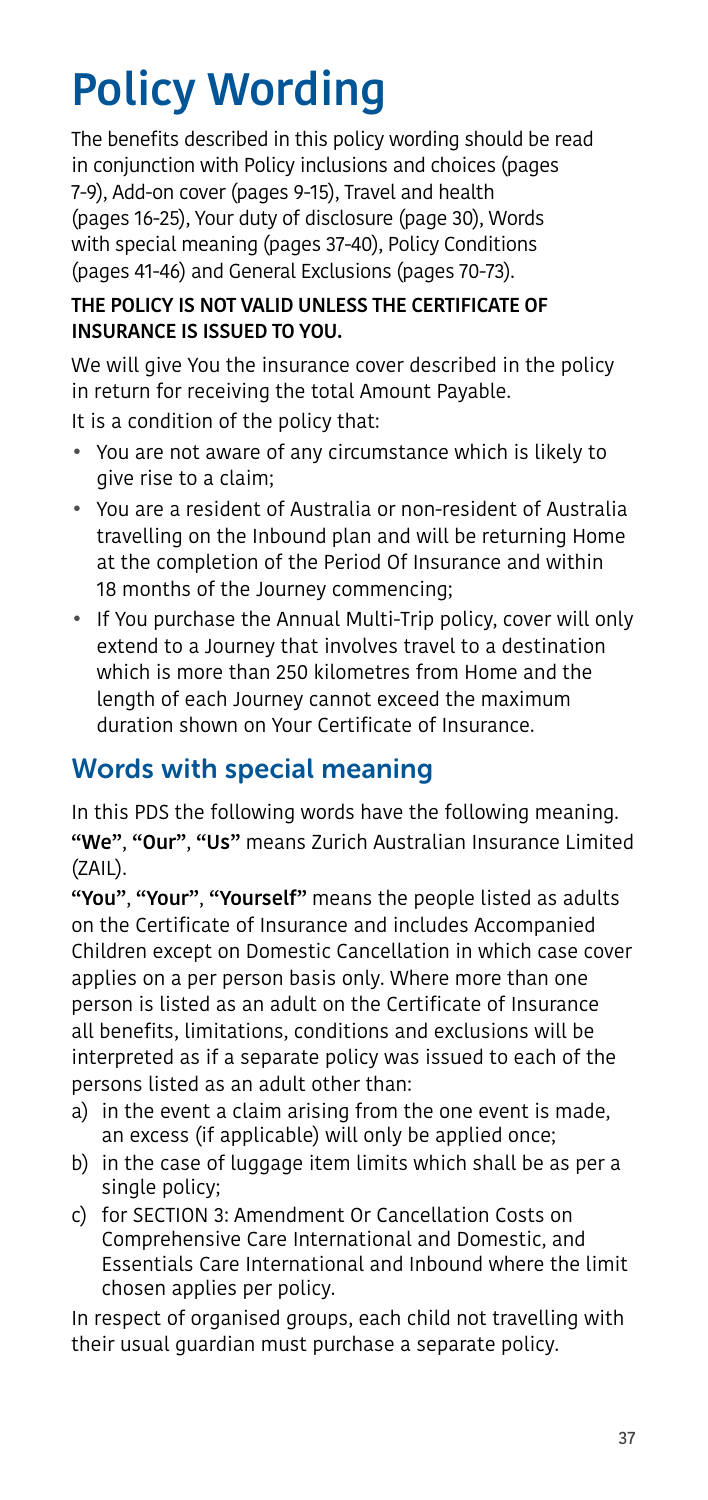"Accompanied Children" means Your children or grandchildren who are identified on the Certificate of Insurance and travelling with You on the Journey, provided they are not in full-time employment, they are financially dependent on You and they are under the age of 21 years.

"Act Of Terrorism" means an act, including but not limited to the use of force or violence, of any person or group(s) of persons, whether acting alone or on behalf of or in connection with any organisation(s) or government(s), which from its nature or context is done for, or in connection with, political, religious, ideological, ethnic or similar purposes or reasons, including the intention to influence any government and/or to put the public, or any section of the public in fear.

"Additional" means the cost of the accommodation or transport You actually use less the cost of the accommodation or transport You expected to use had the Journey proceeded as planned.

"Amount Payable" means the total amount payable for this insurance cover and the amount shown on Your Certificate of Insurance.

"Disabling Injury, Sickness or Disease" means a disabling injury, sickness or disease which first shows itself during the Period Of Insurance and which requires immediate treatment by a qualified medical practitioner or dentist.

"Epidemic" means a fast-spreading contagious or infectious disease or illness in an area as documented by a recognised public health authority.

"Existing Medical Condition" means a disease, illness, medical or dental condition or physical defect that at the Relevant Time meets any one of the following:

- a) has required an emergency department visit, hospitalisation or day surgery procedure within the last two years;
- b) requires
	- (i) prescription medication from a qualified medical practitioner;
	- (ii) regular review or check-ups;
	- (iii) ongoing medication for treatment or risk factor control;
	- (iv) consultation with a specialist;
- c) has
	- (i) been medically documented involving the brain, circulatory system, heart, kidneys, liver, respiratory system or cancer;
	- (ii) required surgery involving the abdomen, back, joints or spine;
	- (iii) shown symptoms or signs however, a medical opinion or investigation has not been sought to confirm or provide a diagnosis; or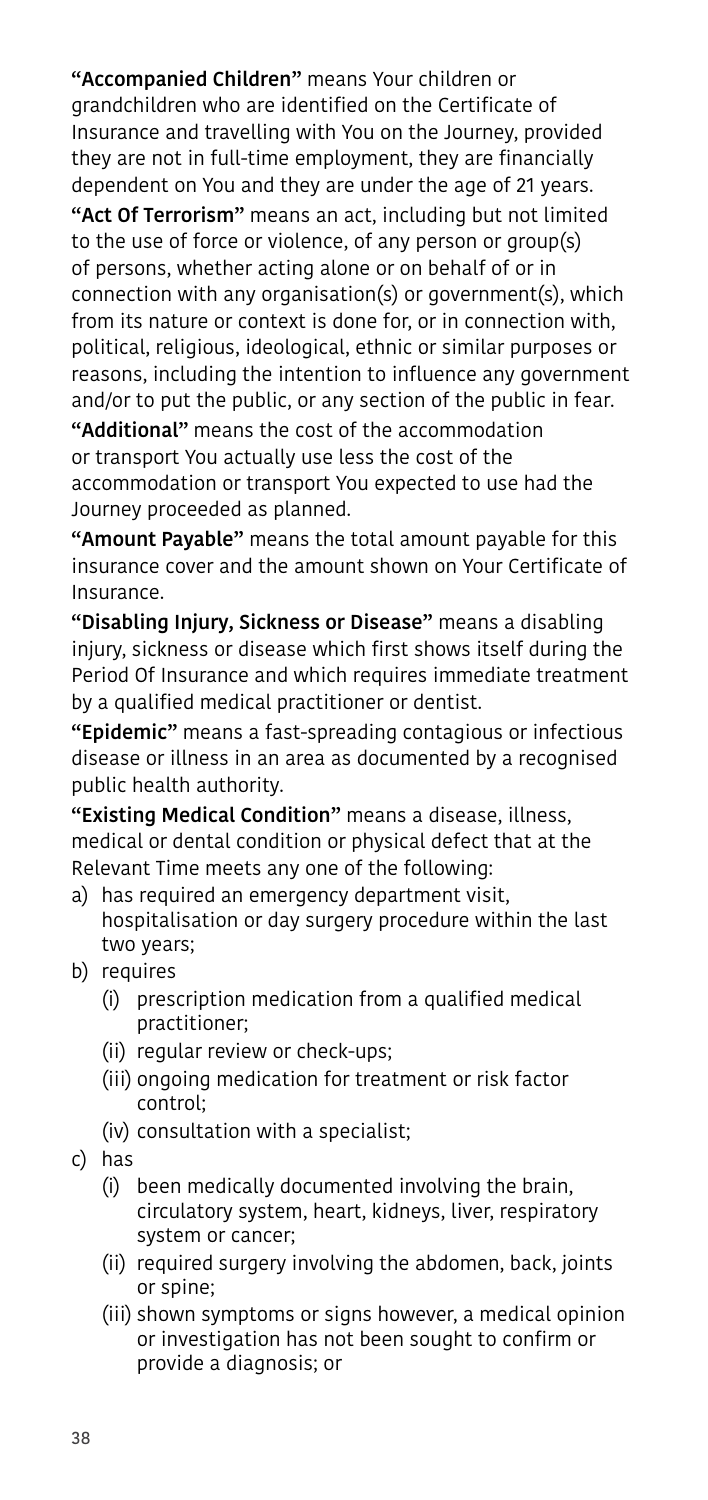- d) is
	- (i) chronic or ongoing (whether chronic or otherwise) and medically documented;
	- (ii) under investigation;
	- (iii) pending diagnosis; or
	- (iv) pending test results.

"Home" means Your usual place of residence in Australia. "Insolvency" means bankruptcy, provisional liquidation, liquidation, insolvency, appointment of a receiver or administrator, entry into a scheme of arrangement, statutory protection, presentation of a petition for the compulsory winding up of, stopping the payment of debts or the happening of anything of a similar nature under the laws of any jurisdiction.

"International Waters" means waters outside the jurisdiction territory of any country.

"Journey" means the period commencing at the time You leave Home and ceasing at the time You return Home. On an Annual Multi-Trip policy, Your destination must be more than 250 kilometres from Home.

"Limbs" means a hand at or above the wrist or a foot at or above the ankle.

"On-Piste" means on a marked trail or slope prepared for the purpose of skiing or snowboarding within the boundary of the ski field or ski resort and used in accordance with any regulations published by the ski field or ski resort.

"Pandemic" means an Epidemic that is expected to affect an unusually large number of people or involves an extensive geographic area.

"Period Of Insurance" means:

- a) In respect of Single Trip Policies from the time You commence the Journey or the travel start date shown on Your Certificate of Insurance (whichever is later) until the time You complete the Journey or the travel end date shown on Your Certificate of Insurance (whichever is the earlier).
- b) In respect of Annual Multi-Trip Policies from the time You commence each Journey or the travel start date shown on Your Certificate of Insurance (whichever occurs last) until the earliest of the following times:
	- (i) the time that You complete the Journey;
	- (ii) the expiry of the maximum insured duration per Journey (this maximum duration is shown on Your Certificate of Insurance); or
	- (iii) 12 months from the travel start date shown on Your Certificate of Insurance.

Cover under [SECTION 3: Amendment Or Cancellation Costs](#page-49-0) and [SECTION 4: Travel Services Provider Insolvency](#page-51-0) begins from the time the policy is issued.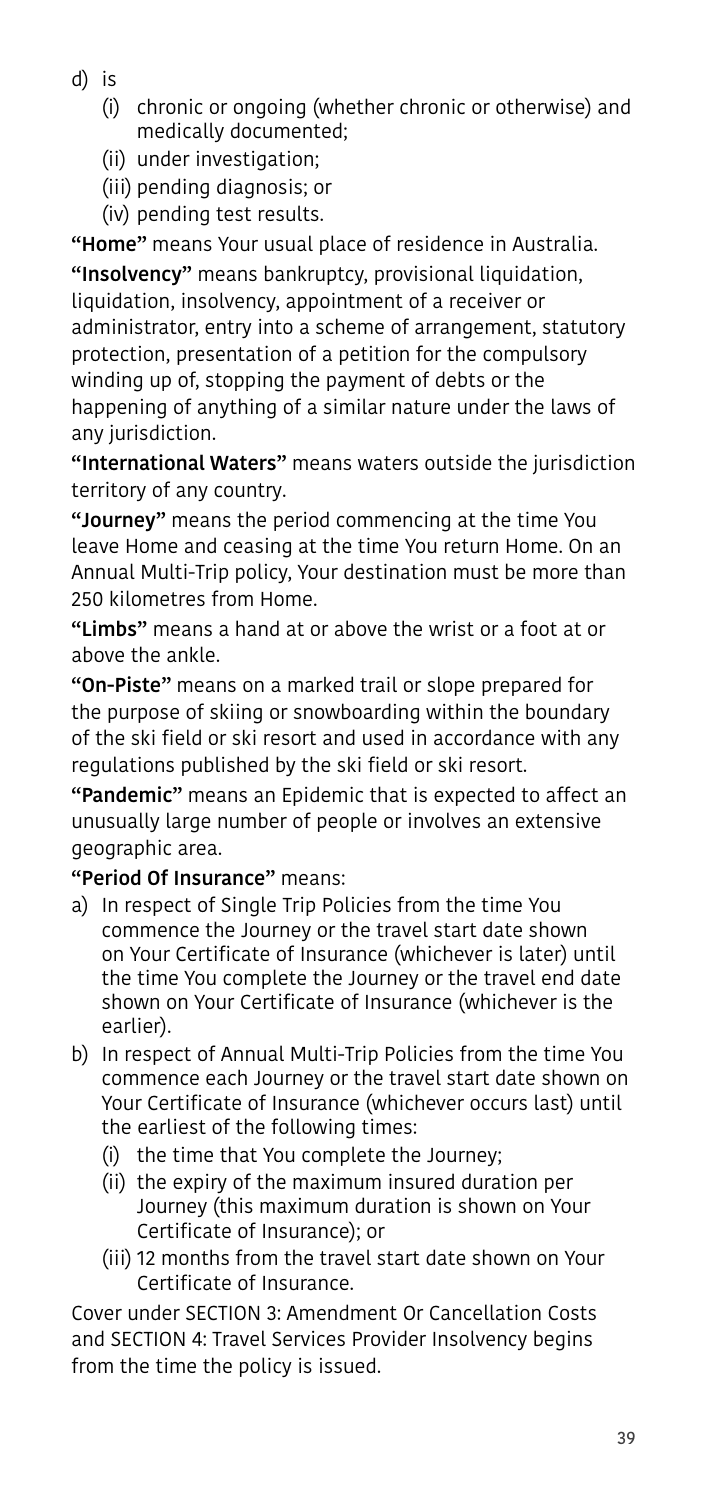The dates on Your Certificate of Insurance can only be changed with Our consent.

In respect of [SECTION 10: Resumption Of Journey](#page-57-0), cover is suspended while You are in Australia and will recommence once You resume the Journey, subject to the original expiry date.

"Permanent" means a period of time lasting 12 consecutive months after the expiry of which We consider there is no reasonable prospect of improvement.

"Professional" means undertaking any activity for which financial payment is received from another person or party. "Public Place" means any place the public has access to including but not limited to airports, beaches, hotel foyers and grounds, ports, private car parks, restaurants, shops and streets.

"Registered Psychiatrist" means a psychiatrist registered with and accredited by the Australian Health Practitioner Regulation Agency (AHPRA) or, if You are overseas, an equivalent regulatory body which governs psychiatrists in the jurisdiction in which You seek medical assistance.

"Relative" means Your spouse, de facto, parent, grandchild, brother, sister, son-in-law, daughter-in-law, parent-in-law, grandparent, child, step-parent, brother-in-law, sister-in-law, fiancé(e), first cousin, aunt, uncle, niece and nephew.

"Relevant Time" in respect of:

- a) Single Trip policies means the time of issue of the policy.
- b) Annual Multi-Trip policies means the first time at which any part of the relevant trip is paid for or the time at which the policy is issued, whichever occurs last.

"Rental Car" means a rented sedan, campervan, motorhome or people mover that each does not exceed 4.5 tonnes; hatchback or station-wagon (including 4WDs) rented from a licensed motor vehicle rental company.

"Terminal Illness" means a medical condition for which a terminal prognosis has been given by a qualified medical practitioner and which is likely to result in death.

"Transport Provider" means a properly licensed coach operator, airline, shipping line or railway company.

"Travel Services Provider" means a scheduled services airline, hotel, accommodation provider, car rental agency, coach, bus, shipping line or railway company.

<span id="page-39-0"></span>"Valuables" means articles made of or containing gold, silver or precious metals; binoculars; jewellery; mobile phones; photographic, audio, video, tablet computer, computer and electrical equipment of any kind (including computer games, portable navigation equipment or media); precious stones; smart phones; telescopes and watches.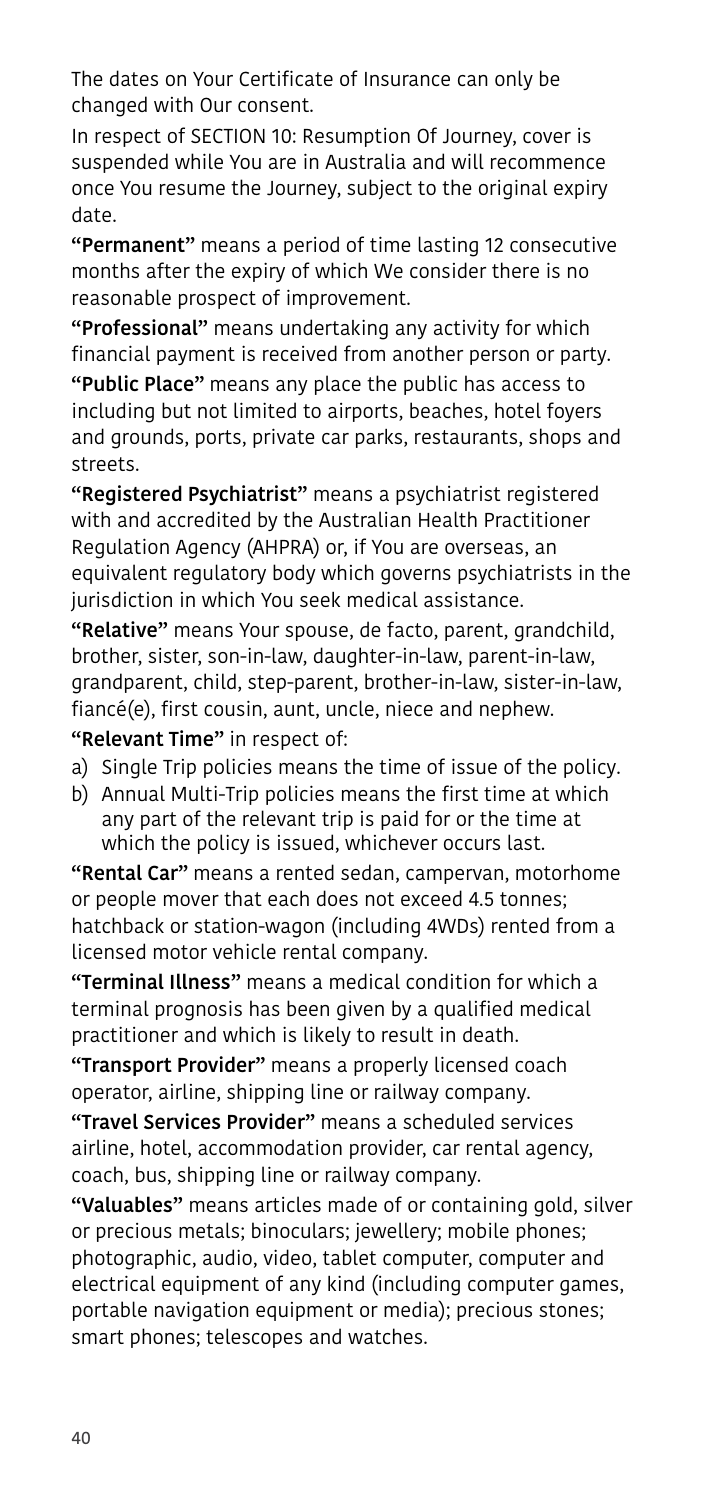# <span id="page-40-0"></span>Policy Conditions

## 1. Excess

The excess is the first amount of a claim which We will not pay for. The excess, if applicable, applies to any claim arising from a separate event in respect of Sections 1, 2, 3, 5, 6, 10, 11, 12, 19 and Additional Cruise Benefits (i)-(iii) of the policy only. The excess is the amount shown on Your Certificate of Insurance.

An additional excess may apply in certain circumstances, such as cover for Existing Medical Conditions where You do not meet the provisions on pages [18](#page-17-0)[-21](#page-20-0). If an additional excess applies We will notify You in writing.

## 2. Sections of the policy applicable to each plan

Refer to the relevant benefits table on pages 4-5 and page 6.

## 3. Limits of liability

The limits of Our liability for each Section of the policy are the amounts shown in the relevant table for the plan purchased as shown on pages 4-5 and page 6 except:

- a) where the policy limit for [SECTION 3: Amendment Or](#page-49-0)  [Cancellation Costs](#page-49-0) on Comprehensive Care International and Domestic, and Essentials Care International and Inbound applies on a per policy basis and will be shown on Your Certificate of Insurance;
- b) on Domestic Cancellation where the maximum liability collectively for [SECTION 2: Additional Expenses](#page-47-0), [SECTION 3:](#page-49-0)  [Amendment Or Cancellation Costs](#page-49-0) and [SECTION 4: Travel](#page-51-0)  [Services Provider Insolvency](#page-51-0) applies on a per person basis and will be shown on Your Certificate of Insurance;
- c) where Cancel For Any Reason Cover is added the limit, terms and conditions are shown on page [10](#page-9-0);
- d) where additional luggage cover has been affected;
- e) the maximum liability collectively for Sections 15, 16 and 17, shall not exceed \$25,000 on Comprehensive Care International and \$10,000 on Domestic;
- f) where You have paid the additional premium to include Cruise Cover on Comprehensive Care International, or Essentials Care International or Inbound, the standard benefits apply as per the plan purchased and the Cruise Cover additional benefits and limits apply (see pages [66-](#page-65-0)[69](#page-68-0)); or
- g) where We have notified You in writing of different limits such as on Your Certificate of Insurance.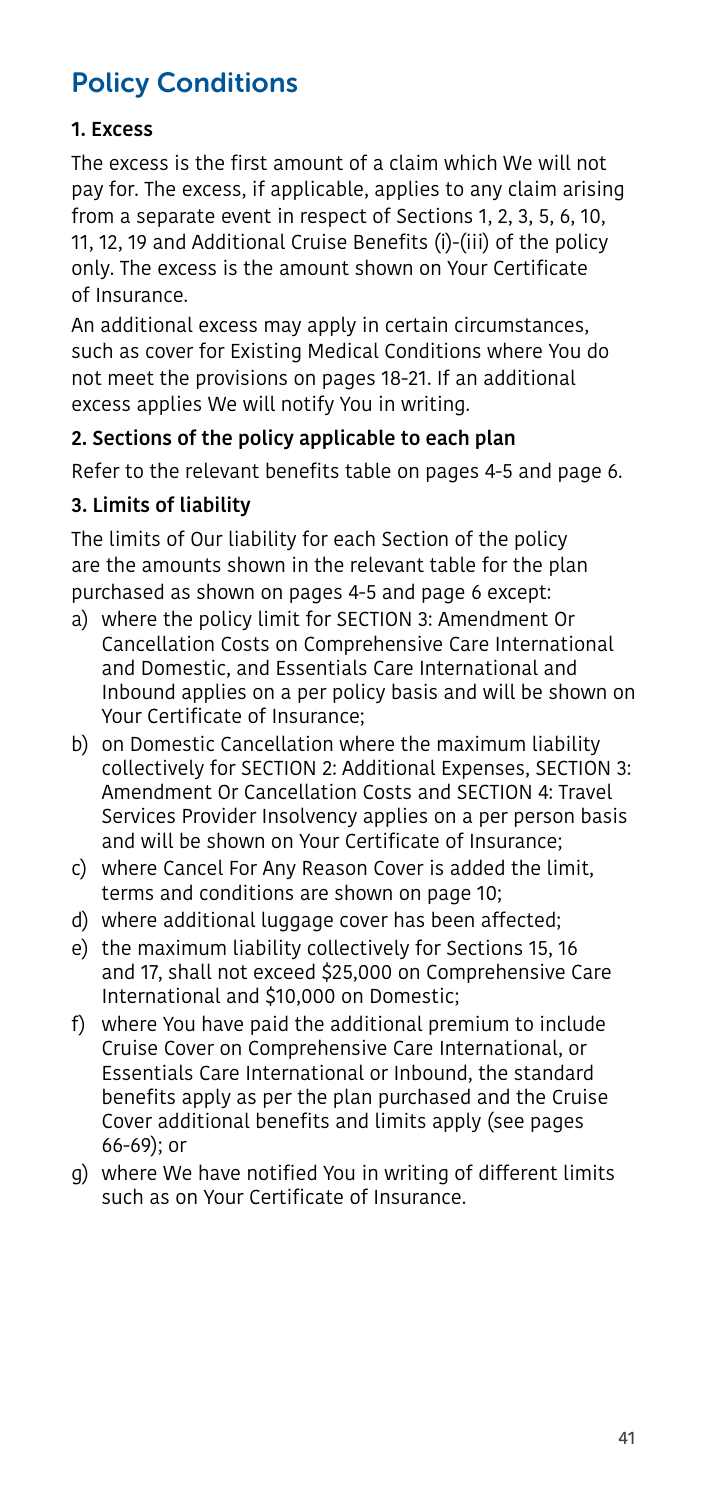## 4. Claims

- a) The loss or theft of luggage, personal effects, travel documents or money must be reported within 24 hours to the police and (where applicable) the responsible Transport Provider and a written report must be obtained at that time.
- b) If You are admitted to hospital or You anticipate Your medical expenses and Additional expenses are likely to exceed \$500 You must phone the emergency assistance number as soon as physically possible.
- c) You must take all reasonable steps to prevent or minimise a claim.
- d) You must not make any offer, promise of payment or admit any liability without Our written consent.
- e) You must advise Us of any claim or occurrence which may give rise to a claim as soon as possible and within 60 days of the return date shown on Your Certificate of Insurance by sending a completed claim form.
- f) You must at Your own expense, supply any documents in support of Your claim which We may request, such as an original police report, a Property Irregularity Report (P.I.R.), receipts, valuations, a repair quote, a death certificate and/or medical certificate.
- g) You must co-operate fully in the assessment or investigation of Your claim.
- h) If You make or try to make a false, exaggerated or fraudulent claim or use any false, exaggerated or fraudulent means in trying to make a claim, We will not pay Your claim, Your cover under this policy will be voided (without any return of the amount You have paid), We may report You to the appropriate authorities and You may be prosecuted.
- i) Where You are a registered entity on Domestic or Domestic Cancellation, You may be entitled to an input tax credit for Your Amount Payable and/or for things covered by this policy. You must disclose these entitlements to Us if You make a claim under Your policy.
- j) If We agree to pay a claim under Your policy We will base any claim payment on the Goods and Services Tax (GST) inclusive costs (up to the relevant limits of liability). However, We will reduce any claim payment by any input tax credit You are, or would be, entitled to for the repair or replacement of insured property or for other things covered by this policy.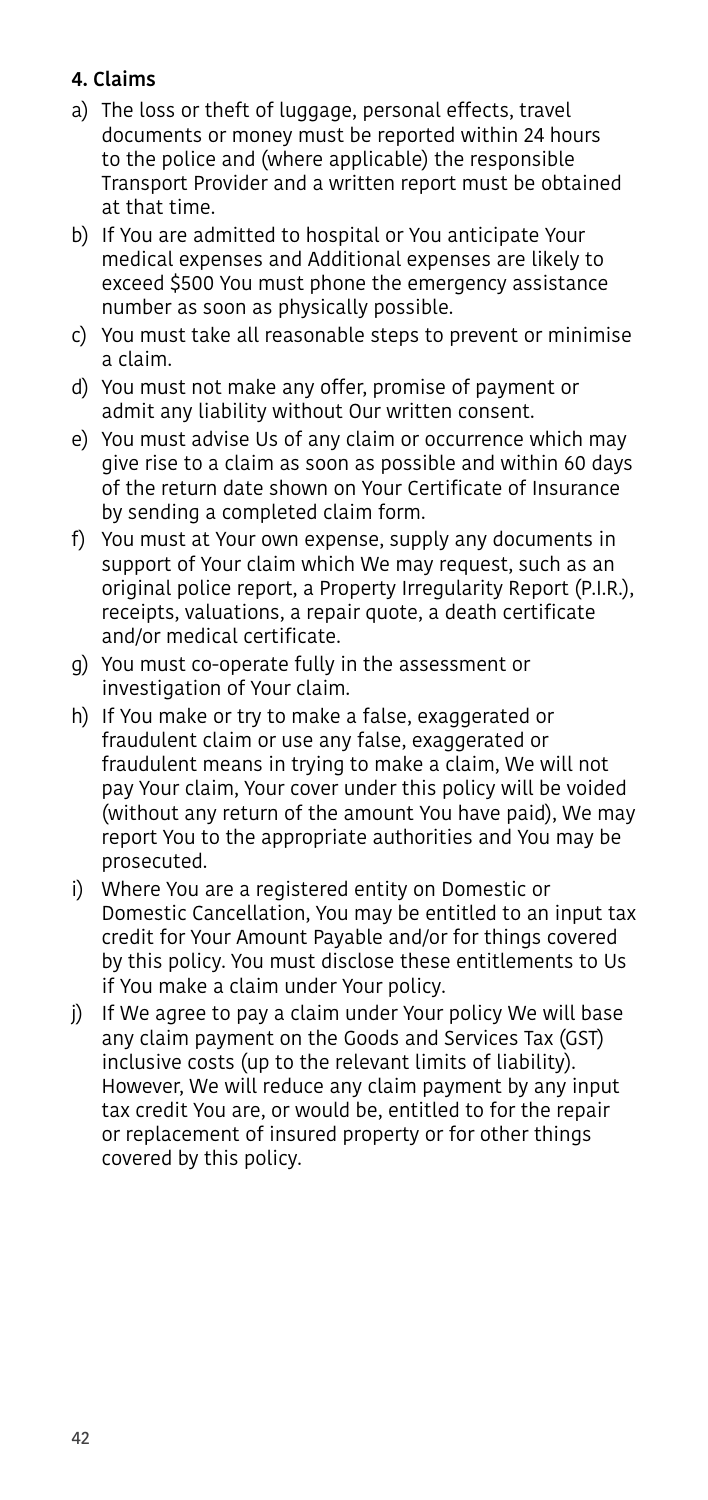## 5. If You are able to claim from a statutory fund, compensation scheme or Transport Provider

If You are able to claim from a statutory fund, compensation scheme (for example a private health fund or workers compensation scheme) or Transport Provider for monies otherwise payable under this policy You must do so and the policy will only cover the remaining amount.

## 6. You must help Us to make any recoveries

We have the right to recover from any other party in Your name, money payable under the policy or to choose to defend any action brought against You. You must provide reasonable assistance to Us.

## 7. Claims payable in Australian dollars

All amounts payable and claims are payable in Australian dollars at the rate of exchange applicable at the time the expenses were incurred.

## 8. Policy interpretation

The policy shall be interpreted in accordance with the law of the Australian State or Territory in which it is issued.

#### 9. Emergency assistance

- a) Where Your claim is excluded or falls outside the policy coverage, the giving of emergency assistance will not in itself be an admission of liability.
- b) The medical standards, sanitary conditions, reliability of telephone systems and facilities for urgent medical evacuations differ from country to country. Responsibility for any loss, medical complication or death resulting from any factor reasonably beyond Our control cannot be accepted by Our emergency assistance, Cover-More or Us.

#### 10. Free extension of insurance

Where Your Journey is necessarily extended due to an unforeseeable circumstance outside Your control, Your Period Of Insurance will be extended until You are physically able to travel Home by the quickest and most direct route. The Period Of Insurance will not be extended for any other reason.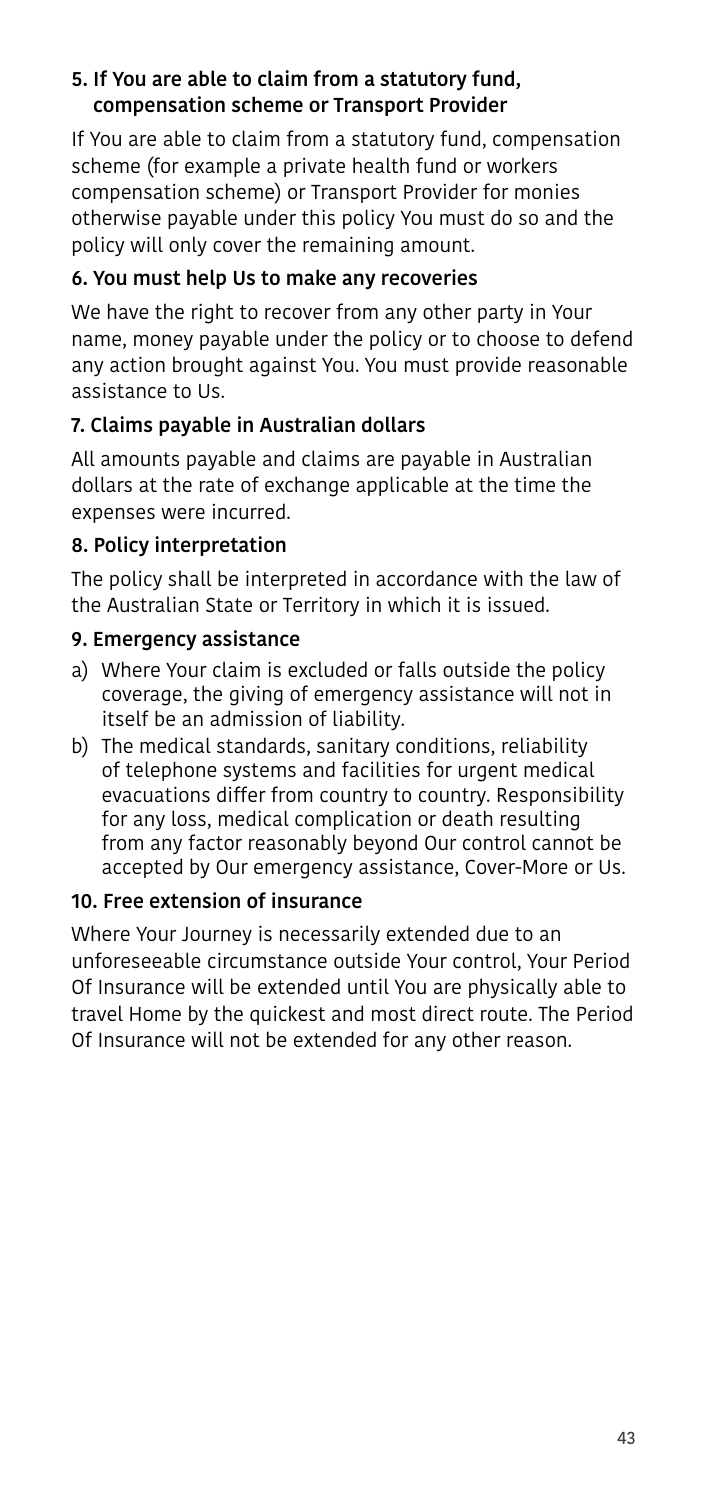#### 11. Special conditions, limitations, excesses and Amounts Payable

If You:

- a) want cover for an Existing Medical Condition or pregnancy which does not satisfy the provisions set out on pages [16-](#page-15-0)[25](#page-24-0) You will need to complete a health assessment. We will notify You of the outcome. If We are able to approve cover for the condition(s) or pregnancy You must pay an extra premium to Us. Cover may be subject to special conditions, limitations, limits, and excesses.
- b) in the last 5 years have:
	- (i) made 3 or more travel insurance claims;
	- (ii) had insurance declined or cancelled or had a renewal refused or claim rejected; or
	- (iii) been in prison or had any criminal conviction (other than driving offences)

 cover must be separately applied for and accepted by Us, and it may be subject to special conditions, limitations, excesses and amounts payable.

We will notify You in writing of these before We issue the policy.

## 12. Automatic reinstatement of sums insured

If You purchase the Annual Multi-Trip Policy the limits of liability under each Section of the policy are automatically reinstated on completion of each Journey and in respect of [SECTION 5: Luggage and Travel Documents](#page-52-0), also once on each Journey.

- 13. Policy conditions applying to [SECTION 1: Overseas](#page-46-0)  [Medical and Dental](#page-46-0) and [SECTION 2: Additional Expenses](#page-47-0)  and Additional Cruise Benefits (i)-(iii)
- a) We have the option of returning You to Australia if the cost of medical and/or Additional expenses overseas are likely to exceed the cost of returning You to Australia subject always to medical advice. We also have the option of evacuating You to another country.
- b) In all cases the cost of evacuation or to bring You back to Australia will only be met if Your claim is approved by Us and it was arranged by and deemed necessary by Our emergency assistance network.
- c) If We request that You be moved to another hospital, return to Australia or be evacuated to another country and You refuse, We will only consider:
	- (i) Your costs and expenses per Sections 1 and 2 (as applicable) incurred up to the time of Our request; and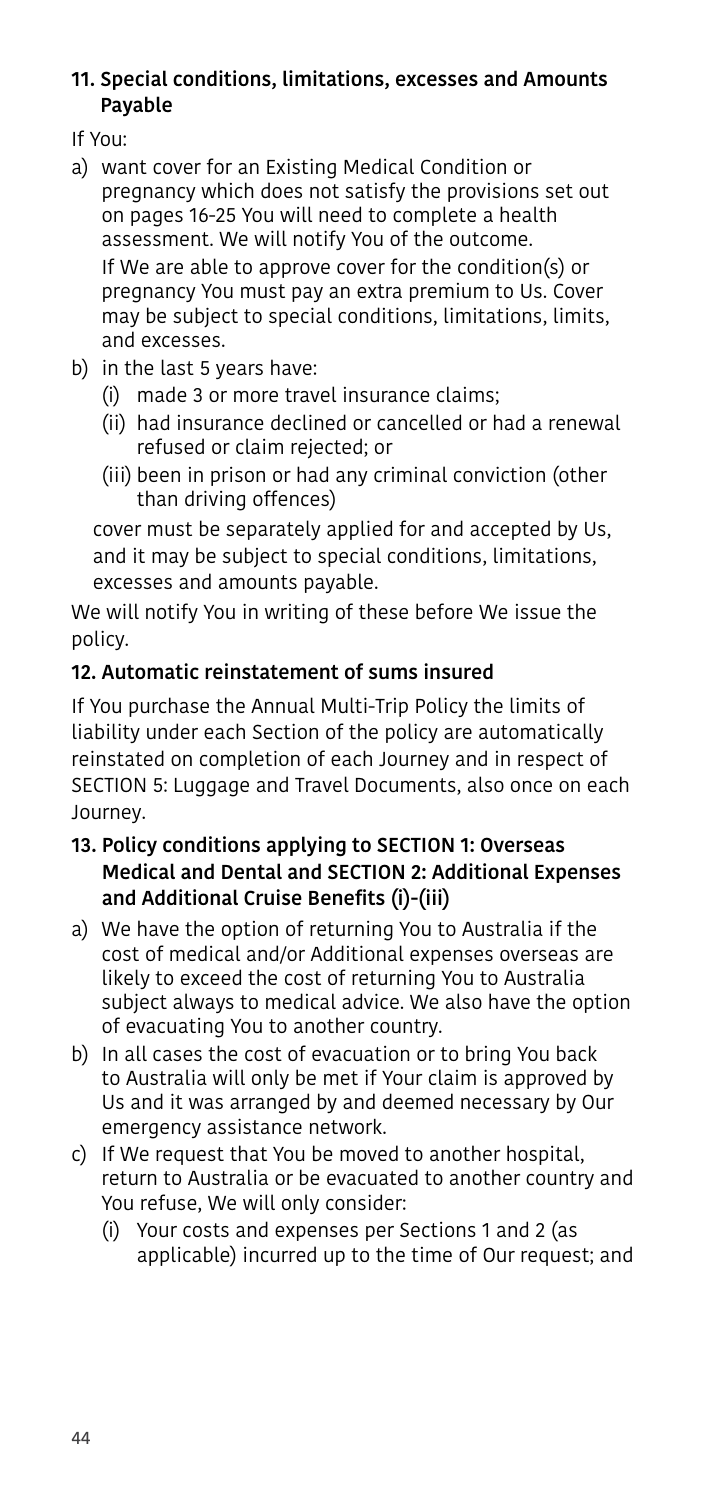- (ii) the lesser of:
	- an amount equivalent to the costs and expenses per Sections 1 and 2 (as applicable) that You would have incurred after Our request had You moved to another hospital, returned to Australia or been evacuated to another country as requested; or
	- Your costs and expenses actually incurred after Our request.
- d) If You are hospitalised We will pay for a share room. If a share room is not available We will, at Our discretion and that of Our medical advisors, pay to upgrade You to a single room.
- e) If You do not hold a return airline ticket an amount equal to the cost of an economy class one way ticket will be deducted from Your claim for repatriation expenses.
- 14. Policy conditions applying to [SECTION 15: Loss Of](#page-61-0)  [Income](#page-61-0), [SECTION 16: Disability](#page-62-0) and [SECTION 17:](#page-62-1)  [Accidental Death](#page-62-1)
- a) If the conveyance You are travelling in disappears, sinks or crashes and Your body has not been found after 12 months You will be presumed to have died.
- b) You must obtain and follow advice and treatment given by a qualified doctor as soon as possible after suffering a disabling injury, during the Period Of Insurance.

#### 15. Non-Australian residents travelling to Australia – Inbound

This policy condition applies if You have paid the Inbound Amount Payable and You are a non-Australian resident. In this policy wording (other than in this policy condition, the second bullet point on page [37,](#page-36-1) [SECTION 1: Overseas](#page-46-0) 

[Medical and Dental](#page-46-0) and [SECTION 19: Medical and Dental](#page-64-0)  [Expenses in Australia](#page-64-0)):

- a) the word "Australia" should be replaced with Your country of residence; and
- b) the word "overseas" should be interpreted to mean a place outside Your country of residence.

## 16. Sanctions regulation

Notwithstanding any other terms or conditions under this policy, We shall not be deemed to provide coverage and will not make any payments nor provide any service or benefit to You or any other party to the extent that such cover, payment, service, benefit and/or activity of Yours would violate any applicable trade or economic sanctions, law or regulation.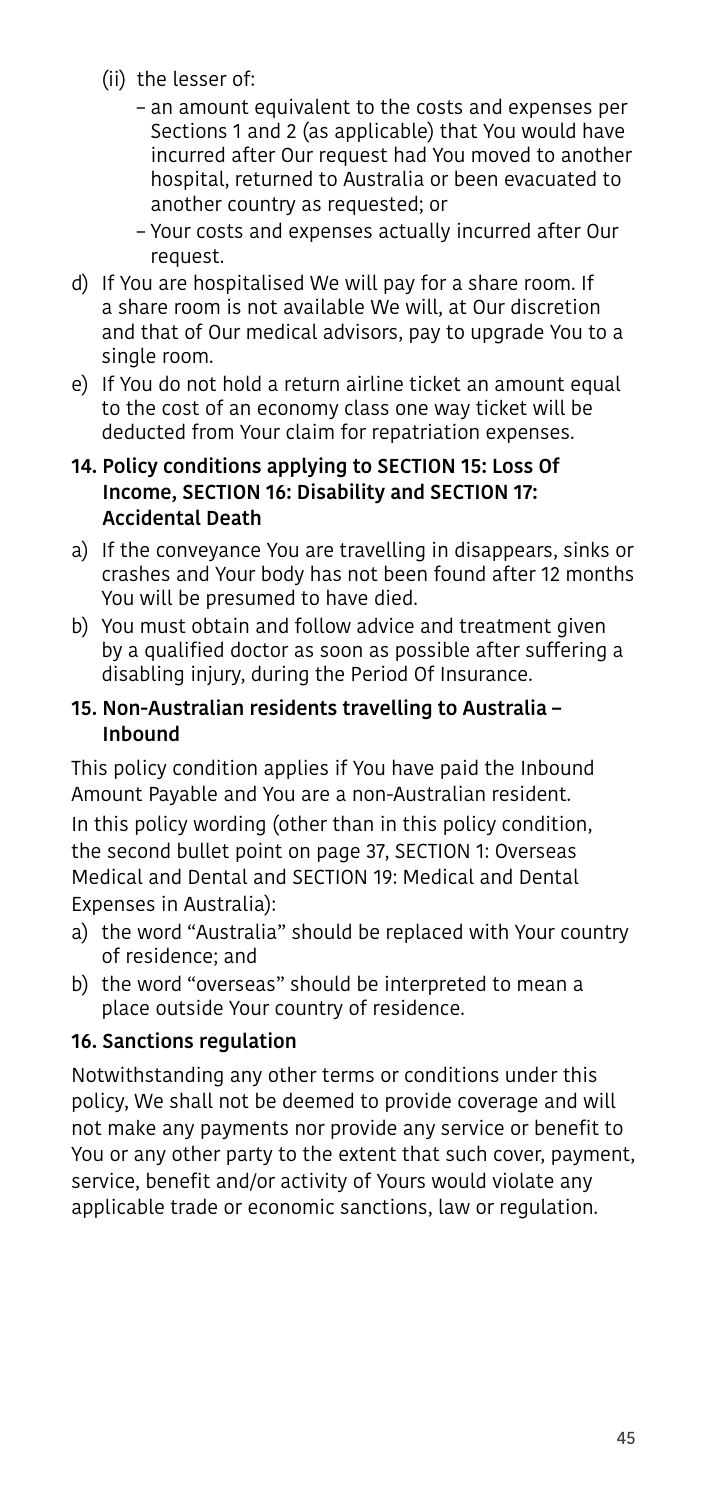#### 17. Policy conditions applying to [SECTION 2: Additional](#page-47-0)  [Expenses](#page-47-0), [SECTION 3: Amendment Or Cancellation Costs](#page-49-0), [SECTION 4: Travel Services Provider Insolvency,](#page-51-0) [SECTION](#page-56-0)  [9: Travel Delay](#page-56-0), [SECTION 11: Missed Connections](#page-58-0) and [SECTION 12: Special Events](#page-59-0)

If You claim for a particular cost under Section 2, 3, 4, 9, 11 or 12, We will not pay for that same cost under any other section.

## 18. Policy condition applying to [SECTION 4: Travel Services](#page-51-0)  [Provider Insolvency](#page-51-0)

<span id="page-45-0"></span>If You used a credit card to pay for the service that was to be provided by the insolvent Travel Services Provider We will only reimburse this travel cost if:

- a) the money was paid to Your travel agent;
- b) Your travel agent does not have any financial protection in respect of credit card chargebacks; and
- c) Your travel agent had paid the insolvent Travel Services Provider prior to the Insolvency occurring.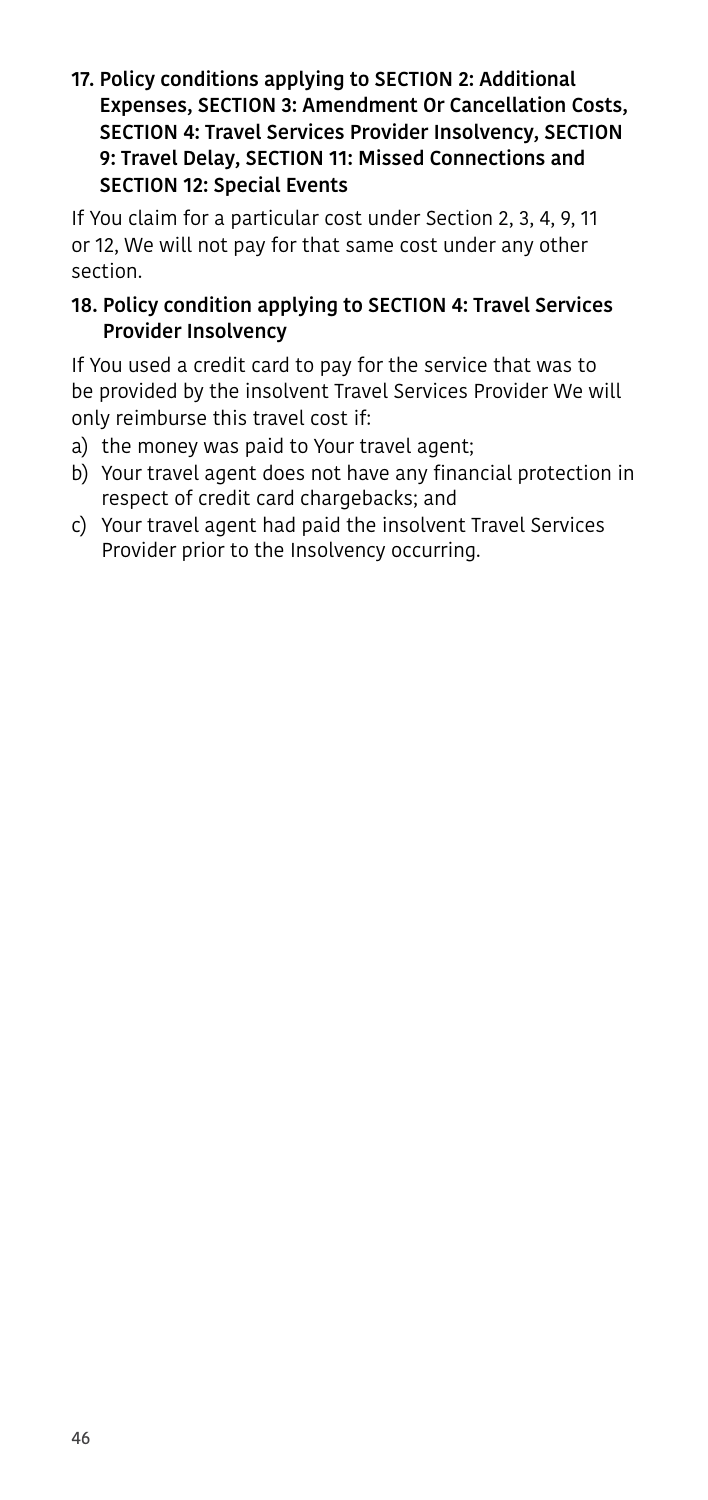# The Benefits

## <span id="page-46-0"></span>SECTION 1: Overseas Medical and Dental

If You suffer a Disabling Injury, Sickness or Disease We will pay the usual and customary cost of medical treatment, ambulance transportation and emergency dental treatment which is provided outside Australia by or on the advice of a qualified medical practitioner or dentist.

Cover applies for a maximum of 12 months from the date of suffering the Disabling Injury, Sickness or Disease.

The maximum benefit limit for this section is:

| Comprehensive<br>Care     | International         | <b>\$Unlimited</b> |
|---------------------------|-----------------------|--------------------|
|                           | Domestic              | <b>SNIL</b>        |
|                           | Domestic Cancellation | <b>SNIL</b>        |
| <b>Essentials</b><br>Care | International         | \$Unlimited        |
|                           | Inhound               | \$Unlimited        |

#### We will not pay for:

- 1. medical treatment, dental treatment or ambulance transportation which is provided in Australia. If You are cruising and have paid the additional premium for Cruise Cover, this exclusion does not apply to medical treatment provided whilst on a ship (including cruise ship, passenger ship or passenger ferry) even if that ship is within Australian territorial waters. However, this additional benefit does not apply to any medical treatment provided on Australian inland waterways or
- whilst the ship is tied up in an Australian port. 2. dental treatment caused by or related to the deterioration and/or decay of teeth or associated tissue; involving the use of precious metals; or involving cosmetic dentistry.
- 3. the continuation or follow-up of treatment (including medication and ongoing immunisations) started prior to Your Journey.
- 4. routine medical or dental treatment or prenatal visits.
- 5. medical treatment, dental treatment or ambulance transportation which is provided in Your country of residence.
- 6. private medical or hospital treatment where public funded services or care is available, including medical or hospital treatment under any Reciprocal Health Agreement between Australia and the Government of any other country unless We agree to the private treatment.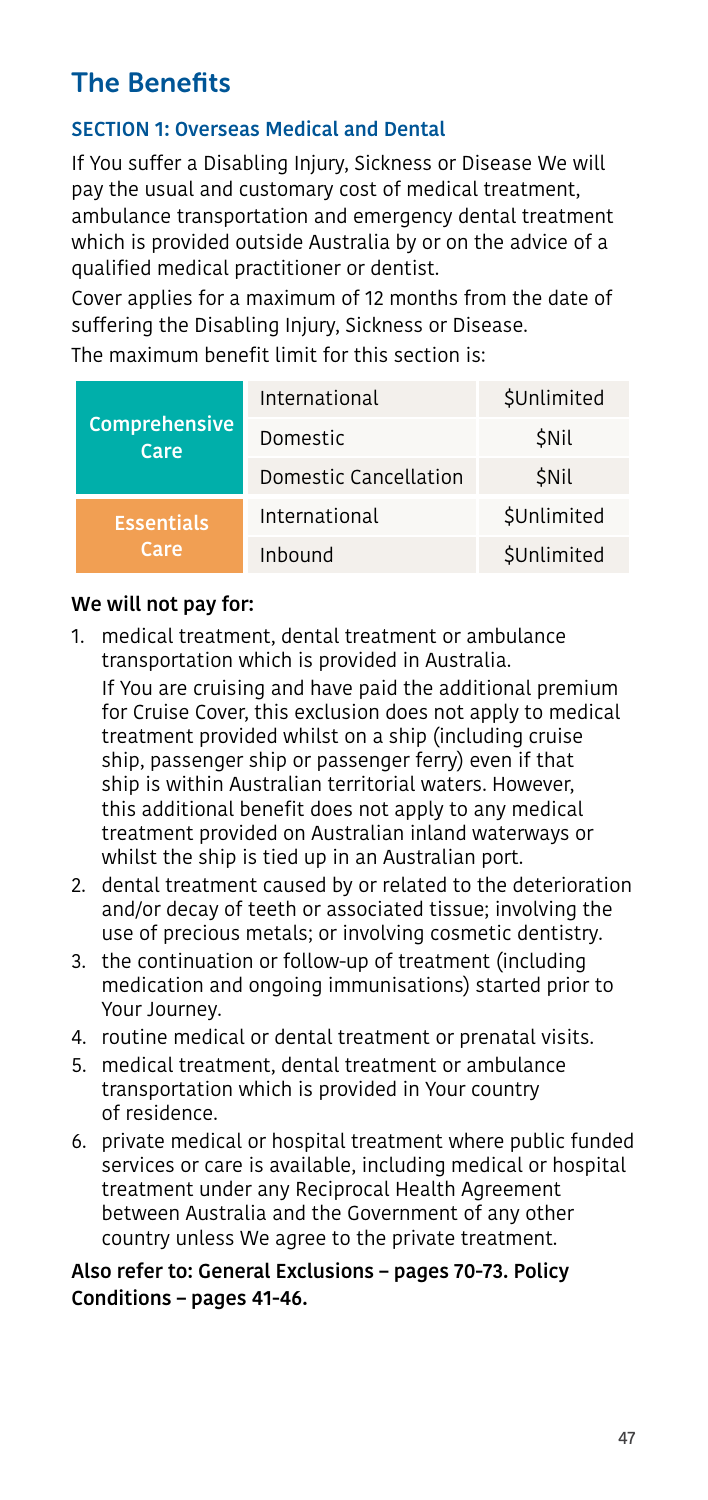## <span id="page-47-0"></span>SECTION 2: Additional Expenses

#### 1. If You Become Sick

Cover is subject to the written advice of the treating qualified medical practitioner and acceptance by Our emergency assistance team.

If You suffer a Disabling Injury, Sickness or Disease, We will pay the reasonable Additional accommodation (room rate only) expenses and Additional transport expenses, at the same fare class and accommodation standard as originally booked, incurred by:

- a) You. The benefit ceases when You are able to continue Your Journey, travel Home or on the completion of the Period Of Insurance, whichever is the earlier.
- b) Your travelling companion who remains with or escorts You until You are able to continue Your Journey, travel Home or on the completion of the Period Of Insurance, whichever is the earlier.
- c) one person (e.g. a Relative) (If You don't have a travelling companion with You already) who travels to and remains with You following You being hospitalised as an inpatient. The benefit ceases when You are able to continue Your Journey, travel Home or on the completion of the Period Of Insurance, whichever is the earlier.

We will also pay the reasonable expenses incurred in returning Your Rental Car to the nearest depot if You suffer a Disabling Injury, Sickness or Disease provided that, on the written advice of the treating qualified medical practitioner, You are unfit to drive it.

#### 2. If You Die

We will pay reasonable overseas funeral or cremation expenses or the cost of returning Your remains to Australia if:

- a) You die during the Period Of Insurance. In either event the maximum amount We will pay in total will not exceed \$20,000; or
- b) You hold a valid Schengen Visa and You die in a Schengen member state during the Period Of Insurance. In either event the maximum amount We will pay in total will not exceed 30,000EUR for expenses incurred in that Schengen member state.

#### 3. If A Relative Or Your Business Partner Becomes Sick in Australia

We will pay reasonable Additional transport expenses at the same fare class as originally booked if You are required to return Home due to the sudden Disabling Injury, Sickness or Disease or death of a Relative or Your business partner in Australia.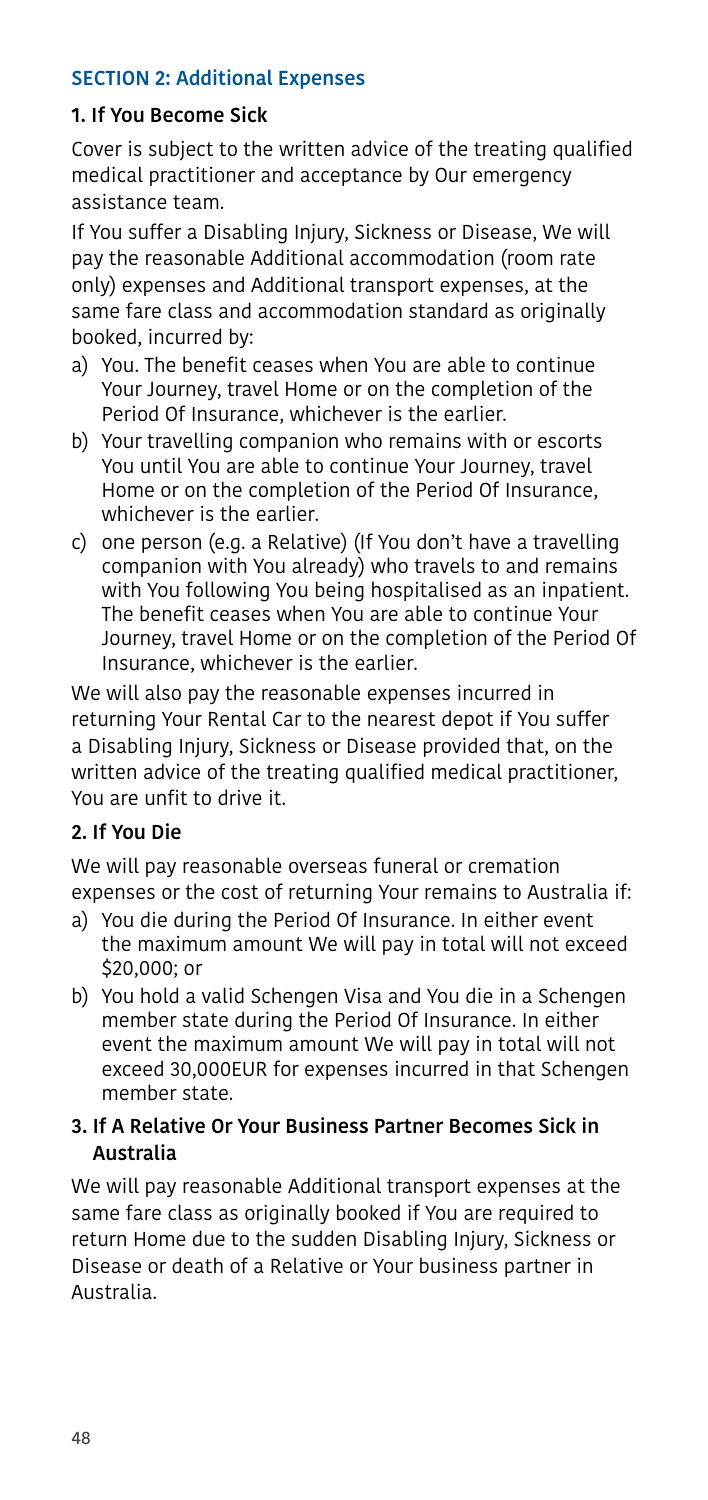## 4. If Your Home Is Destroyed By Fire, Earthquake Or Flood

We will pay the reasonable Additional transport expenses at the same fare class as originally booked for Your early return Home if it is totally destroved by fire, earthquake or flood while You are on Your Journey.

## 5. Other Circumstances

We will pay Your reasonable Additional accommodation (room rate only) and Additional transport expenses, at the same fare class and accommodation standard as originally booked, incurred on the Journey due to an unforeseeable circumstance outside Your control and resulting from:

- a) disruption of Your scheduled transport because of riot, strike or civil commotion occurring after the commencement of the Journey provided You act reasonably in avoiding Additional costs;
- b) loss of passport or travel documents except involving government confiscation or articles sent through the mail;
- c) a quarantine regulation You unknowingly breach;
- d) a natural disaster;
- e) a collision of a motor vehicle, watercraft, aircraft or train in which You are travelling;
- f) Your scheduled transport being delayed for at least 12 hours due to severe weather conditions. We will pay up to \$250 providing written confirmation from the Transport Provider has been obtained.

#### The maximum benefit limit for this section is:

| Comprehensive<br>Care<br><b>Essentials</b><br>Care | International         | <b>\$Unlimited</b> |
|----------------------------------------------------|-----------------------|--------------------|
|                                                    | Domestic              | \$10,000           |
|                                                    | Domestic Cancellation | \$You choose^*     |
|                                                    | International         | \$Unlimited        |
|                                                    | Inbound               | <b>\$Unlimited</b> |

^Combined limit of Section 2, 3 and 4.

\*Shown on Your Certificate of Insurance.

#### We will not pay for:

- 1. any costs or expenses incurred prior to You being certified by a qualified medical practitioner as unfit to travel.
- 2. claims under Section 2.3 and 2.5 arising from an Epidemic, Pandemic or outbreak of an infectious disease or any derivative or mutation of such viruses, or the threat or perceived threat of any of these.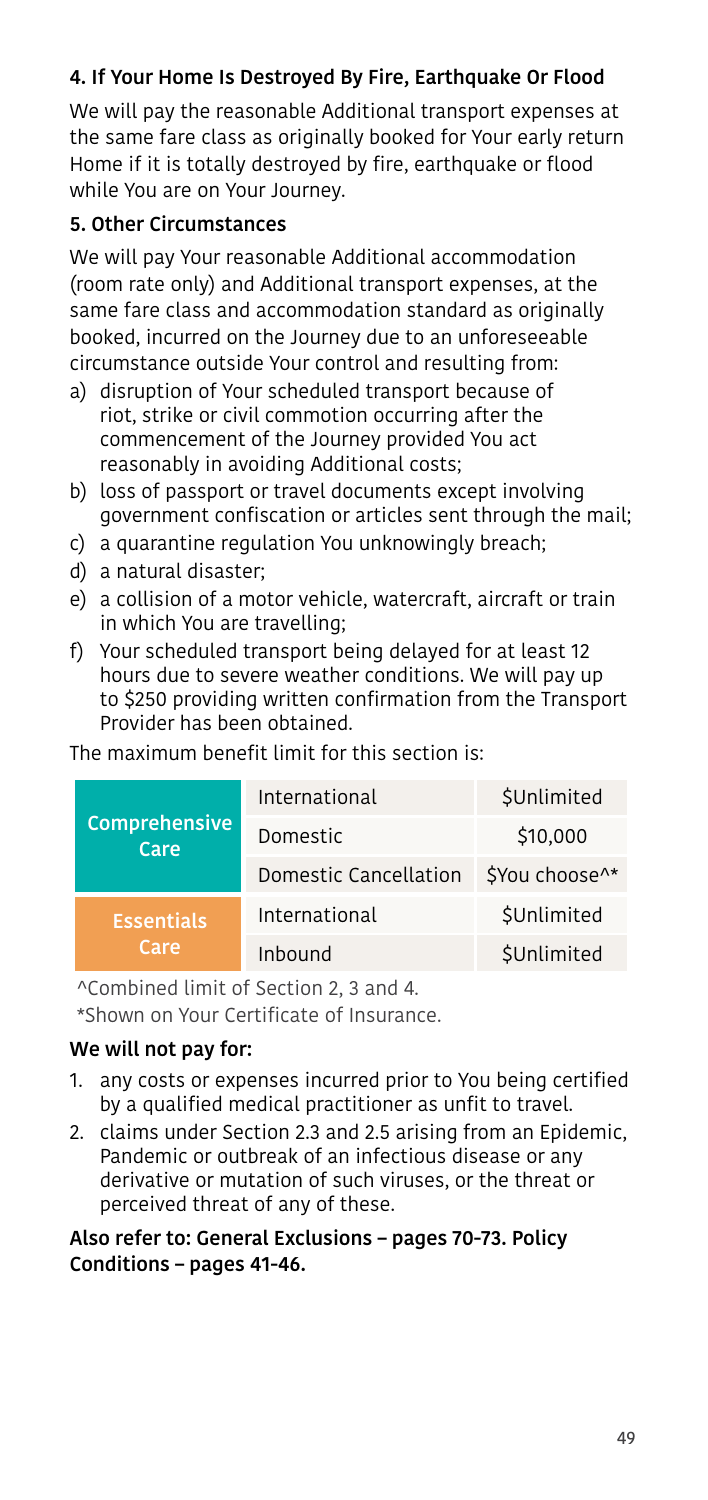## <span id="page-49-0"></span>SECTION 3: Amendment Or Cancellation Costs

If due to circumstances outside Your control and unforeseeable at the Relevant Time:

- 1. You have to rearrange Your Journey prior to leaving Home, We will pay the reasonable cost of doing so (We will not pay more for rearranging Your Journey than the cancellation costs which would have been incurred had the Journey been cancelled).
- 2. You have to cancel the Journey (where You cannot rearrange it prior to leaving Home) We will pay You:
	- a) the non-refundable unused portion of all travel costs prepaid in advance including the travel agent's commission (the travel agent's commission is limited to the lesser of \$4,000 or the amount of commission the agent had earned on the prepaid refundable amount of the cancelled travel arrangements).
	- b) for frequent flyer or similar flight reward points lost following cancellation of Your airline ticket. The amount We will pay is calculated as follows:
		- (i) the cost of the equivalent class airline ticket, based on the best available advance purchase airfare at the time the claim is processed, less Your financial contribution towards the airline ticket multiplied by
		- (ii) the total amount of points lost divided by
		- (iii) the total amount of points used to obtain the airline ticket.

The maximum benefit limit for this section is:

| Comprehensive<br>Care<br><b>Essentials</b><br>Care | International         | \$You choose*  |
|----------------------------------------------------|-----------------------|----------------|
|                                                    | Domestic              | \$You choose*  |
|                                                    | Domestic Cancellation | \$You choose^* |
|                                                    | International         | \$You choose*  |
|                                                    | Inbound               | \$You choose*  |

\*Shown on Your Certificate of Insurance. ^Combined limit of Section 2, 3 and 4.

#### We will not pay for claims caused by:

- 1. Transport Provider caused cancellations, delays or rescheduling other than when caused by strikes. This exclusion does not apply to the unused portion of:
	- a) any accommodation, day tour or car hire;
	- b) an overnight tour or overnight cruise if the leg of transport that is initially delayed or cancelled arrives at it's destination more than:
		- (i) 2 hours later than originally scheduled in respect of domestic transport;
		- (ii) 3 hours later than originally scheduled in respect of international transport.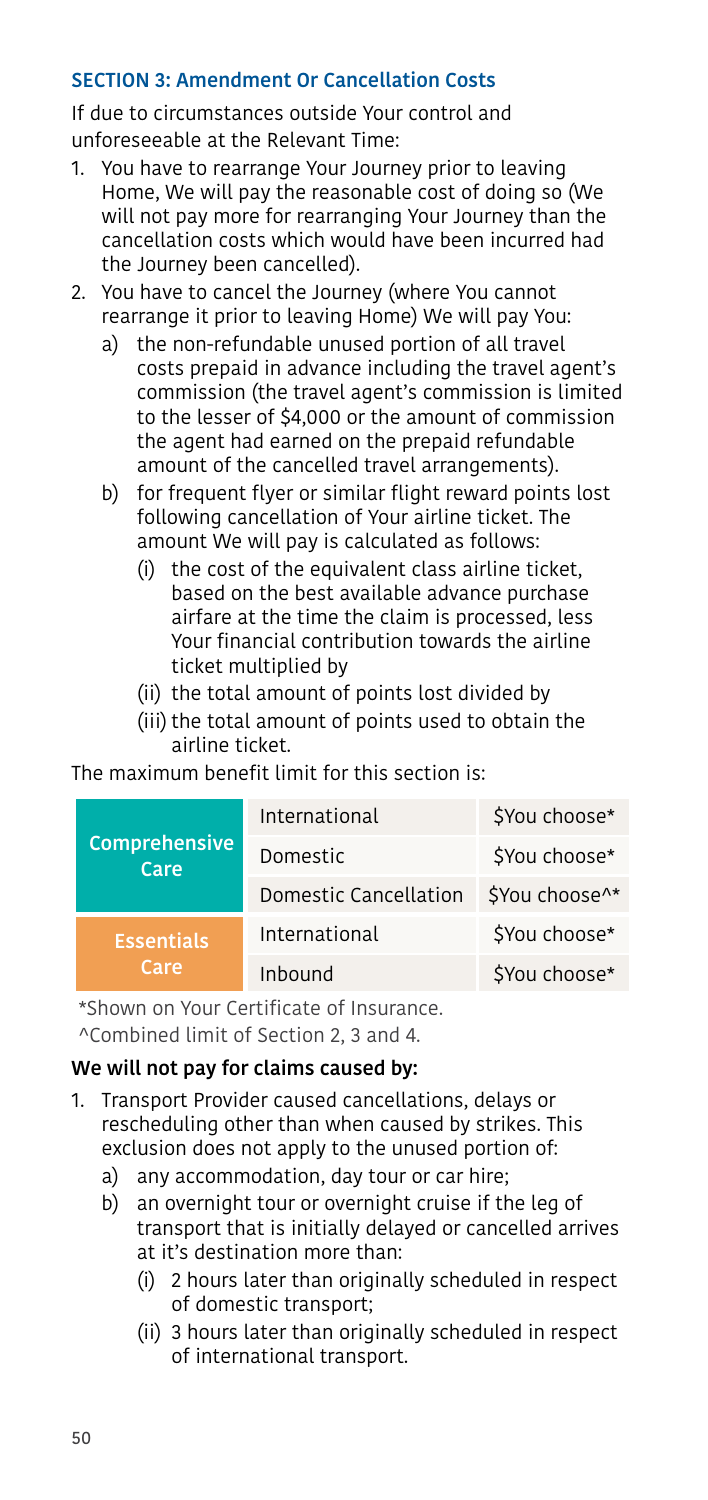- 2. the disinclination of You or any other person to proceed with the Journey or deciding to change plans.
- 3. any costs or expenses incurred prior to You being certified by a qualified medical practitioner as unfit to travel.
- 4. anxiety, depression, mental illness or stress suffered by You, a Relative or another person unless referred to and diagnosed by a Registered Psychiatrist as a new condition (i.e. not an Existing Medical Condition) and:
	- a) You are certified as unfit to travel by the treating Registered Psychiatrist; or
	- b) the treating Registered Psychiatrist certifies that it was medically necessary for You to amend or cancel Your Journey to assist a Relative or another person.
- 5. the death, injury, sickness or disease of any person living outside Australia.
- 6. any contractual or business obligation or Your financial situation.
- 7. failure by You or another person to obtain the relevant visa, passport or travel documents.
- 8. errors or omissions by You or another person in a booking arrangement.
- 9. the standards and expectations of Your prepaid travel arrangements being below or not meeting the standard expected.
- 10. the failure of Your travel agent, Our agent who issued this policy, any tour operator, transport or accommodation supplier or provider, person or agency to pass on monies to operators or to deliver promised services.
- 11. a request by a Relative.
- 12. a request by Your employer unless You are a member of the police force and Your leave is revoked.
- 13. a lack in the number of persons required to commence any tour, conference, accommodation or travel arrangements or due to the negligence of a wholesaler or operator. However, if a tour or river cruise, that is prepaid and overnight, is cancelled due to a lack of numbers We will pay in respect of Your other prepaid arrangements the lesser of:
	- a) reasonable, necessary amendment costs; or
	- b) the non-refundable unused portion of costs if You cancel the trip.

In any case the most We will pay is the lesser of \$800 or Your sum insured under this section of the policy.

- 14. customs and immigration officials acting in the course of their duties or You travelling on incorrect travel documents.
- 15. or arising directly or indirectly from an Act Of Terrorism or the threat or perceived threat of an Act Of Terrorism.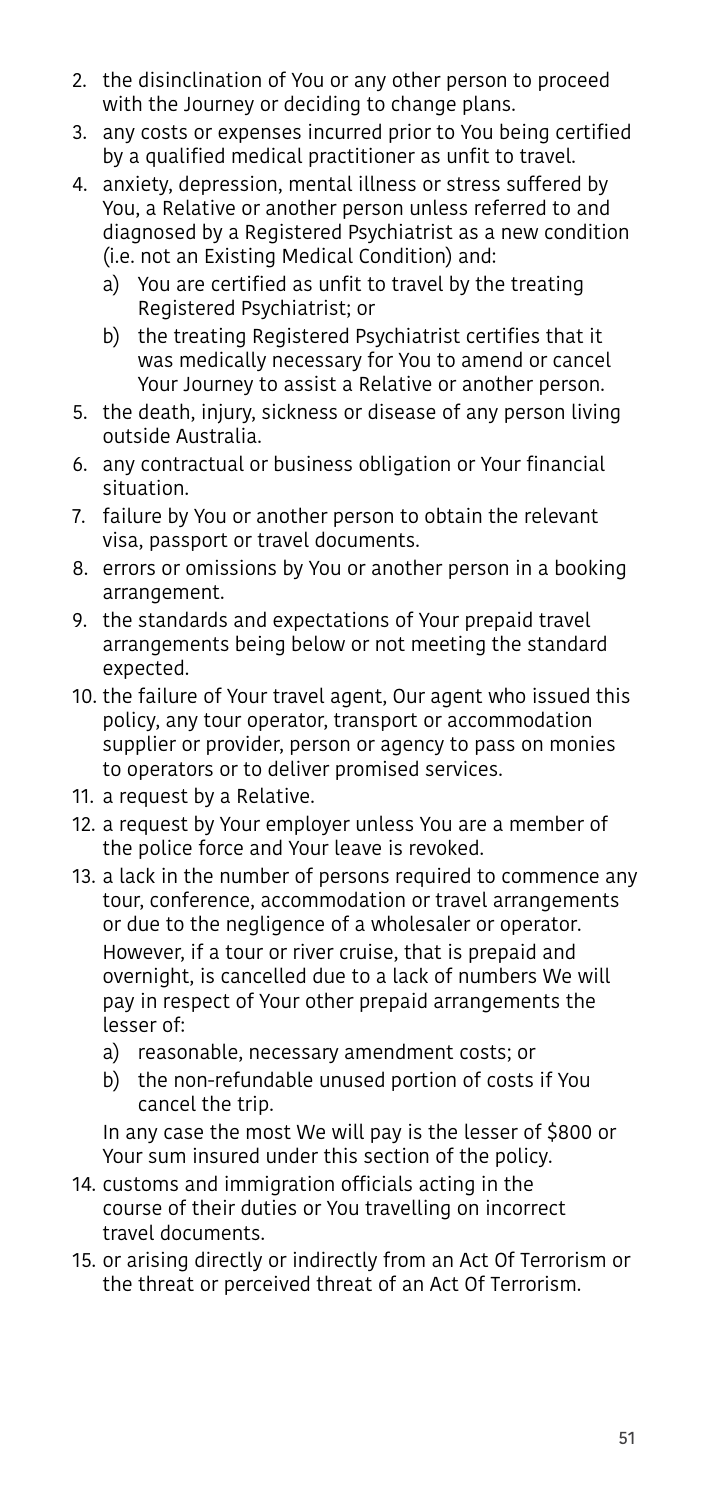- 16. or arising from an Epidemic, Pandemic or outbreak of an infectious disease or any derivative or mutation of such viruses, or the threat or perceived threat of any of these.
- 17. arising from the failure of any travel agent, tour operator, accommodation provider, airline or other carrier, car rental agency or any other travel or tourism services provider to provide services or accommodation due to their Insolvency or the Insolvency of any person, company or organisation they deal with.

#### Also refer to: General Exclusions – pages [70-](#page-69-0)[73.](#page-72-0) Policy Conditions – pages [41](#page-40-0)[-46.](#page-45-0)

## <span id="page-51-0"></span>SECTION 4: Travel Services Provider Insolvency

If due to the Insolvency of a Travel Services Provider:

- 1. You have to rearrange Your Journey, We will pay the reasonable cost of doing so (We will not pay more for the cost of rearranging Your Journey than the non-refundable costs which would have been incurred had the Journey been cancelled, and the cover is limited to the same or similar standard of transport and accommodation as was originally booked.
- 2. You have to cancel the Journey (because You cannot rearrange it), We will pay You the non-refundable unused portion of all travel costs prepaid in advance including the travel agent's commission (the travel agent's commission is limited to the lesser of \$4,000 or the amount of commission the agent had earned on the prepaid refundable amount of the cancelled travel arrangements).
- 3. You necessarily incur Additional expenses in returning Home, We will pay the reasonable Additional hotel accommodation expenses incurred and Additional transport expenses.

The maximum benefit limit for this section is:

| Comprehensive<br>Care<br><b>Essentials</b><br>Care | International         | \$10,000       |
|----------------------------------------------------|-----------------------|----------------|
|                                                    | Domestic              | \$5,000        |
|                                                    | Domestic Cancellation | \$You choose^* |
|                                                    | International         | <b>SNIL</b>    |
|                                                    | Inbound               | <b>SNIL</b>    |

^Combined limit of Section 2, 3 and 4.

\*Shown on Your Certificate of Insurance.

You can only claim for one of EITHER section 4.1, 4.2 or 4.3 for the same Insolvency event.

#### We will not pay for claims caused by:

- 1. the Insolvency of a Travel Services Provider if the booking was made on Your Journey unless You made the booking with a travel agent or the licensed Travel Services Provider.
- 2. the Insolvency of any travel agent, tour wholesaler, tour operator or booking agent.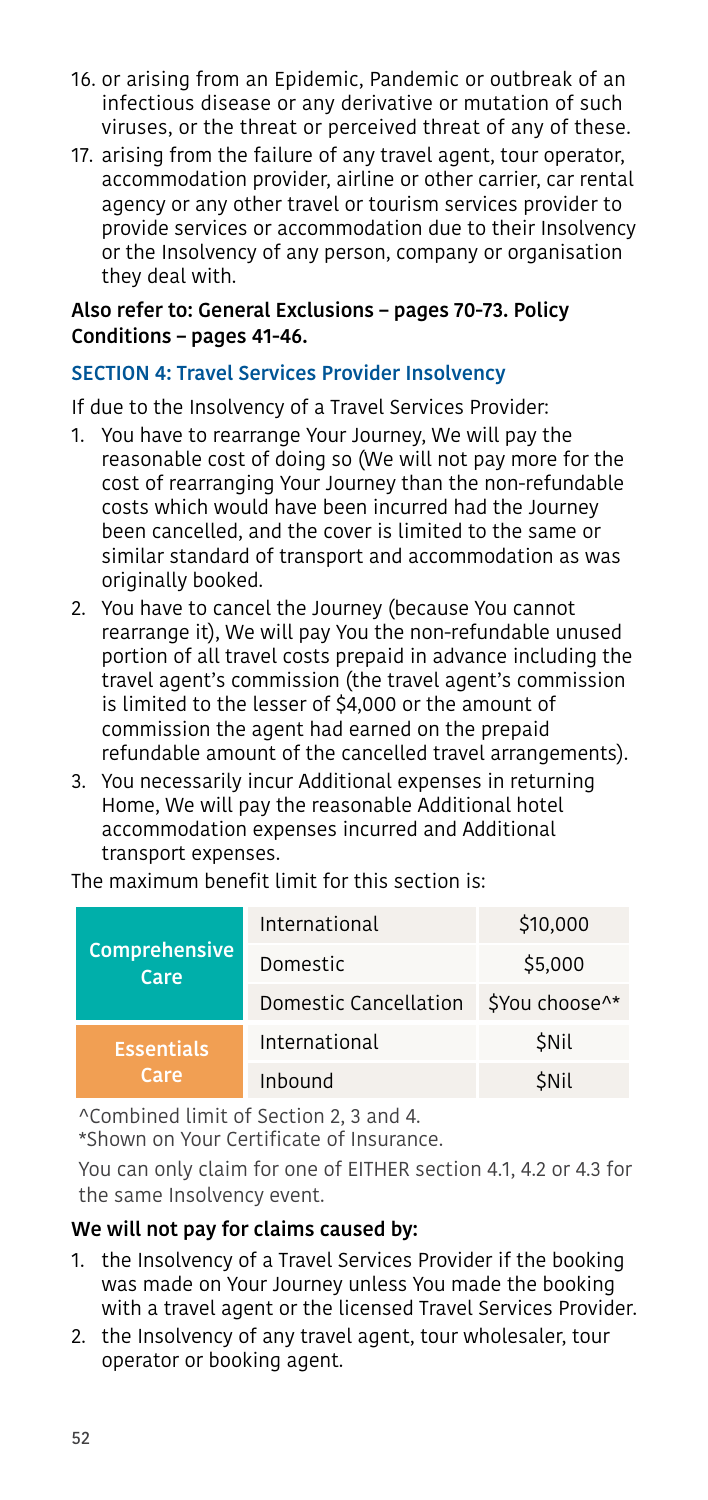- 3. Insolvency of a Travel Services Provider if at the Relevant Time, the Travel Services Provider was Insolvent or a reasonable person would have reason to expect the Travel Services Provider might become Insolvent.
- 4. accommodation expenses incurred after the date You originally planned to return to Your Home.
- 5. or arising directly or indirectly from an Act Of Terrorism or the threat or perceived threat of an Act Of Terrorism.

#### Also refer to: General Exclusions – pages [70](#page-69-0)[-73](#page-72-0). Policy Conditions – pages [41](#page-40-0)[-46](#page-45-0).

## <span id="page-52-0"></span>SECTION 5: Luggage and Travel Documents

## 1. Loss, Theft Or Damage

If during the Period Of Insurance Your luggage or personal effects are lost, stolen or damaged, after deducting reasonable depreciation (where applicable and as determined by Us) We will replace, provide a replacement voucher, repair or pay You the monetary value of the item. It is Our choice which of these We do.

We will not deduct depreciation where You have purchased the items new within the last 2 years (from the date of loss) and provide a receipt.

Reasonable depreciation takes into account the amount paid originally for the item, its age, wear and tear and advances in technology.

Our payment will not exceed the original purchase price of an item with a limit for any one item, set or pair of items including attached and unattached accessories of:

| Comprehensive<br>Care<br><b>Items and limits</b> | Camera<br>Video<br>Camera | Laptop  | <b>Tablet</b><br>Computer Computer | Mobile<br>Phone<br>Smart<br>Phone | Other.<br><b>Items</b> |
|--------------------------------------------------|---------------------------|---------|------------------------------------|-----------------------------------|------------------------|
| International                                    | \$4,000                   | \$4,000 | \$4,000                            | \$1,000 \$750                     |                        |
| Domestic                                         | \$300                     | \$300   | \$300                              | \$300                             | \$300                  |

For example a camera, camera accessories, lenses and tripod (attached or not) are considered one item. A necklace and pendant are considered one item.

## Comprehensive Care International and Domestic

- We will not deduct depreciation where You have purchased the items new within the last 2 years (from the date of loss) and provide a receipt.
- The limit for cameras and video cameras can be increased by \$1,000 and \$1,000 for one other item. The item(s) must be separately specified and the additional premium paid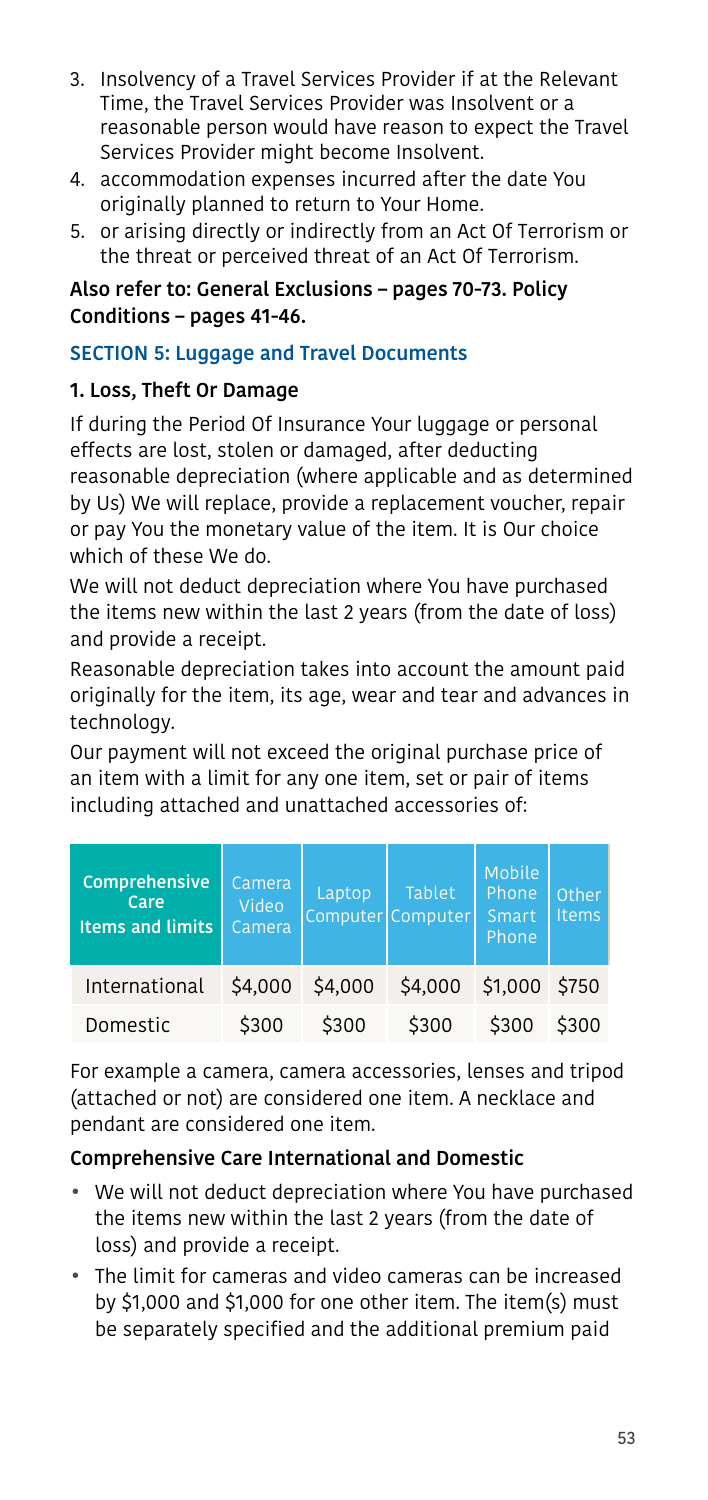by You. Where a specific item limit increase(s) have been added to Your policy, any claim will be assessed on an indemnity basis.

## 2. Travel Document Replacement

We will pay You for the cost of replacing travel documents and credit cards lost or stolen on the Journey. We will also pay for Your legal liability arising from their illegal use. You must however, comply with all the conditions of the issue of the document prior to and after the loss or theft.

## 3. Automatic Reinstatement Of Sum Insured

In the event that a claimable loss, or damage to Your luggage and personal effects is incurred, We will allow You one automatic reinstatement of the sum insured, stated in the plan purchased, whilst on Your Journey.

The maximum benefit limit for this section is:

| Comprehensive<br>Care     | International         | \$15,000    |
|---------------------------|-----------------------|-------------|
|                           | Domestic              | \$3,000     |
|                           | Domestic Cancellation | <b>SNIL</b> |
| <b>Essentials</b><br>Care | International         | <b>SNIL</b> |
|                           | Inbound               | <b>SNIL</b> |

#### We will not pay for:

- 1. loss or theft which is not reported within 24 hours to the:
	- a) police; and
	- b) responsible Transport Provider (where Your items are lost or stolen whilst travelling with a Transport Provider).

 All cases of loss or theft must be confirmed in writing by the police (and Transport Provider where applicable) at the time of making the report and a written report obtained.

- 2. damage, loss or theft of Valuables placed in the care of a Transport Provider unless security regulations prevented You from keeping the Valuables with You.
- 3. Valuables left unattended in any motor vehicle at any time (even if in the boot).
- 4. items left unattended in any motor vehicle unless stored in the boot and forced entry is gained.
- 5. items left unattended in any motor vehicle overnight (even if in the boot).
- 6. any amount exceeding \$2,000 in total for all items left unattended in any motor vehicle.
- 7. items left unattended in a Public Place.
- 8. loss, theft or damage to drones (including attached and unattached accessories) whilst in use.
- 9. sporting equipment whilst in use.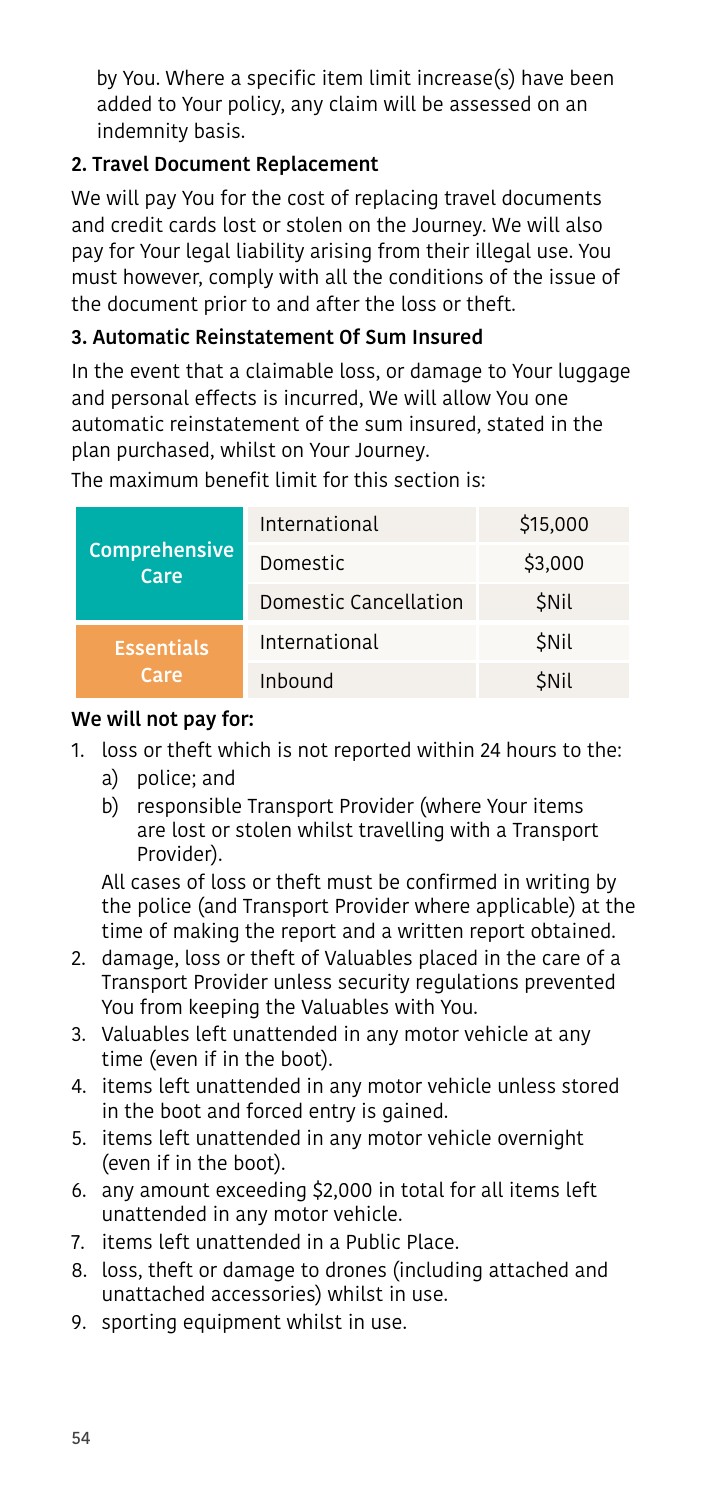- 10. items sent under the provisions of any freight contract or any luggage forwarded in advance or which is unaccompanied.
- 11. surfboards or waterborne craft of any description. This exclusion does not apply if the item is lost, stolen or damaged while in the custody of a Transport Provider.
- 12. damage to fragile or brittle articles unless caused by a fire or motor vehicle collision. This exclusion does not apply to spectacles; lenses in cameras and video cameras; laptop and tablet computers; or binoculars.
- 13. damage caused by atmospheric or climatic conditions, wear and tear, vermin or any process of cleaning, repairing, restoring or alteration.
- 14. electrical or mechanical breakdown.
- 15. information stored on any electronic device or other media, including digital photos, downloaded files, electronic applications, programmed data, software or any other intangible asset.
- 16. bonds, coupons, gift cards, stamps, vouchers, warranties, preloaded or rechargeable cards including but not limited to phone, debit or stored value cards.
- 17. bullion, deeds, insurance premiums, manuscripts, negotiable instruments, precious metals or securities.
- 18. items described in [SECTION 7: Money.](#page-55-0)

#### Also refer to: General Exclusions – pages [70-](#page-69-0)[73.](#page-72-0) Policy Conditions – pages [41](#page-40-0)[-46.](#page-45-0)

#### SECTION 6: Delayed Luggage Allowance

If all Your luggage is delayed by a Transport Provider during the Journey for more than 24 hours We will pay You up to \$500 for essential emergency items of clothing and toiletries You purchase whilst on Your Journey. This limit will be doubled if You still have not received Your luggage after 72 hours.

The original receipts for the items and written confirmation of the length of delay from the Transport Provider must be produced in support of Your claim. If Your luggage is not ultimately returned to You any amount claimable under this section will be deducted from any entitlement under Section 5 of this policy.

This section does not apply on the leg of the Journey that returns You Home.

| Comprehensive<br>Care     | International         | \$1,000     |
|---------------------------|-----------------------|-------------|
|                           | Domestic              | <b>SNIL</b> |
|                           | Domestic Cancellation | <b>SNIL</b> |
| <b>Essentials</b><br>Care | International         | <b>SNIL</b> |
|                           | Inbound               | <b>SNil</b> |

The maximum benefit limit for this section is: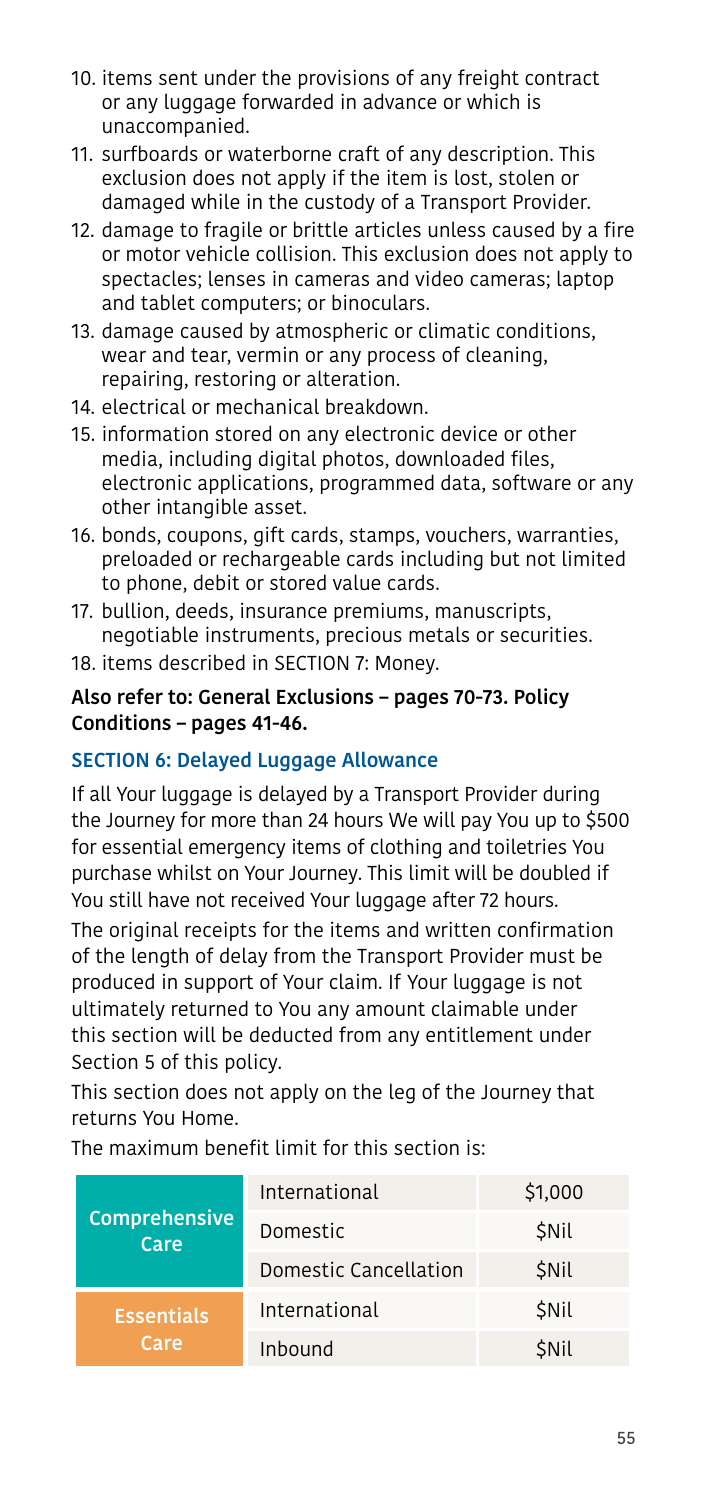#### We will not pay for:

1. delay which is not reported to the responsible Transport Provider within 24 hours. All reports must be confirmed in writing by the Transport Provider at the time of making the report and a written report obtained.

#### Also refer to: General Exclusions – pages [70-](#page-69-0)[73.](#page-72-0) Policy Conditions – pages [41](#page-40-0)[-46.](#page-45-0)

#### <span id="page-55-0"></span>SECTION 7: Money

We will reimburse You for cash, bank or currency notes, postal or money orders accidentally lost or stolen from Your person during the Period Of Insurance.

The maximum benefit limit for this section is:

| Comprehensive<br>Care<br><b>Essentials</b><br>Care | International         | \$250       |
|----------------------------------------------------|-----------------------|-------------|
|                                                    | Domestic              | <b>SNIL</b> |
|                                                    | Domestic Cancellation | <b>SNIL</b> |
|                                                    | International         | <b>SNIL</b> |
|                                                    | Inbound               | <b>SNil</b> |

#### We will not pay for:

- 1. loss or theft which is not reported within 24 hours to the:
	- a) police; and
	- b) responsible Transport Provider (where Your items are lost or stolen whilst travelling with a Transport Provider).

 All cases of loss or theft must be confirmed in writing by the police (and Transport Provider where applicable) at the time of making the report and a written report obtained.

2. loss or theft of cash, bank or currency notes, postal or money orders whilst not carried on Your person.

#### Also refer to: General Exclusions – pages [70-](#page-69-0)[73.](#page-72-0) Policy Conditions – pages [41](#page-40-0)[-46.](#page-45-0)

## SECTION 8: Rental Car Insurance Excess

This cover applies if You:

- a) hire a Rental Car;
- b) are the nominated driver on the Rental Car agreement; and
- c) have comprehensive motor vehicle insurance for the Rental Car for the hire period.

If the Rental Car is damaged or stolen whilst in Your control during the Journey We will pay the lower of the Rental Car insurance excess or the repair costs to the Rental Car that You become liable to pay.

It is Your responsibility to provide the final loss/repair report to substantiate Your claim.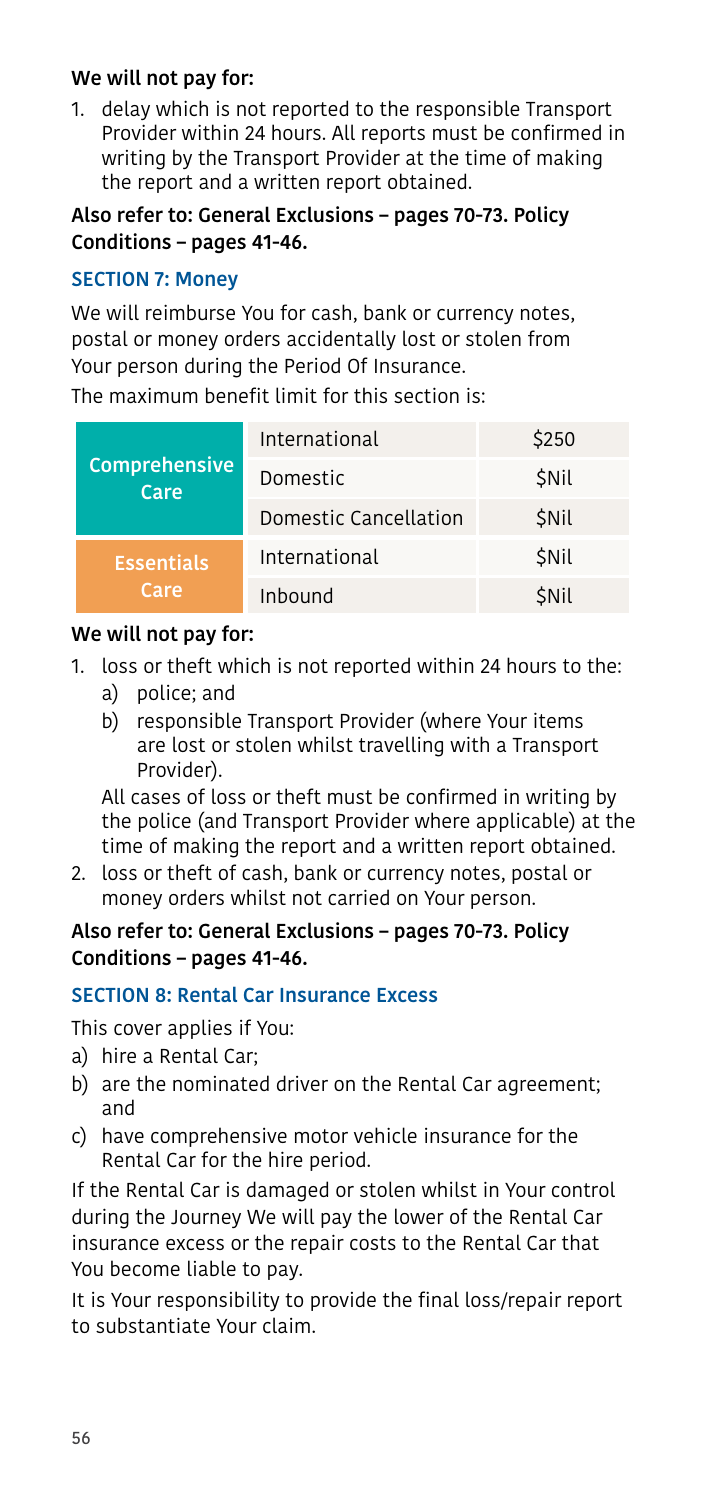The maximum benefit limit for this section is:

| Comprehensive<br>Care<br><b>Essentials</b><br>Care | International         | \$10,000    |
|----------------------------------------------------|-----------------------|-------------|
|                                                    | Domestic              | \$6,000     |
|                                                    | Domestic Cancellation | <b>SNIL</b> |
|                                                    | International         | <b>SNil</b> |
|                                                    | Inbound               | <b>SNil</b> |

#### We will not pay for:

- 1. damage or theft, arising from the operation of a Rental Car in violation of the terms of the rental agreement.
- 2. damage sustained to a Rental Car while it is being driven on an unsealed surface.
- 3. administration costs or loss of use penalties.

#### Also refer to: General Exclusions – pages [70-](#page-69-0)[73.](#page-72-0) Policy Conditions – pages [41](#page-40-0)[-46.](#page-45-0)

## <span id="page-56-0"></span>SECTION 9: Travel Delay

If Your prebooked, prepaid transport is temporarily delayed during the Journey for at least 6 hours due to an unforeseeable circumstance outside Your control, We will reimburse You:

- 1. the reasonable Additional accommodation (room rate only) expenses You incur; and
- 2. the cost of the unused, prepaid accommodation (if You have to pay for new accommodation) less any refund You are entitled to from the supplier of the original accommodation.

Our reimbursement will be up to \$200 on Comprehensive Care International or \$150 on Domestic. We will also reimburse up to these limits again for each full 24 hour period that the delay continues beyond the initial 6 hour delay.

You must claim from the Transport Provider first, and provide Us with written confirmation from the Transport Provider of the cause and period of the delay and the amount of compensation offered by them. You must also provide Us with receipts for the Additional accommodation (room rate only) expenses incurred.

The maximum benefit limit for this section is:

| Comprehensive<br>Care     | International         | \$2,000     |
|---------------------------|-----------------------|-------------|
|                           | Domestic              | \$750       |
|                           | Domestic Cancellation | <b>SNIL</b> |
| <b>Essentials</b><br>Care | International         | <b>SNIL</b> |
|                           | Inbound               | <b>SNIL</b> |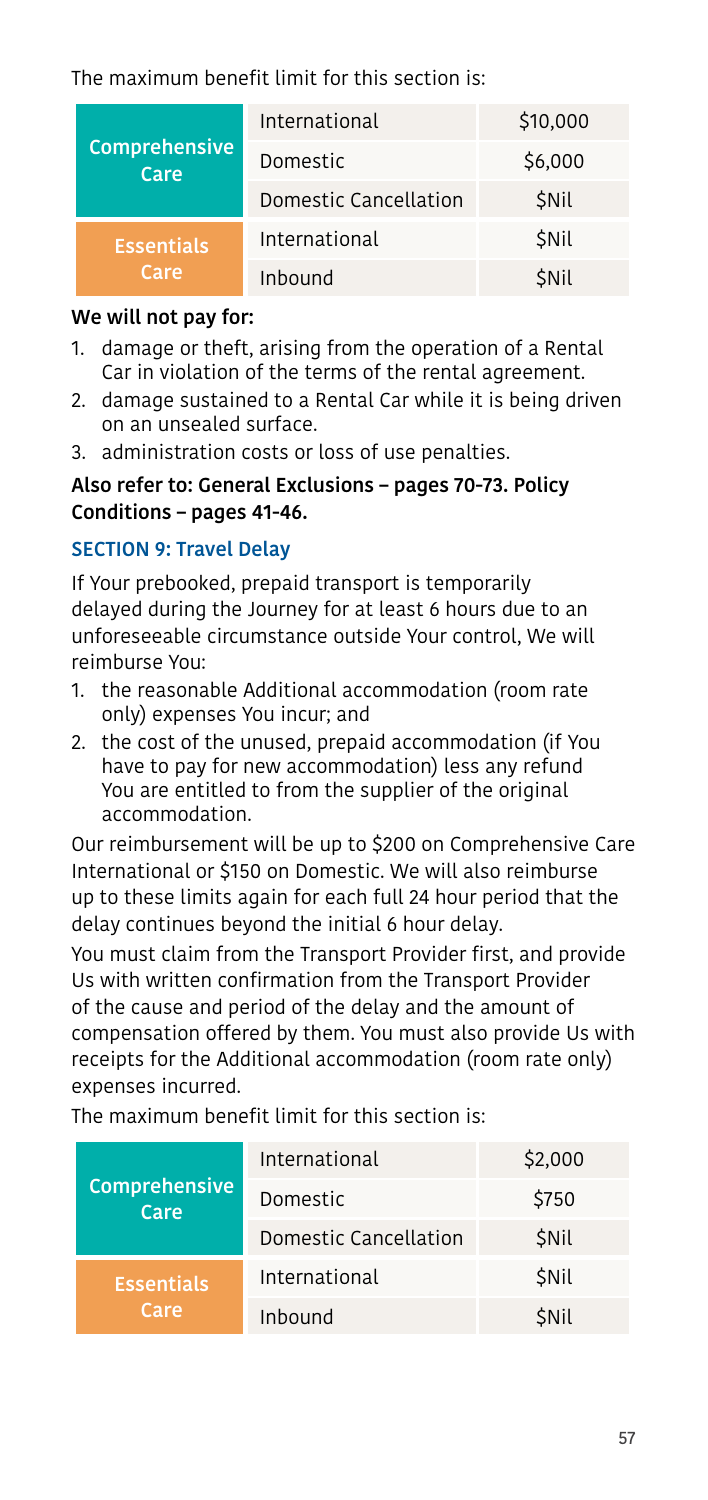#### We will not pay for:

- 1. claims arising directly or indirectly from the threat or perceived threat of an Act Of Terrorism.
- 2. claims arising from an Epidemic, Pandemic or outbreak of an infectious disease or any derivative or mutation of such viruses, or the threat or perceived threat of any of these.
- 3. claims arising from the failure of any travel agent, tour operator, accommodation provider, airline or other carrier, car rental agency or any other travel or tourism services provider to provide services or accommodation due to their Insolvency or the Insolvency of any person, company or organisation they deal with.

#### Also refer to: General Exclusions – pages [70-](#page-69-0)[73.](#page-72-0) Policy Conditions – pages [41](#page-40-0)[-46.](#page-45-0)

## <span id="page-57-0"></span>SECTION 10: Resumption Of Journey

If You are required to return Home during the Journey due to the sudden serious injury, sickness, disease or death of a Relative or Your business partner in Australia, We will pay for the economy class transport costs You incur to return overseas provided:

- a) Your Period Of Insurance was at least 23 days;
- b) less than 50% of the Period Of Insurance had elapsed at the time of the onset of the sudden serious injury, sickness, disease or death of a Relative or Your business partner;
- c) Your return overseas occurs prior to the original expiry date of Your cover for Your original Journey;
- d) no claim due to the same event is made under [SECTION 3:](#page-49-0)  [Amendment Or Cancellation Costs](#page-49-0) of this policy;
- e) the death was not caused by an illness or injury appearing prior to the commencement of Your original Journey; and
- f) the onset of the illness or injury did not occur prior to the commencement of Your original Journey.

The maximum benefit limit for this section is:

| Comprehensive<br>Care     | International         | \$3,000     |
|---------------------------|-----------------------|-------------|
|                           | Domestic              | <b>SNIL</b> |
|                           | Domestic Cancellation | <b>SNIL</b> |
| <b>Essentials</b><br>Care | International         | <b>SNIL</b> |
|                           | Inbound               | <b>SNil</b> |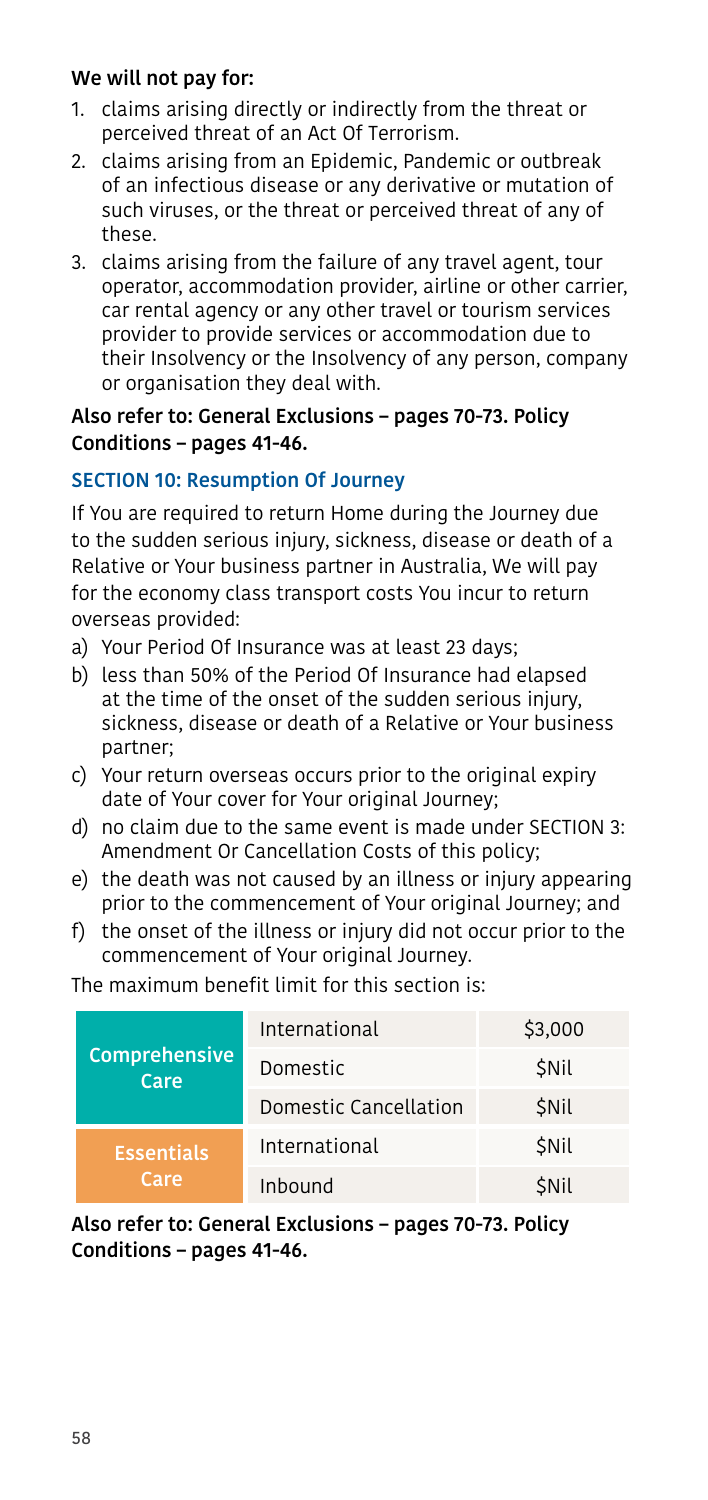## <span id="page-58-0"></span>SECTION 11: Missed Connections

#### 1. Additional transport expenses due to transport delay

If during the Period Of Insurance Your prepaid, scheduled transport; or multi-night cruise where You have paid the additional premium for Cruise Cover, is cancelled, delayed or rerouted within 24 hours of the scheduled departure time and this means You will miss a pre-booked connection, We will pay whichever of a) or b) below minimises the overall amount claimable under this policy:

- a) (i) the reasonable Additional public transport costs (at the same fare class as originally booked) You incur to arrive in time to catch the pre-booked connection; and
	- (ii) the cost of the unused prepaid connection less any refund or credit You are entitled to from the supplier of that connection; or
- b) (i) the reasonable Additional public transport costs (at the same fare class as originally booked) incurred because You missed the pre-booked connection; and
	- (ii) the cost of the missed pre-booked connection if it cannot be amended, less any refund or credit You are entitled to from the supplier of that connection.

#### 2. Missed start of tour or cruise

If during the Period Of Insurance Your prepaid, scheduled transport is cancelled, delayed or rerouted within 24 hours of the scheduled departure time and this means You will miss the start of Your prebooked multi-night tour; or multi-night cruise where You have paid the additional premium for Cruise Cover, We will pay whichever of a) or b) below minimises the overall amount claimable under this policy:

- a) (i) the reasonable Additional public transport costs You incur to arrive in time to catch the start of the multinight tour/cruise; and
	- (ii) the cost of any unused prepaid connection (You originally were going to use to reach the multi-night tour/cruise) less any refund or credit You are entitled to from the supplier of that connection; or
- b) (i) the reasonable Additional public transport costs You incur to catch up to the departed multi-night tour/ cruise; and
	- (ii) \$20 per person for each meal that you missed on the multi-night cruise/tour that was included in the price You prepaid for the multi-night cruise/tour.

The maximum benefit limit for this section is:

| Comprehensive<br>Care<br><b>Essentials</b><br>Care | International         | \$3,000     |
|----------------------------------------------------|-----------------------|-------------|
|                                                    | Domestic              | \$3,000     |
|                                                    | Domestic Cancellation | <b>SNIL</b> |
|                                                    | International         | <b>SNIL</b> |
|                                                    | Inbound               | <b>SNIL</b> |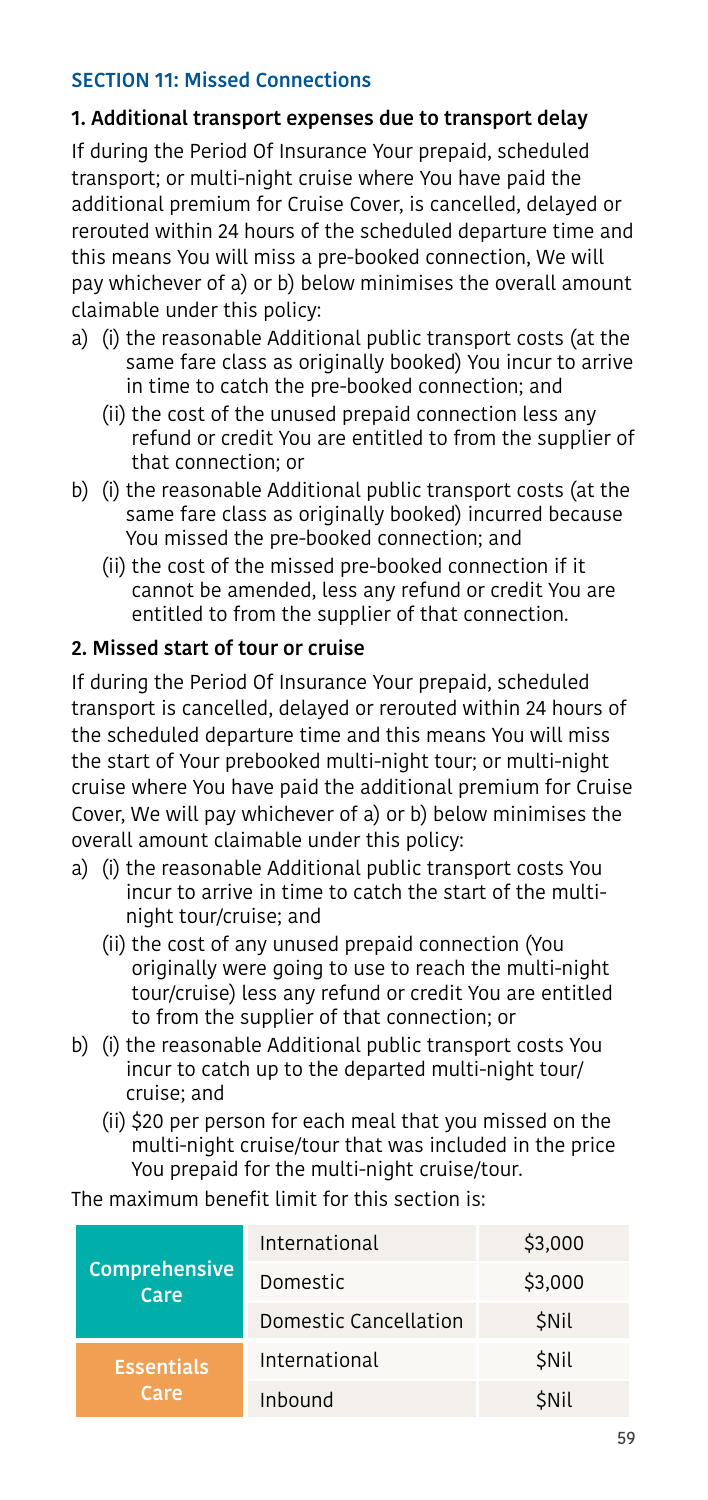You must provide Us with written confirmation from the Transport Provider of how much later than originally scheduled the transport arrived.

We will deduct from the amount payable any amount of compensation You receive or are entitled to receive from the Transport Provider who's transport was delayed.

## We will not pay for:

- 1. claims where the leg of transport that is initially delayed arrives at it's destination:
	- a) less than 2 hours later than originally scheduled in respect of domestic transport; or
	- b) less than 3 hours later than originally scheduled in respect of international transport.
- 2. claims where You are "through checked" and at the start of the trip You are given boarding passes for Your onward legs. This exclusion does not apply to Your multi-night tour; or multi-night cruise where You have paid the additional premium for Cruise Cover.
- 3. claims related to a missed tour or cruise unless the public transport You booked to meet that tour/cruise arrived more than 2 hours later than originally scheduled.
- 4. claims where the Transport Provider provides an alternative mode of transportation without additional cost to You.
- 5. claims arising directly or indirectly from an Act Of Terrorism or the threat or perceived threat of an Act Of Terrorism.
- 6. claims arising from an Epidemic, Pandemic or outbreak of an infectious disease or any derivative or mutation of such viruses, or the threat or perceived threat of any of these.
- 7. claims arising from the failure of any travel agent, tour operator, accommodation provider, airline or other carrier, car rental agency or any other travel or tourism services provider to provide services or accommodation due to their Insolvency or the Insolvency of any person, company or organisation they deal with.

#### Also refer to: General Exclusions – pages [70-](#page-69-0)[73.](#page-72-0) Policy Conditions – pages [41](#page-40-0)[-46.](#page-45-0)

## <span id="page-59-0"></span>SECTION 12: Special Events

If due to an unforeseeable circumstance outside Your control Your Journey would otherwise be delayed resulting in You being unable to arrive in time to attend a wedding, funeral, prepaid conference, 25th or 50th wedding anniversary or sporting event, which cannot be delayed due to Your late arrival, We will pay for:

- 1. the reasonable Additional cost of using alternative public transport to arrive at Your destination on time; and
- 2. the cost of the unused connection (if You have to buy a new connection) less any refund or credit You are entitled to from the supplier of that connection.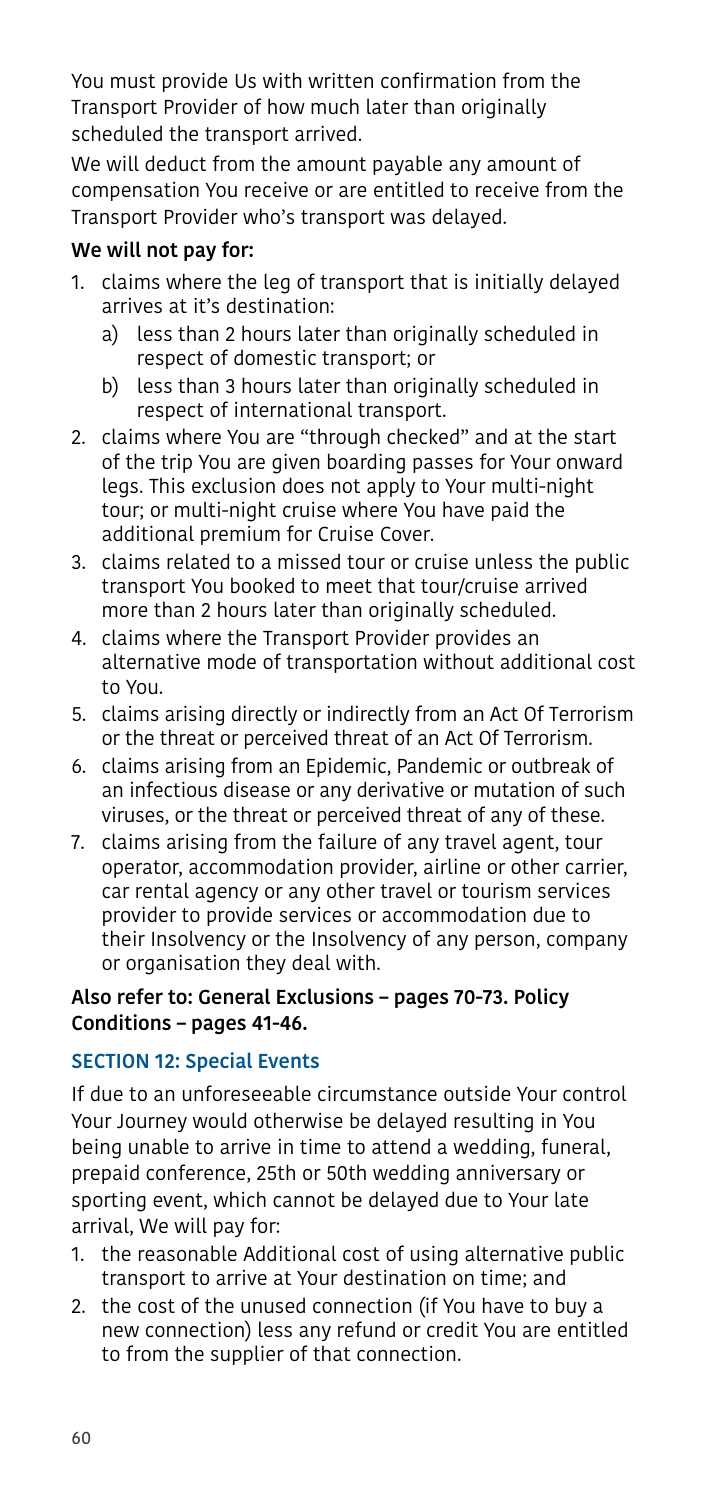The maximum benefit limit for this section is:

| Comprehensive<br>Care     | International         | \$2,000     |
|---------------------------|-----------------------|-------------|
|                           | Domestic              | \$2,000     |
|                           | Domestic Cancellation | <b>SNIL</b> |
| <b>Essentials</b><br>Care | International         | <b>SNil</b> |
|                           | Inhound               | <b>SNil</b> |

#### We will not pay for:

- 1. claims arising directly or indirectly from an Act Of Terrorism or the threat or perceived threat of an Act Of Terrorism.
- 2. claims arising from an Epidemic, Pandemic or outbreak of an infectious disease or any derivative or mutation of such viruses, or the threat or perceived threat of any of these.
- 3. claims arising from the failure of any travel agent, tour operator, accommodation provider, airline or other carrier, car rental agency or any other travel or tourism services provider to provide services or accommodation due to their Insolvency or the Insolvency of any person, company or organisation they deal with.

#### Also refer to: General Exclusions – pages [70-](#page-69-0)[73.](#page-72-0) Policy Conditions – pages [41](#page-40-0)[-46.](#page-45-0)

## SECTION 13: Hospital Incidentals

If You are hospitalised, We will reimburse You for incidentals such as phone calls and magazines. The amount We will pay is limited to \$50 for each night You are hospitalised overseas as a result of a Disabling Injury, Sickness or Disease, provided that the period of confinement is at least 48 hours.

Original receipts for these expenses must be produced in support of Your claim.

The maximum benefit limit for this section is:

| Comprehensive<br>Care     | International         | \$8,000     |
|---------------------------|-----------------------|-------------|
|                           | Domestic              | <b>SNil</b> |
|                           | Domestic Cancellation | <b>SNIL</b> |
| <b>Essentials</b><br>Care | International         | <b>SNIL</b> |
|                           | Inbound               | \$8,000     |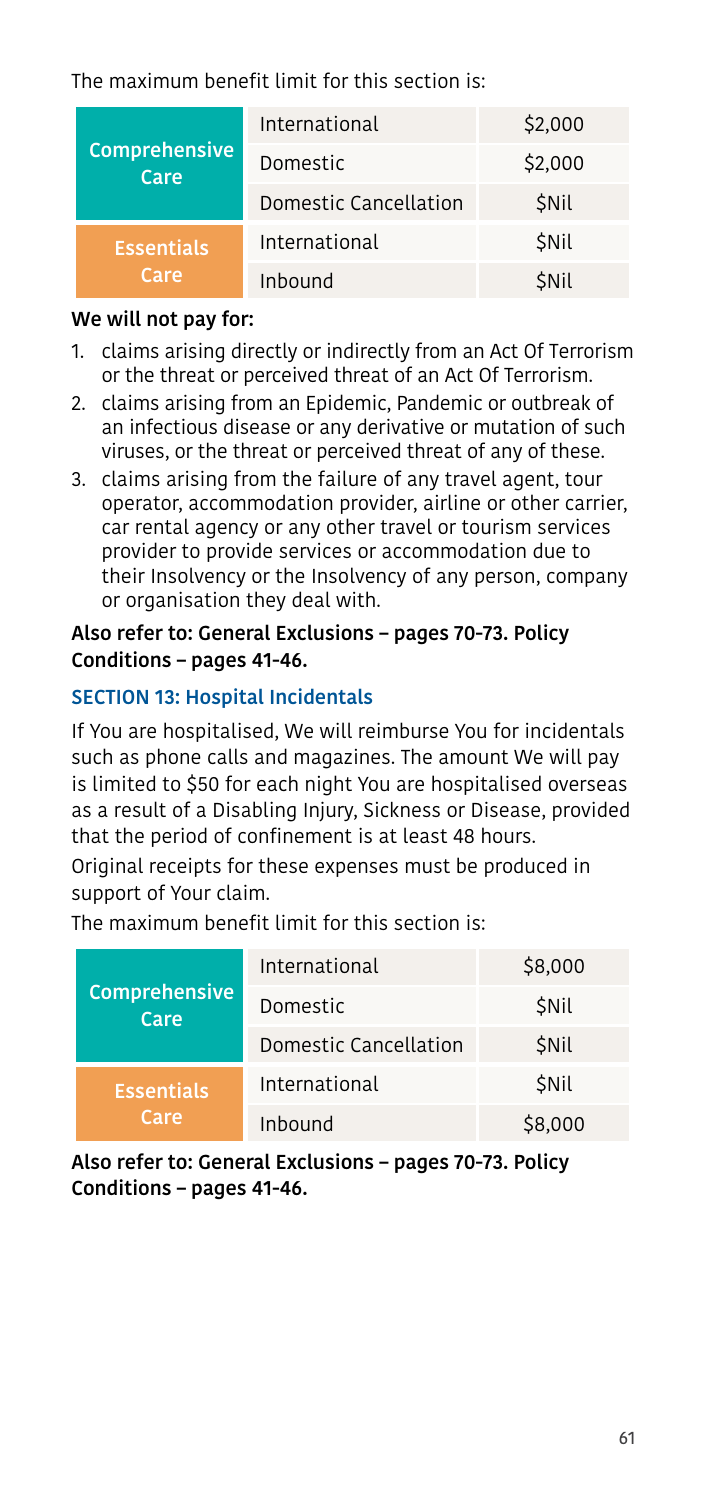#### SECTION 14: Hijacking

If whilst on the Journey You are detained on a means of public transport due to it being hijacked by persons using violence or threat of violence We will pay You \$1,000 for each 24 hour period You are forcibly detained by the hijackers. The maximum benefit limit for this section is:

| Comprehensive<br>Care     | International         | \$8,000     |
|---------------------------|-----------------------|-------------|
|                           | Domestic              | <b>SNIL</b> |
|                           | Domestic Cancellation | <b>SNIL</b> |
| <b>Essentials</b><br>Care | International         | <b>SNIL</b> |
|                           | Inbound               | <b>SNIL</b> |

#### Also refer to: General Exclusions – pages [70-](#page-69-0)[73.](#page-72-0) Policy Conditions – pages [41](#page-40-0)[-46.](#page-45-0)

#### <span id="page-61-0"></span>SECTION 15: Loss Of Income

If during the Period Of Insurance You suffer an injury caused solely and directly by violent, accidental, visible and external means (not caused by a sickness or disease) resulting in You losing income because You are unable to return to Your usual place of employment in Australia, We will pay You up to \$1,500 per month on Comprehensive Care International or \$250 per month on Domestic; for Your monthly net of income tax wage, but not in respect of the first 30 days after You originally planned to resume Your work in Australia.

The benefit is only payable if Your disability occurs within 30 days of the accident.

The maximum limit in respect of Accompanied Children is \$1,000 for each child.

Cover for loss of income is limited to six months.

The maximum benefit limit for this section is:

| Comprehensive<br>Care     | International         | $$9,000*$   |
|---------------------------|-----------------------|-------------|
|                           | Domestic              | $$1,500*$   |
|                           | Domestic Cancellation | <b>SNIL</b> |
| <b>Essentials</b><br>Care | International         | <b>SNIL</b> |
|                           | Inbound               | <b>SNIL</b> |

\*Maximum liability collectively for Sections 15, 16 and 17: Comprehensive Care International – \$25,000, Domestic – \$10,000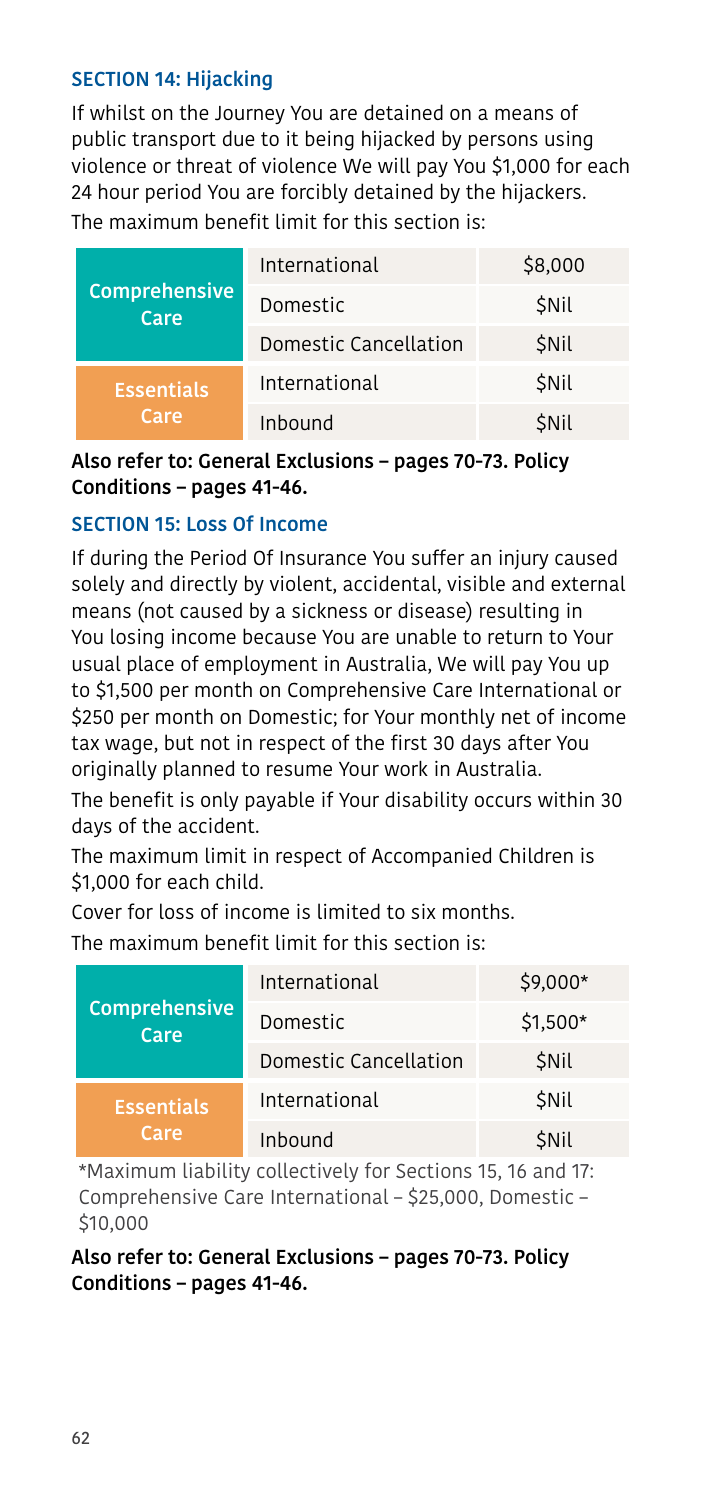## <span id="page-62-0"></span>SECTION 16: Disability

If during the Period Of Insurance You suffer an injury caused solely and directly by violent, accidental, visible and external means (not caused by a sickness or disease) resulting in Your Permanent total loss of sight in one or both eyes or the Permanent total loss of use of one or more Limbs within one year of the date of the accident, We will pay You the amount shown in the plan purchased.

The maximum limit in respect of Accompanied Children is \$10,000 for each child.

The maximum benefit limit for this section is:

| Comprehensive<br>Care     | International         | $$25,000*$  |
|---------------------------|-----------------------|-------------|
|                           | Domestic              | $$10,000*$  |
|                           | Domestic Cancellation | <b>SNIL</b> |
| <b>Essentials</b><br>Care | International         | <b>SNIL</b> |
|                           | Inbound               | <b>SNIL</b> |

\*Maximum liability collectively for Sections 15, 16 and 17: Comprehensive Care International – \$25,000, Domestic – \$10,000

#### Also refer to: General Exclusions – pages [70-](#page-69-0)[73.](#page-72-0) Policy Conditions – pages [41](#page-40-0)[-46.](#page-45-0)

## <span id="page-62-1"></span>SECTION 17: Accidental Death

If during the Period Of Insurance You suffer an injury caused solely and directly by violent, accidental, visible and external means (not caused by a sickness or disease) resulting in Your death, We will pay Your estate the amount shown in the plan purchased provided Your death occurs within one year of the accident.

Our limit in respect of Accompanied Children is \$1,000 for each child.

The maximum benefit limit for this section is:

| Comprehensive<br>Care     | International         | $$25,000*$  |
|---------------------------|-----------------------|-------------|
|                           | Domestic              | $$10,000*$  |
|                           | Domestic Cancellation | <b>SNIL</b> |
| <b>Essentials</b><br>Care | International         | <b>SNil</b> |
|                           | Inbound               | <b>SNII</b> |

\*Maximum liability collectively for Sections 15, 16 and 17: Comprehensive Care International – \$25,000, Domestic – \$10,000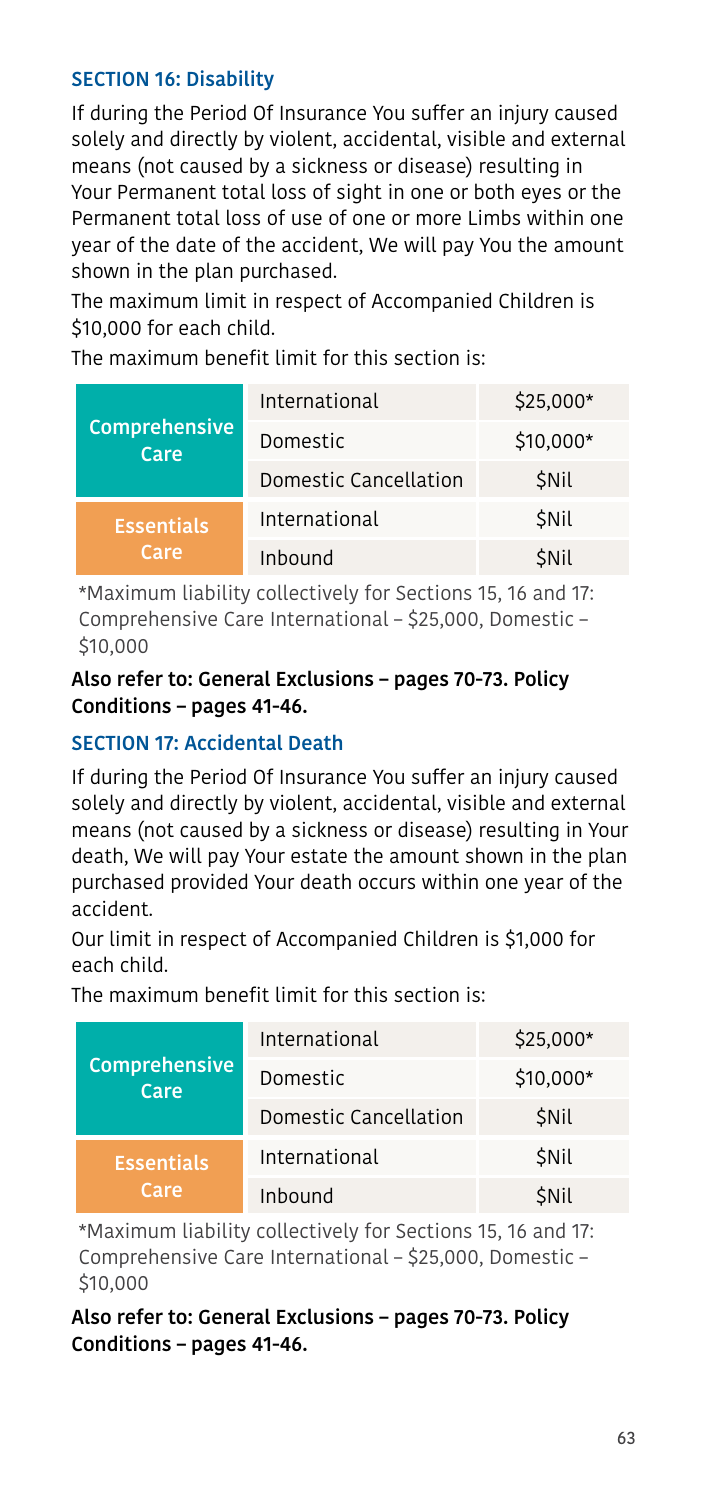#### SECTION 18: Personal Liability

We will provide cover if, as a result of Your negligent act occurring during the Period Of Insurance, You become unintentionally legally liable to pay compensation in respect to damage caused to someone else's property or the injury or death of someone else.

The maximum benefit limit for this section is:

| Comprehensive<br>Care     | International         | \$2,500,000 |
|---------------------------|-----------------------|-------------|
|                           | Domestic              | \$200,000   |
|                           | Domestic Cancellation | <b>SNil</b> |
| <b>Essentials</b><br>Care | International         | <b>SNil</b> |
|                           | Inbound               | <b>SNil</b> |

#### We will not pay for:

- 1. liability You become liable to pay to somebody who is a member of Your family or travelling party or employed by You or deemed to be employed by You.
- 2. liability arising from loss or damage to property which is in Your legal custody or control.
- 3. liability arising from the conduct by You of any profession, trade or business.
- 4. liability arising out of the use or ownership by You of any aircraft, drone, firearm, waterborne craft or mechanically propelled vehicle.
- 5. liability arising out of occupation or ownership of any land, buildings or immobile property.
- 6. liability arising out of any wilful or malicious act.
- 7. liability arising out of the transmission of an illness, sickness or disease.
- 8. liability involving punitive, exemplary or aggravated damages or any fine or penalty.
- 9. liability arising out of Your liability under a contract or agreement unless You would be liable if that contract or agreement did not exist.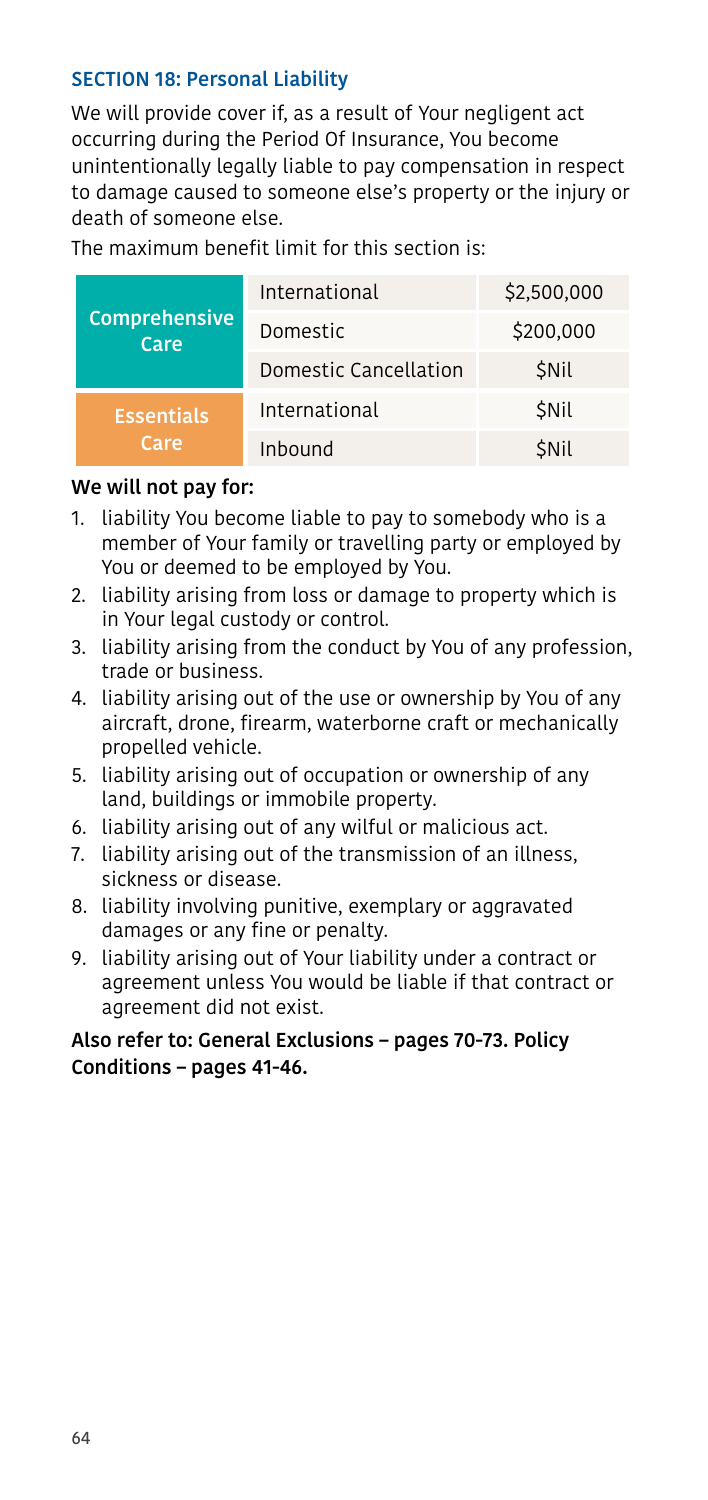## <span id="page-64-0"></span>SECTION 19: Medical and Dental Expenses in Australia

This Section only applies if You purchased the Inbound plan, You are a non-Australian resident and provided You are not an eligible person within the meaning of the Health Insurance Act 1973 (Cth).

If during the Period Of Insurance You suffer a Disabling Injury, Sickness or Disease, We will pay the usual and customary cost of medical treatment, emergency dental treatment and ambulance transportation which is provided in Australia by or on the advice of a qualified medical practitioner or dentist. Cover applies for a maximum of 12 months from the date of suffering the Disabling Injury, Sickness or Disease.

The maximum benefit limit for this section is:

| Comprehensive<br>Care     | International         | <b>SNIL</b> |
|---------------------------|-----------------------|-------------|
|                           | Domestic              | <b>SNIL</b> |
| <b>Essentials</b><br>Care | Domestic Cancellation | <b>SNIL</b> |
|                           | International         | <b>SNIL</b> |
|                           | Inbound               | \$1,000,000 |

#### We will not pay for:

- 1. medical treatment, dental treatment or ambulance transportation which is provided outside Australia.
- 2. dental treatment caused by or related to the deterioration and/or decay of teeth or associated tissue; involving the use of precious metals; or involving cosmetic dentistry.
- 3. the continuation or follow-up of treatment (including medication) started prior to Your Journey.
- 4. routine medical or dental treatment or prenatal visits.
- 5. medical treatment, dental treatment or ambulance transportation which is provided in Australia if You are an Australian resident or a non-Australian resident who is an eligible person within the meaning of the Health Insurance Act 1973 (Cth).
- 6. private medical or hospital treatment where public funded services or care is available, including medical or hospital treatment under any Reciprocal Health Agreement between Australia and the Government of any other country unless We agree to the private treatment.
- 7. medical treatment, dental treatment or ambulance transportation which is provided in Your country of residence.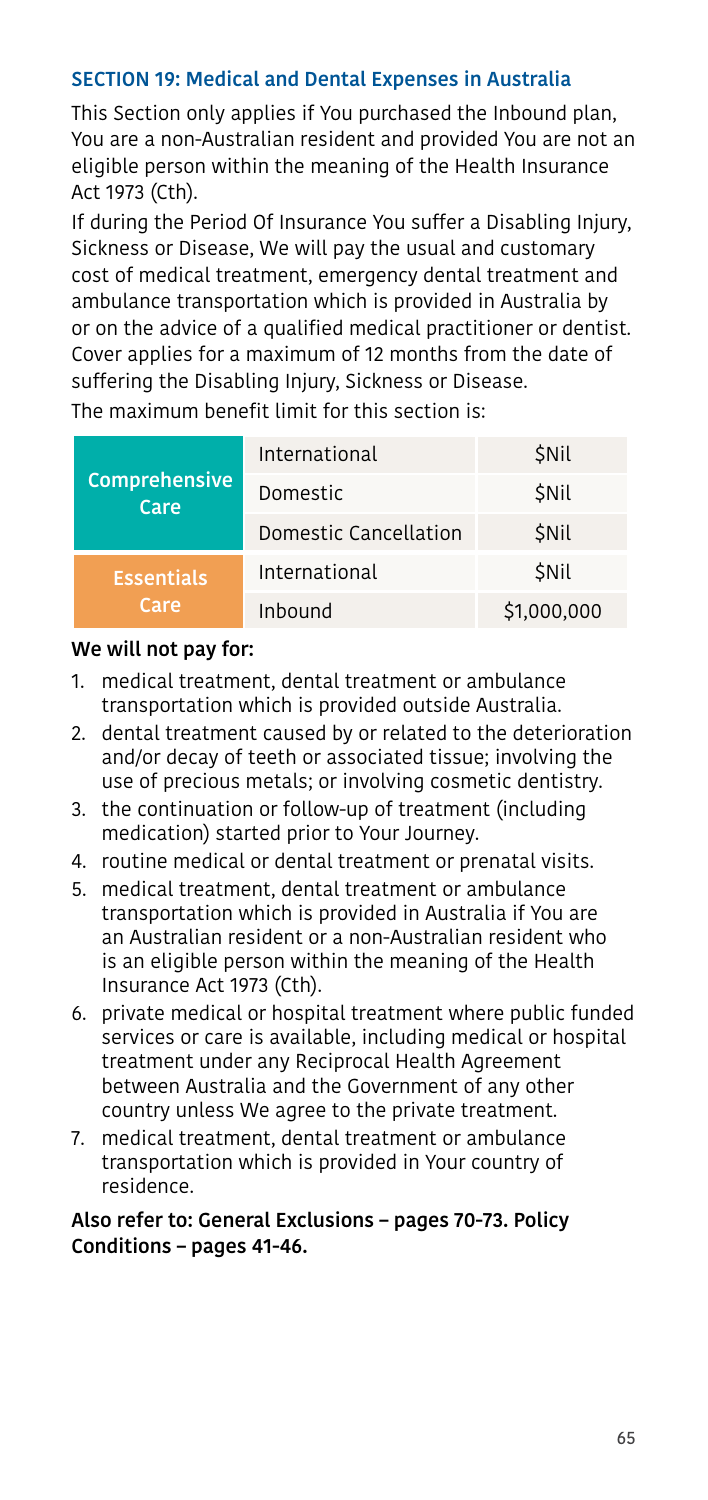#### **Additional Cruise Benefits**

The following benefits only apply if Cruise Cover is selected and the additional premium for participation in multi-night cruising has been paid.

Available on Comprehensive Care International; Essentials Care International and Inbound

#### <span id="page-65-0"></span>(i) Onboard Medical and Dental Cover

If during the Period Of Insurance You suffer a Disabling Injury, Sickness or Disease We will pay the usual and customary cost of medical treatment and emergency dental treatment which is provided whilst onboard a cruise ship outside Australia by or on the advice of a qualified medical practitioner or dentist. Cover applies for a maximum of 12 months from the date of suffering the Disabling Injury, Sickness or Disease.

#### The maximum benefit limit for this section is: \$Unlimited

## (ii) Ship to Shore Medical Cover

If during the Period Of Insurance You suffer a Disabling Injury, Sickness or Disease We will pay the usual and customary cost of emergency transportation which is provided outside Australia by or on the advice of a qualified medical practitioner to evacuate You to the nearest onshore medical facility.

#### The maximum benefit limit for this section is: \$Unlimited

## (iii) Sea Sickness Cover

If during the Period Of Insurance whilst onboard a cruise ship You suffer sea sickness We will pay the usual and customary cost of medical treatment which is provided outside Australia by or on the advice of a qualified medical practitioner.

Cover applies for a maximum of 12 months from the date of suffering the Disabling Injury, Sickness or Disease.

The maximum benefit limit for this section is: \$Unlimited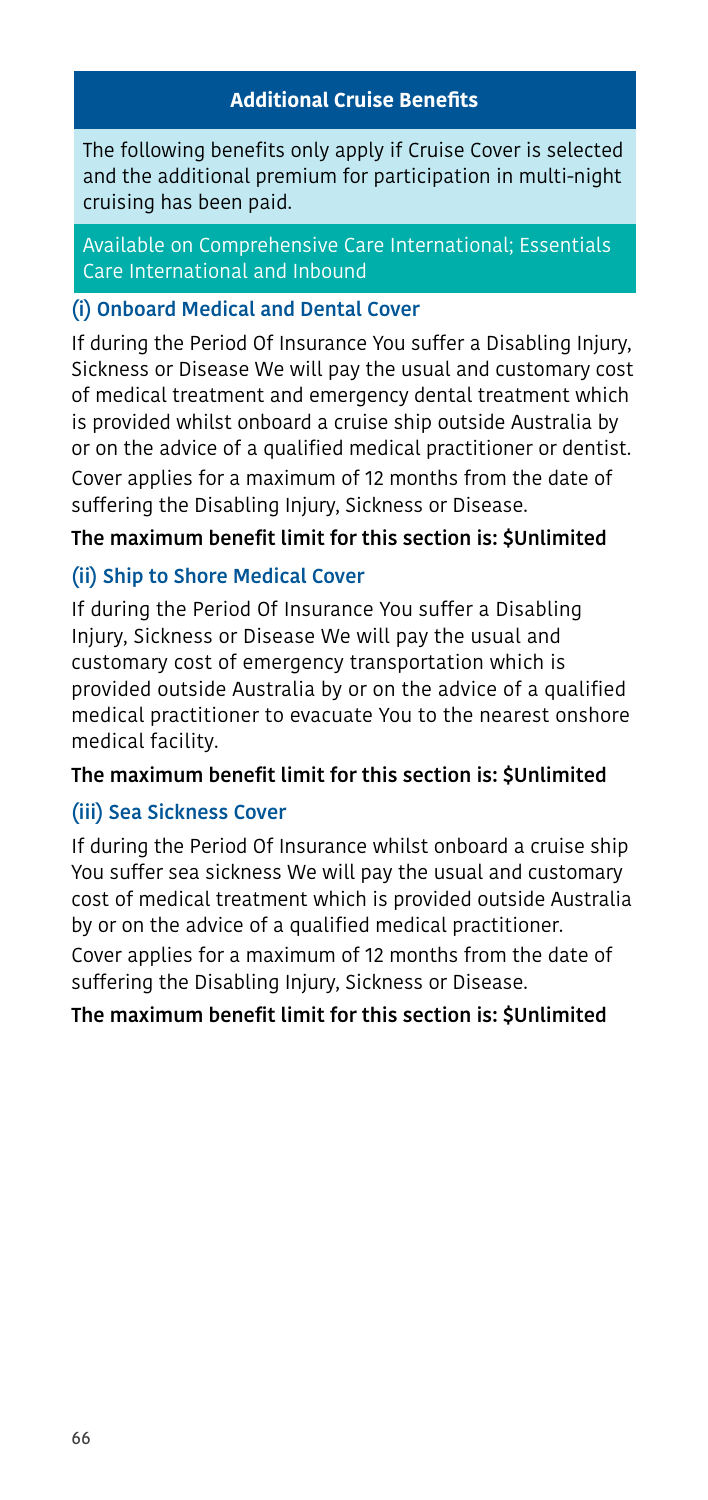## (iv) Cabin Confinement

If during the Period Of Insurance You suffer a Disabling Injury, Sickness or Disease and the treating medical practitioner onboard the cruise ship orders You to be confined to Your cabin We will pay You up to \$100 per day provided that the period of confinement is at least 24 hours.

## The maximum benefit limit for this section is: \$1,500

## For Cruise Benefits (i) – (iv), We will not pay for:

- 1. medical treatment, dental treatment or ambulance transportation which is provided in Australia. This exclusion does not apply to medical treatment provided whilst on a ship (including cruise ship, passenger ship or passenger ferry) even if that ship is within Australian territorial waters. However, this additional benefit does not apply to any medical treatment provided on Australian inland waterways or whilst the ship is tied up in an Australian port.
- 2. dental treatment caused by or related to the deterioration and/or decay of teeth or associated tissue; involving the use of precious metals; or involving cosmetic dentistry.
- 3. the continuation or follow-up of treatment (including medication and ongoing immunisations) started prior to Your Journey.
- 4. routine medical or dental treatment or prenatal visits.
- 5. medical treatment, dental treatment or ambulance transportation which is provided in Your country of residence.
- 6. private medical or hospital treatment where public funded services or care is available, including medical or hospital treatment under any Reciprocal Health Agreement between Australia and the Government of any other country unless We agree to the private treatment.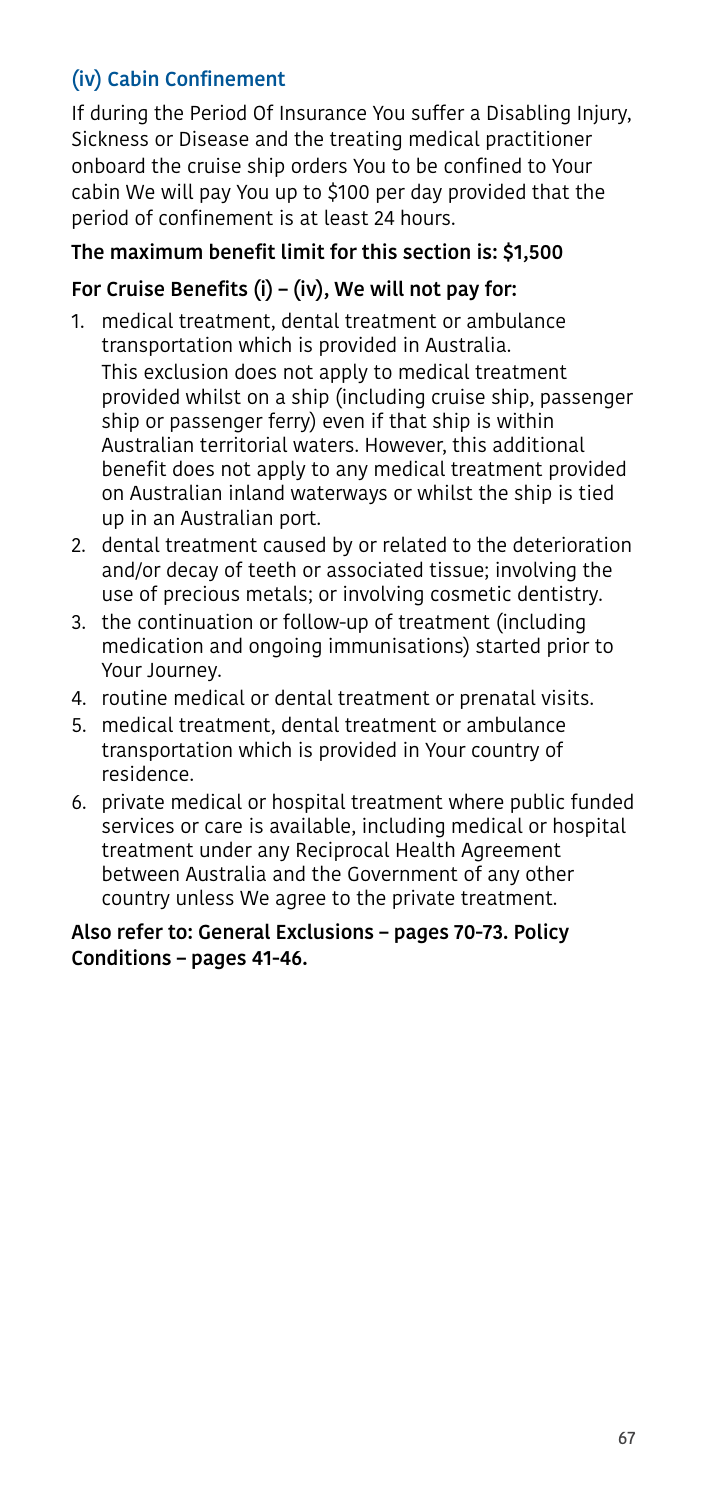## (v) Missed Port

If during the Period Of Insurance You are on a Journey from or to Australia and due to an unforeseeable circumstance outside Your control You miss:

- a) Your prebooked port; or
- b) Your prebooked connection, where You have allowed the minimum connection time between transport as stipulated by Your Transport Provider

We will pay the reasonable costs to use alternative public transport services to catch up on Your planned itinerary. If You claim under this section, You are not entitled to make a claim under any other section of this policy for the same incident.

#### The maximum benefit limit for this section is: \$1,000

#### We will not pay for claims caused by:

- 1. Transport Provider caused cancellations, delays or rescheduling other than when caused by mechanical failure or strike.
- 2. claims arising directly or indirectly from an Act Of Terrorism or the threat or perceived threat of an Act Of Terrorism.
- 3. claims arising from an Epidemic, Pandemic or outbreak of an infectious disease or any derivative or mutation of such viruses, or the threat or perceived threat of any of these.
- 4. or arising from the failure of any travel agent, tour operator, accommodation provider, airline or other carrier, car rental agency or any other travel or tourism services provider to provide services or accommodation due to their Insolvency or the Insolvency of any person, company or organisation they deal with.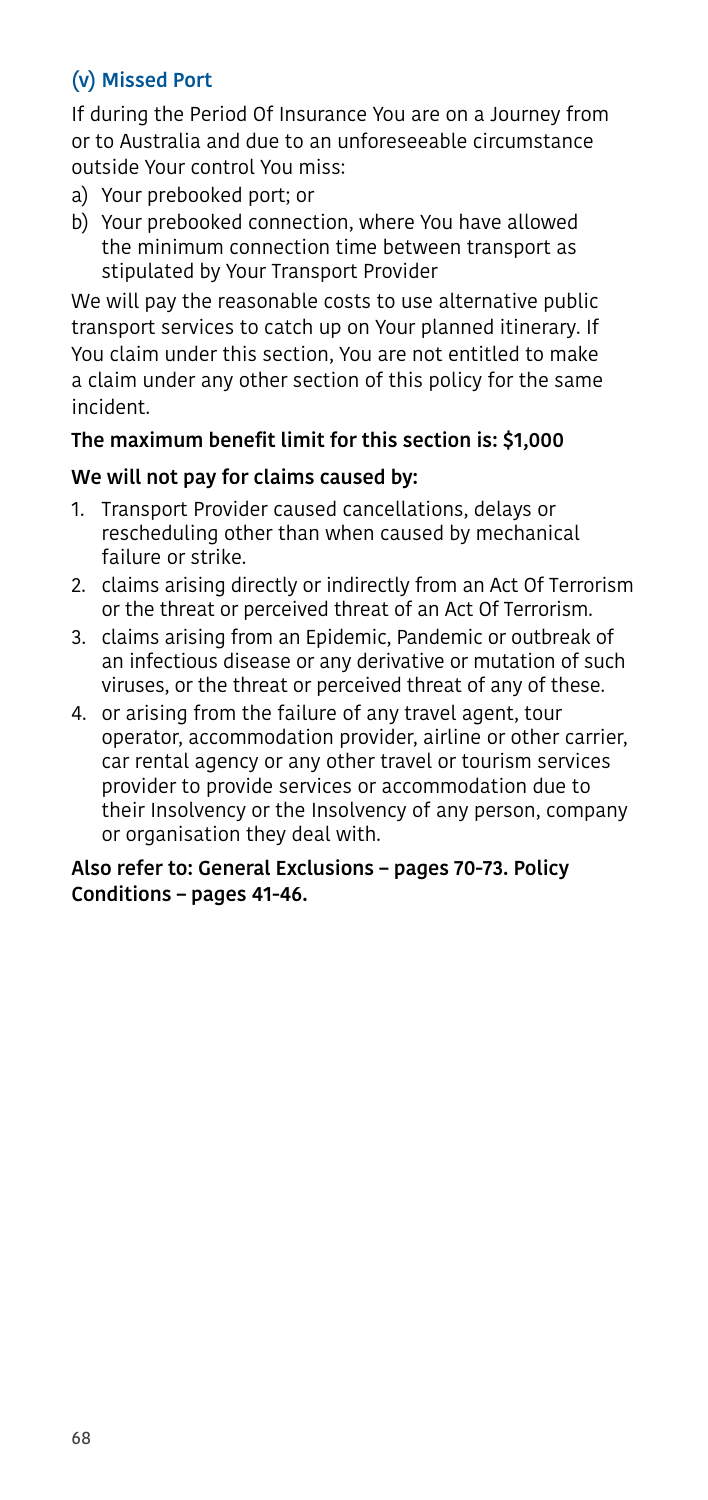## (vi) Missed Shore Excursions

If due to an unforeseeable circumstance outside Your control You are unable to attend a shore excursion for which You hold a prepaid ticket or pass, We will pay for the non-refundable cost of the unused ticket. The original ticket must be submitted with Your claim.

#### The maximum benefit limit for this section is: \$1,000

#### We will not pay for:

- 1. claims arising directly or indirectly from an Act Of Terrorism or the threat or perceived threat of an Act Of Terrorism.
- <span id="page-68-0"></span>2. claims arising from an Epidemic, Pandemic or outbreak of an infectious disease or any derivative or mutation of such viruses, or the threat or perceived threat of any of these.
- 3. claims arising from the failure of any travel agent, tour operator, accommodation provider, airline or other carrier, car rental agency or any other travel or tourism services provider to provide services or accommodation due to their Insolvency or the Insolvency of any person, company or organisation they deal with.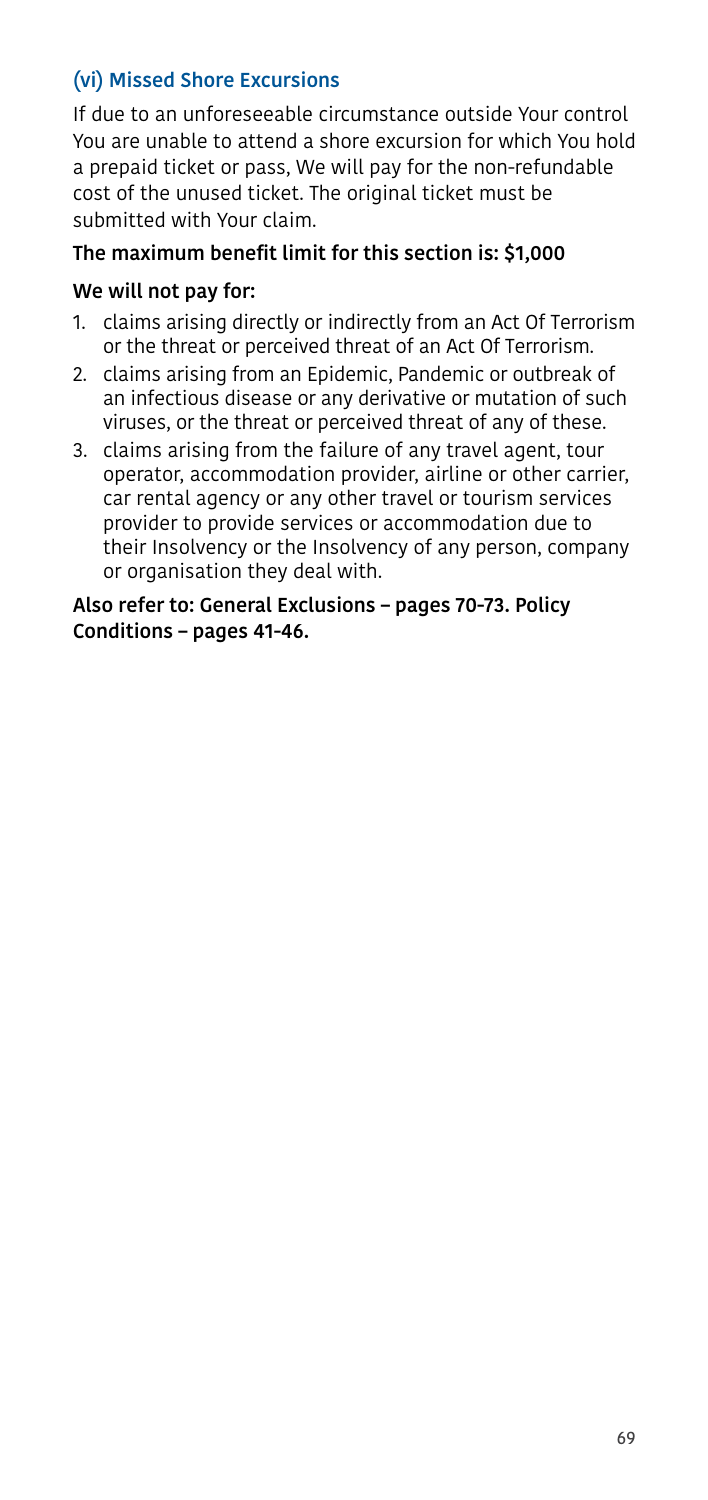# <span id="page-69-0"></span>General Exclusions

## We will not pay for:

- 1. claims for costs or expenses incurred outside the Period Of Insurance.
- 2. claims involving consequential loss of any kind including, but not limited to, loss of enjoyment or any financial loss not specifically covered in the policy.
- 3. claims directly or indirectly arising from loss, theft or damage to property, or death, illness or bodily injury if You fail to take reasonable care or put Yourself in a situation where a reasonable person could foresee that loss, theft or damage to property, or a death, illness or bodily injury might happen.
- 4. claims involving air travel other than as a passenger on a fully licensed passenger carrying aircraft operated by an airline or an air charter company.
- 5. claims arising as a result of war, invasion, act of foreign enemy, hostilities (whether war be declared or not), civil war, rebellion, revolution, insurrection or military or usurped power.
- 6. claims arising directly or indirectly from any nuclear reaction or contamination, ionising rays or radioactivity.
- 7. loss or damage caused by detention, confiscation or destruction by customs or other officials or authorities.
- 8. claims arising from any unlawful act committed by You or if You have not been honest and frank with all answers, the accuracy of information, statements and submissions made in connection with Your insurance application or claim.
- 9. claims arising from any government intervention, prohibition, regulation or restriction or court order.
- 10. claims directly or indirectly arising from circumstances You knew of, or a reasonable person in Your circumstances would know or foresee, at the Relevant Time, that could lead to the Journey being delayed, abandoned or cancelled.
- 11. claims directly or indirectly arising from travel booked or undertaken by You:
	- a) even though You knew, or a reasonable person in Your circumstances would know, You were unfit to travel, whether or not You had sought medical advice;
	- b) against the advice of a medical practitioner;
	- c) to seek or obtain medical or dental advice, treatment or review; or
	- d) to participate in a clinical trial.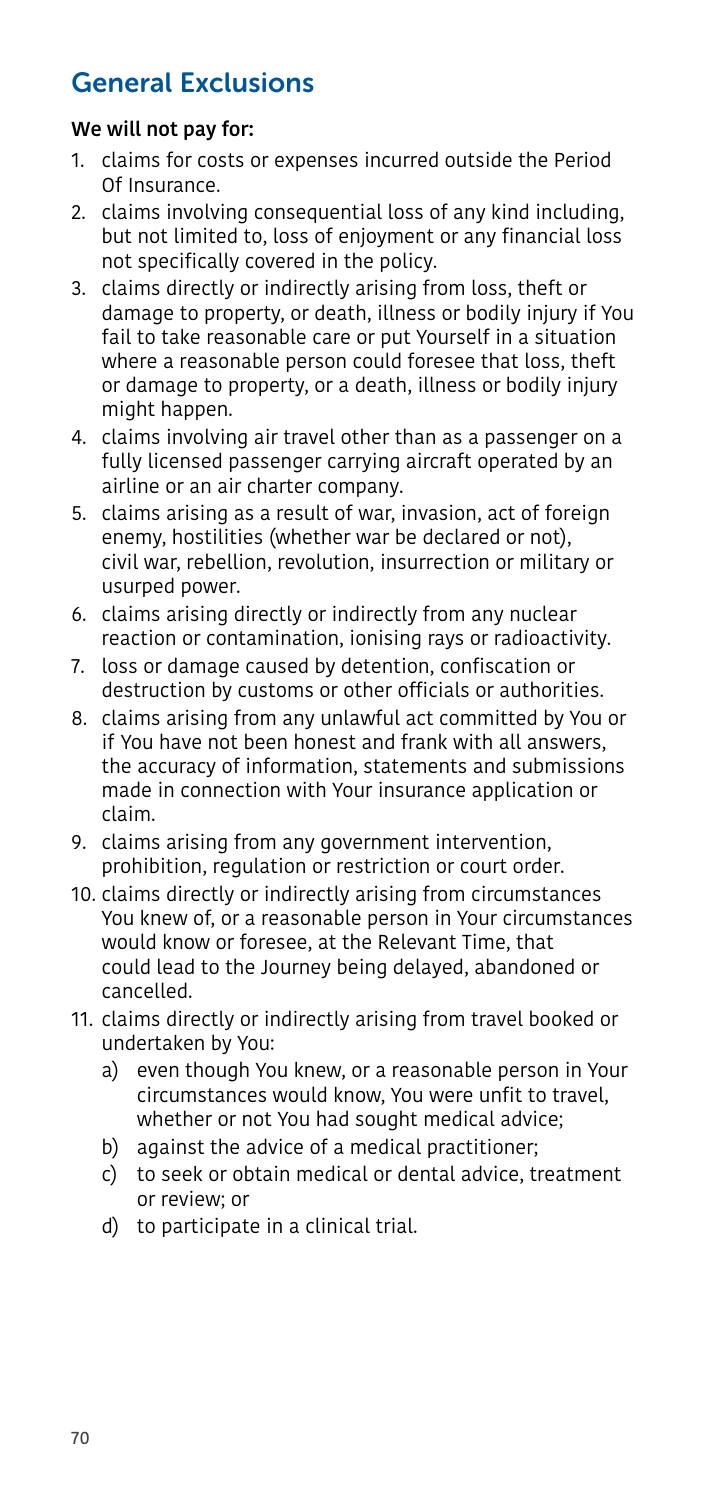- 12. claims in respect of travel booked or undertaken after Your Terminal Illness was diagnosed.
- 13. claims directly or indirectly arising from, or exacerbated by, any Existing Medical Condition You or Your travelling companion has.
- 14. claims directly or indirectly arising from or exacerbated by Your Existing Medical Condition of Cardiovascular Disease, chronic lung condition or other heart/cardiovascular/ respiratory system problem and any subsequent condition including an acute respiratory condition, Heart Attack, new infection or Stroke.
- 15. claims directly or indirectly arising from or exacerbated by Your Existing Medical Condition of reduced immunity.
- 16. claims directly or indirectly arising from pregnancy of You or any other person if You are aware of the pregnancy at the Relevant Time and:
	- a) where complications of this pregnancy or any previous pregnancy had occurred prior to this time;
	- b) it was a multiple pregnancy e.g. twins or triplets; or
	- c) where the conception was medically assisted e.g. using assisted fertility treatment including hormone therapies or IVF.
- 17. claims directly or indirectly arising from:
	- a) pregnancy of You or any other person after the start of the 24th week of pregnancy; or
	- b) pregnancy of You or any other person where the problem arising is not an unexpected serious medical complication.
- 18. claims directly or indirectly arising from childbirth or the health of a newborn child whatever the proximate cause of the claim is. This exclusion applies irrespective of the stage of pregnancy at which the child is born.
- 19. claims directly or indirectly arising from You having elective medical or dental treatment or surgery, a cosmetic procedure or body modification (including tattoos and piercings) during the Journey.
- 20. claims involving or directly or indirectly arising from Your suicide, attempted suicide, self-inflicted injury or condition, stress, travel exhaustion, any conduct engaged in whilst under the influence or effect of alcohol or drugs, the effect of or chronic use of alcohol or drugs or the transmission of any sexually transmittable disease or virus.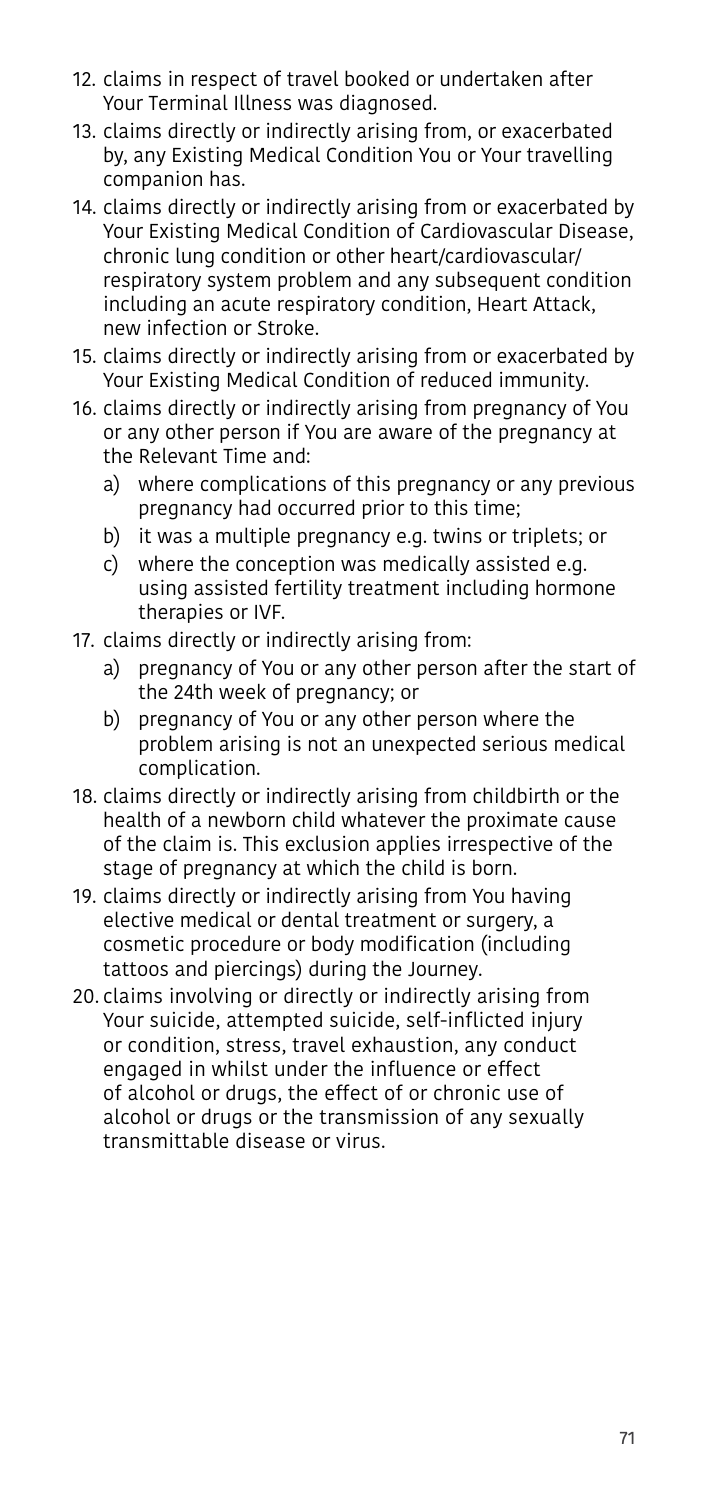- 21. claims directly or indirectly arising from or exacerbated by the health of a Relative or Your business partner who are not travelling, unless that person lives in Australia and at the Relevant Time that person:
	- a) had not been hospitalised in the previous 2 years for a condition that was directly or indirectly arising from or related to the condition that caused the claim;
	- b) did not reside in a nursing home or require similar home care assistance;
	- c) was not on a waiting list for, or did not know they needed surgery, inpatient treatment or tests at a hospital or clinic;
	- d) did not have a drug or alcohol addiction; and
	- e) did not have a Terminal Illness.
- 22. claims directly or indirectly arising from, or exacerbated by the health of any other person not listed in general exclusion 21.
- 23. any Goods and Services Tax (GST) liability or any fine, charge or penalty You are liable for because of a failure to fully disclose to Us Your input tax credit entitlement for the Amount Payable.
- 24. losses for which insurance or the payment is prohibited by law.
- 25. claims involving You travelling (during the Journey) in International Waters in a private sailing vessel or a privately registered vessel.
- 26. claims involving participation by You or Your travelling companion in hunting; rodeo riding; BASE jumping; moto cross; freestyle BMX riding; running with the bulls; sports activities in a Professional capacity; mountaineering using guides, ropes, rock climbing equipment or oxygen; trekking greater than 6000 metres above sea level; ice climbing; scuba diving to a depth of 30 metres below the surface unless You hold an Open Water Diving Certificate or are diving with a qualified diving instructor; or, scuba diving if the maximum depth is greater than 50 metres below the surface.
- 27. claims involving participation by You (during the Journey) in racing (other than swimming races of 10 kilometres or less, or running races that are marathon distance or less) or outdoor rock climbing.

(See [Adventure activities cover on page 15](#page-14-1) for details of optional cover available to purchase and the terms that apply.)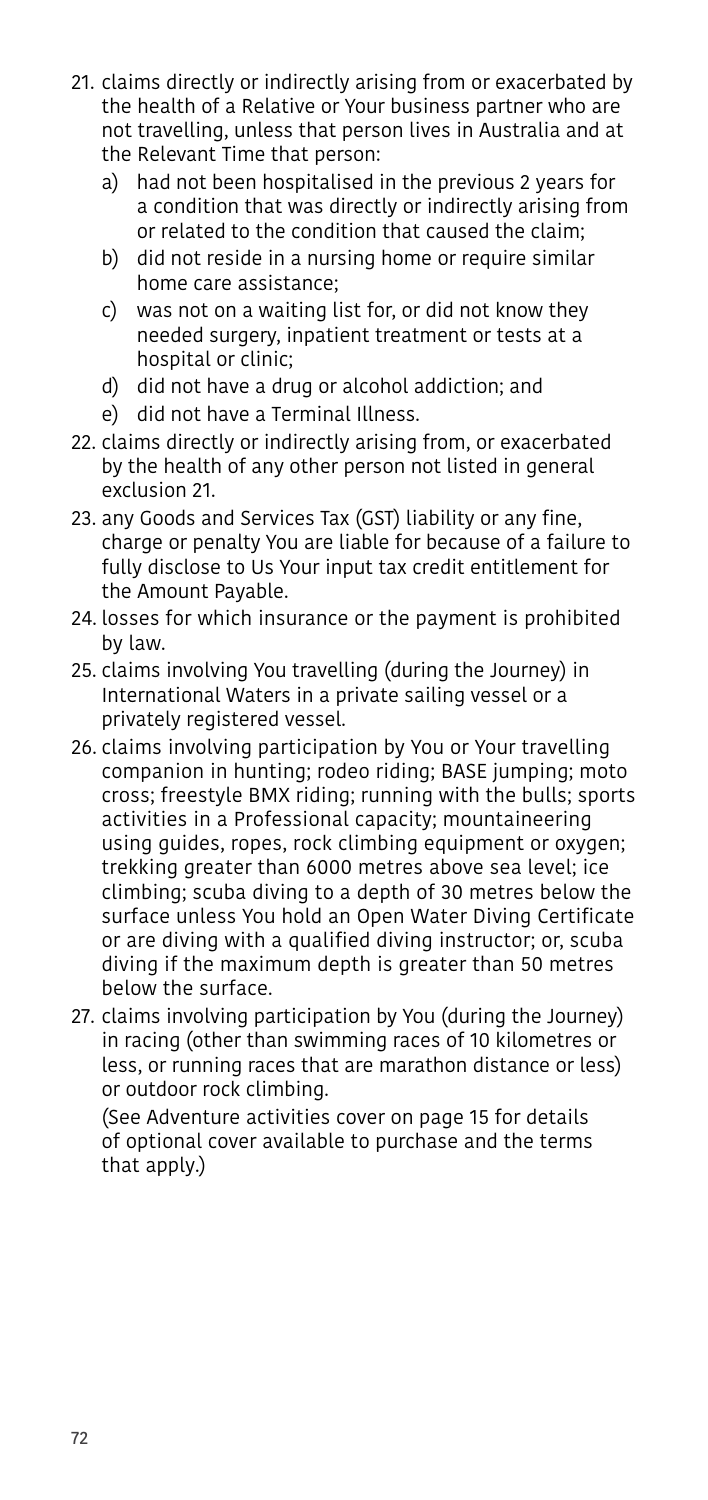- 28. claims involving participation by You during the Journey in any adventure activity listed under Adventure add-ons. (See [Adventure activities cover on page 15](#page-14-0) for details of optional cover available to purchase and the terms that apply.)
- 29. claims involving participation by You (during the Journey) in motorcycling or moped riding for any purpose. (See [Motorcycle/moped riding cover on pages 13](#page-12-0)[-14](#page-13-0)  for details of optional cover available to purchase and the terms that apply.)
- 30. claims involving participation by You (during the Journey) in snow skiing, snowboarding or snowmobiling. (See [Snow sports: snow skiing, snowboarding](#page-12-1)  and [snowmobiling cover on page 13](#page-12-1) and [Adventure](#page-14-0)  [activities cover on page 15](#page-14-0) for details of optional cover available to purchase and the terms that apply.)
- 31. claims directly or indirectly arising for or related to Your multi-night cruise, any multi-night cruise travel or that arise whilst on a multi-night cruise.

(See [Cruise Cover Add-on on page 9](#page-8-0) for details of cover available to purchase and the terms that apply.)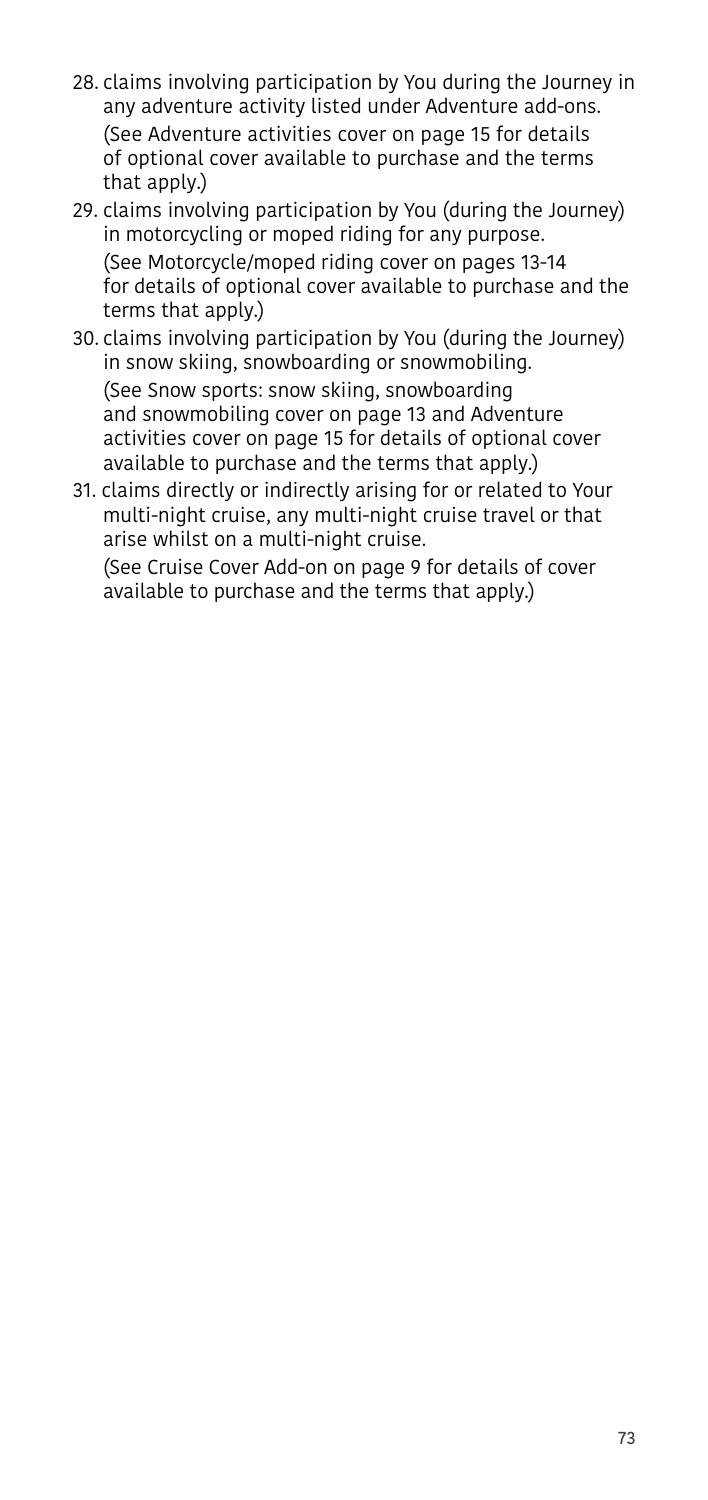# Financial Services Guide

This Financial Services Guide (FSG) is an important document designed to help You decide whether to use the financial services offered.

It contains information about how Cover-More Insurance Services Pty Ltd ABN 95 003 114 145, AFSL 241713 (Cover-More) administer the policy and arrange the policy either directly or through its authorised representative (Agent).

# What financial services are provided?

Cover-More holds an Australian Financial Services Licence that allows both Cover-More and the Agent to provide You with general financial product advice about this travel insurance product and to arrange this product for You. Cover-More is responsible for the provision of these services. The Agent is an authorised representative of Cover-More. The Agent acts on behalf of Cover-More and Zurich Australian Insurance Limited (the insurer), the issuer of this product. Cover-More acts under a binder authority from the insurer. This means that Cover-More (and the Agent acting on behalf of Cover-More), can arrange this policy and Cover-More can handle or settle claims on behalf of the insurer. Cover-More and the Agent act for the insurer when providing these services. You can find full details of Cover-More and the insurer on page [28](#page-27-0) of the PDS.

Cover-More and the Agent are not authorised to give You personal advice in relation to travel insurance. Any advice given to You about travel insurance will be of a general nature only and will not take into account Your personal objectives, financial situation or needs. You need to determine whether this product meets Your travel needs.

# How are we paid?

#### Cover-More

Cover-More is paid a commission by the insurer when You buy this travel insurance policy. This commission is included in the premium that You pay and is received after You have paid the premium. The commission is a percentage of the premium.

Cover-More may also receive a share of the profit earned by the insurer if the insurer makes an underwriting profit in accordance with the underwriting targets it has set. This amount is calculated and paid retrospectively only when the insurer exceeds its underwriting targets in a given year.

Cover-More employees are paid an annual salary and may be paid a bonus based on business performance.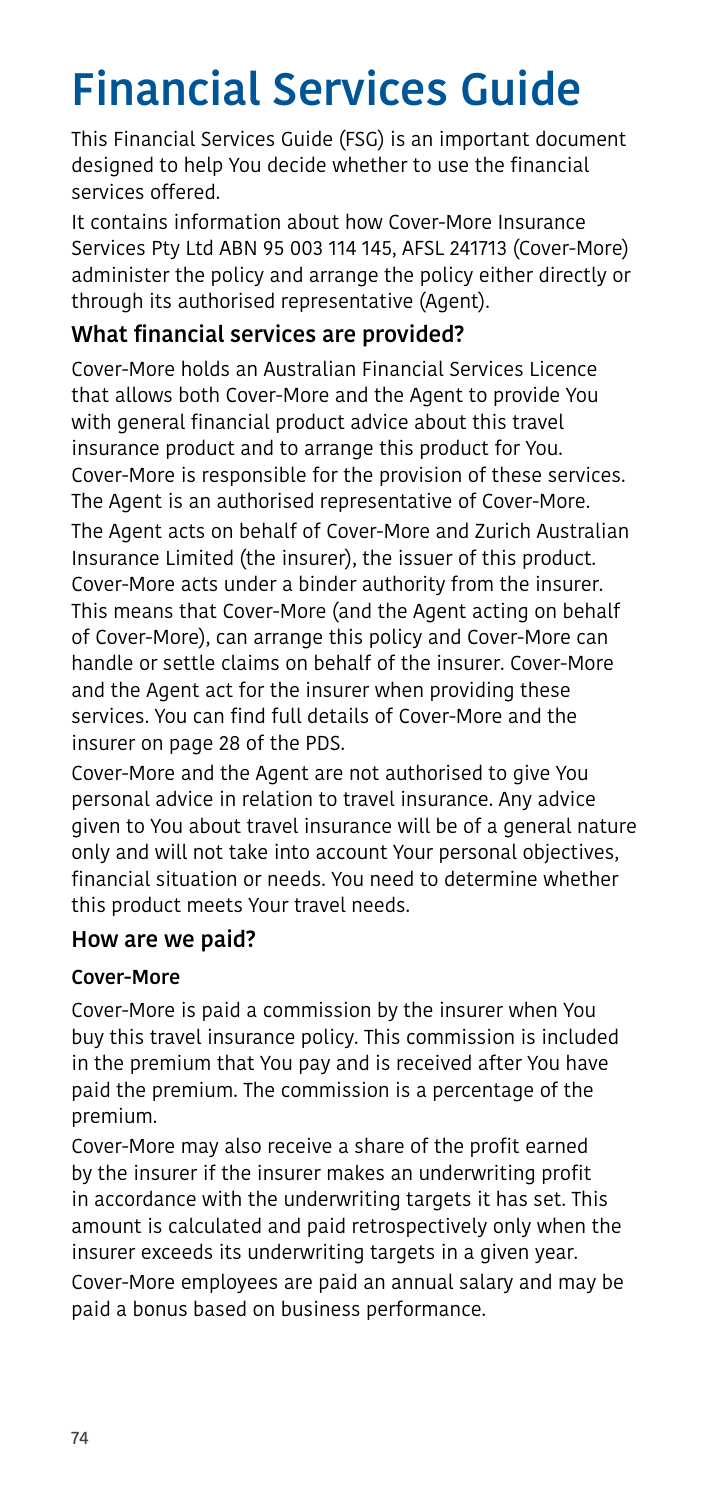#### The Agent, and/or its associates

The Agent and/or its associates are paid a fee and/or commission by Cover-More for arranging Your travel insurance policy. This amount is paid out of the commission that Cover-More receives from the insurer.

The Agent's employees may receive salaries, bonuses and/or company dividends in their own business depending on the nature of their employment. Bonuses may be linked to general overall performance, including sales performance and may include all or part of the commission received by the Agent. The Agent, and/or its associates, may also receive other

financial and non-financial incentives from Cover-More for arranging Your travel insurance policy. Such incentives may be dependent on a number of performance related or other factors and may include, for example, a share of Cover-More's profit, bonus payments, prize pools, sponsorship of training events and conferences, marketing promotions and competitions.

#### Further information

For more information about remuneration or other benefits received for the financial services provided, please ask the Agent within a reasonable time of receiving this FSG and before You choose to buy this product.

# Complaints

If You have a complaint about the financial services provided by Cover-More or the Agent please refer to the PDS for details of the complaint resolution process.

#### What professional indemnity insurance arrangements do we have in place?

Cover-More holds professional indemnity insurance covering errors and mistakes relating to the provision of financial services provided by Cover-More, its employees, the Agent and the Agent's employees (even after they cease to be employed). Cover-More's policy meets the requirements of the Corporations Act.

# Who is responsible for this document?

The Agent is responsible for the distribution of the FSG in this document. The insurer is responsible for the PDS. Cover-More has authorised the distribution of this FSG.

This Combined FSG and PDS was prepared 13 December 2017.